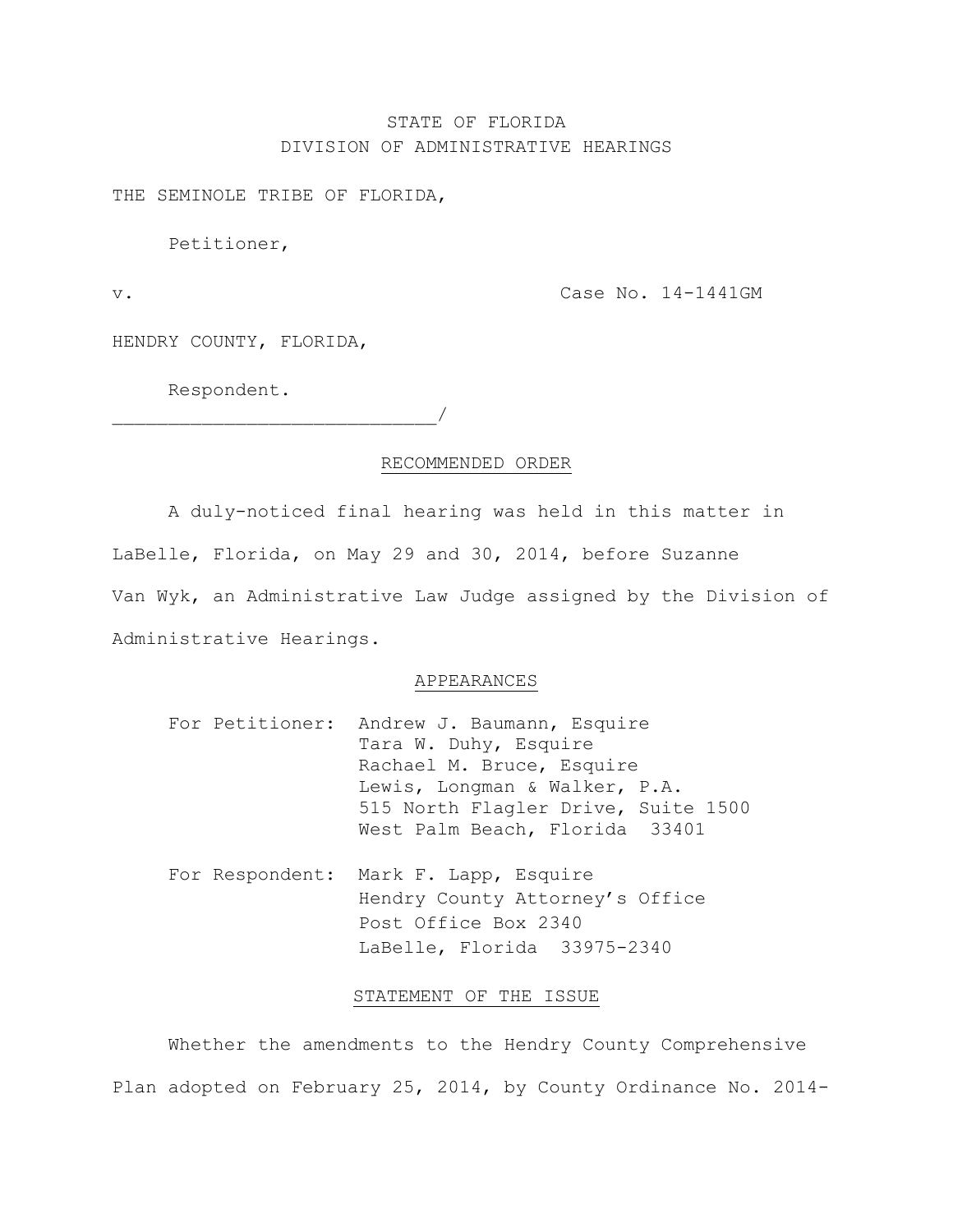03, are "in compliance," as that term is defined in section 163.3184(1)(b), Florida Statutes (2013).<sup>1/</sup>

## PRELIMINARY STATEMENT

On February 25, 2014, Hendry County adopted Ordinance 2014- 03 (the Plan Amendment) which permits various commercial and industrial developments in all Hendry County future land use categories on the Future Land Use Map except for Agriculture/Conservation, Residential - Pre-Existing Rural Estates, and Felda Estates.

On March 27, 2014, Petitioner filed a Petition with the Division of Administrative Hearings challenging the Plan Amendment pursuant to section 163.3184.

The parties jointly submitted a pre-hearing stipulation on May 27, 2014, and a formal administrative hearing was held on May 29 and 30, 2014, in LaBelle, Florida.

At the final hearing, Petitioner presented the testimony of Sarah Catala, Hendry County Associate Planner, and Dr. Robert Pennock, expert in land use and comprehensive planning. Respondent offered the testimony of Gregg Gillman, Executive Director of the Hendry County Economic Development Council; Sarah Catala; and Robert Mulhere, expert in land use and comprehensive planning.

The parties' Joint Exhibits J-1 through J-15, were admitted into evidence. Respondent's Exhibits R-1, R-2, R-5, and R-9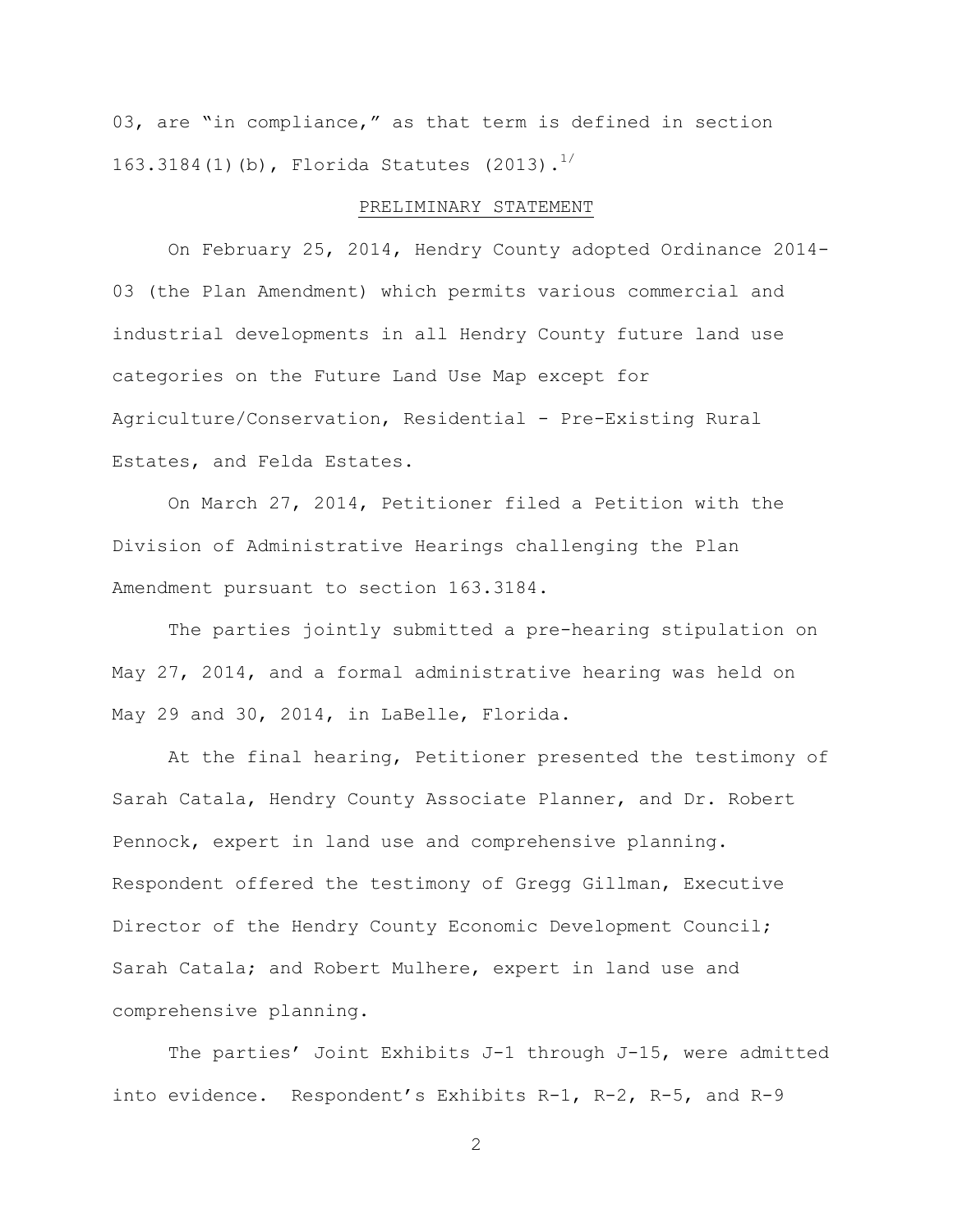were also admitted into evidence. The undersigned also took official recognition of the Hendry County Comprehensive Plan (J-3) and excerpts from the Hendry County Land Development Code  $(R-16)$ .

At the conclusion of the hearing, the parties requested, and the undersigned granted, an extension until July 31, 2014, to file proposed recommended orders. The two-volume Transcript of the final hearing was filed on June 17, 2014. On July 21, 2014, the parties jointly requested an extension of time until August 7, 2014, to file proposed recommended orders, which request was granted. The parties timely filed Proposed Recommended Orders, which were considered in the preparation of this Recommended Order. Respondent also filed a "Closing Argument and Memorandum of Law" which, together with Respondent's Proposed Recommended Order, does not exceed 40 pages, and was considered in preparation of this Recommended Order.

## FINDINGS OF FACT

## The Parties and Standing

1. Respondent, Hendry County (Respondent or County), is a political subdivision of the State of Florida with the duty and responsibility to adopt and amend a comprehensive growth management plan pursuant to section 163.3167.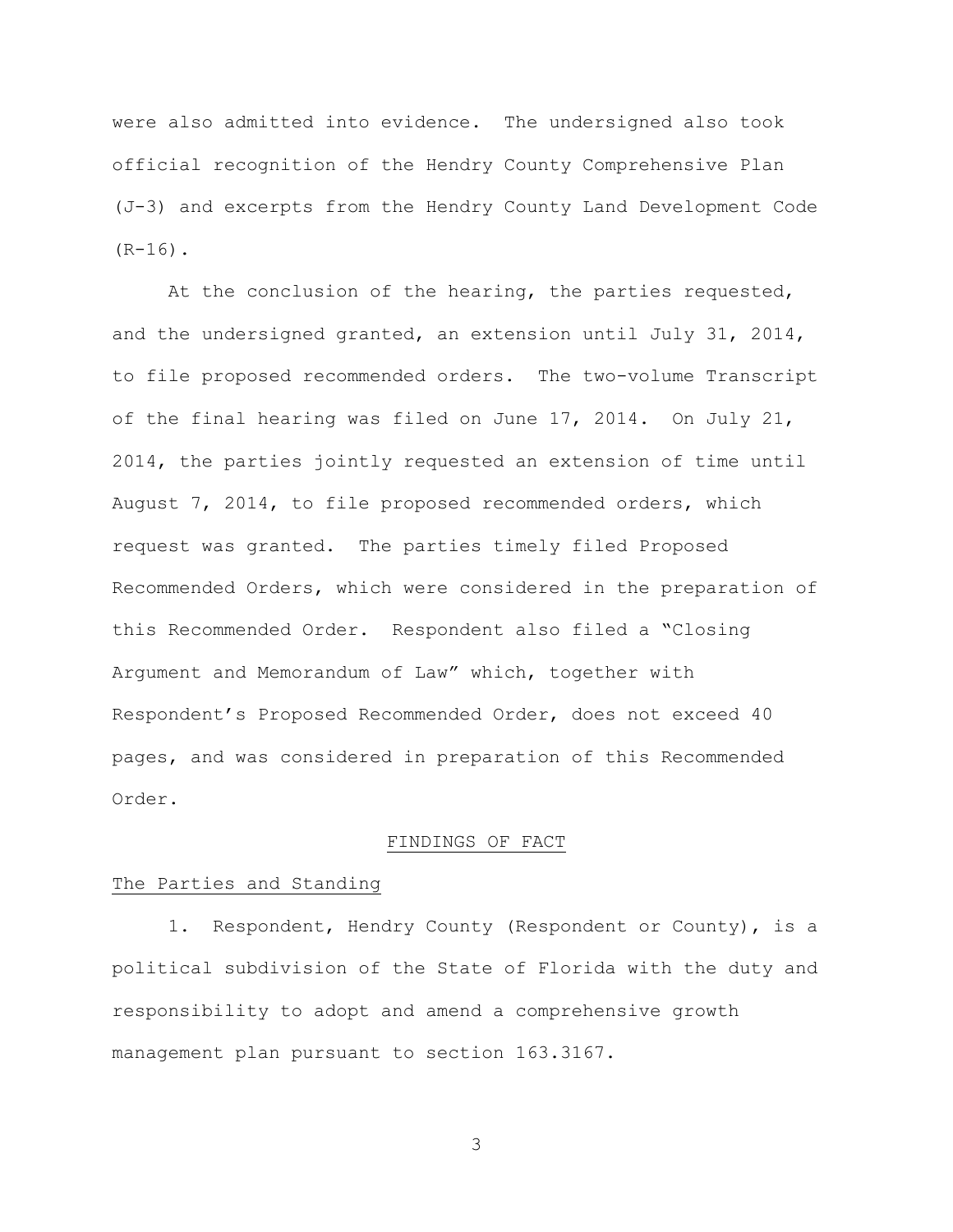2. Petitioner, the Seminole Tribe of Florida (Petitioner or Seminole Tribe), owns real property consisting of the Big Cypress Seminole Indian Reservation and adjacent non-reservation lands located in the County. The address of the main tribal office is 31000 Josie Billie Highway, Clewiston, Florida 33440.

3. On February 25, 2014, the Board of County Commissioners held a public hearing and adopted the Plan Amendment.

4. The Seminole Tribe submitted written and oral comments to the County concerning the Plan Amendment through their counsel and several Tribal members at the adoption public hearing.

# Existing Land Uses and Future Designations

5. Hendry County is approximately 1,190 square miles in size. The County is predominantly an agriculturally-based community with roughly 55 percent of the total land area in agricultural production and another 12 percent designated as preserve.

6. Approximately 71 percent of the land area in the County is designated Agriculture on the Future Land Use Map (FLUM). $^{2/}$ Lands within the Agriculture Future Land Use Category (Ag FLU), some 529,936 acres, predominantly comprise the central, southern and eastern portion of the County.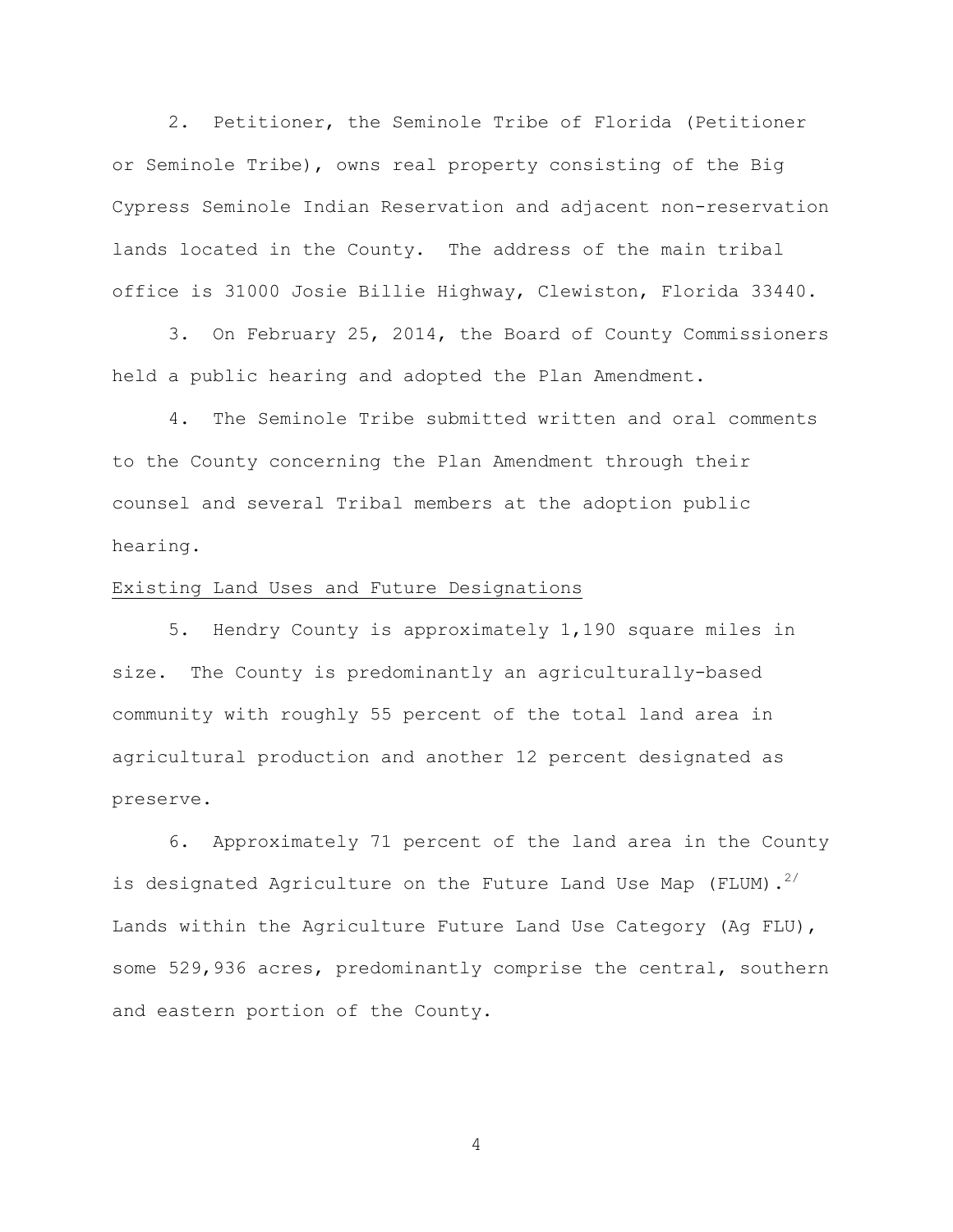7. The Ag FLU designates those lands which "will continue in a rural and/or agricultural state through the planning horizon of 2040."

8. The County has limited property designated for future industrial and commercial use. Less than one-half percent of the land area on the FLUM is designated as Industrial. Less than two-tenths percent is designated as Commercial.

9. Other future land use categories which allow Industrial development include Agriculture, Public, Multi-Use Development, and land within the Rodina sector plan, which authorizes a maximum of 1,900,000 square feet of Office, Civic, and Industrial uses.

10. Industrial uses allowed within the Agriculture land use category include processing of agricultural products as Level One uses allowed as permitted uses, special exceptions, or accessory uses under the Land Development Code. A number of other uses, such as utilities, bio-fuel plants, mining, and solid waste recovery, are allowed as Level Two uses which require rezoning of the property to a Planned Unit Development, with significant review by County staff and approval by the Board of County Commissioners.

11. Less than one percent of the land area is designated for Public Use.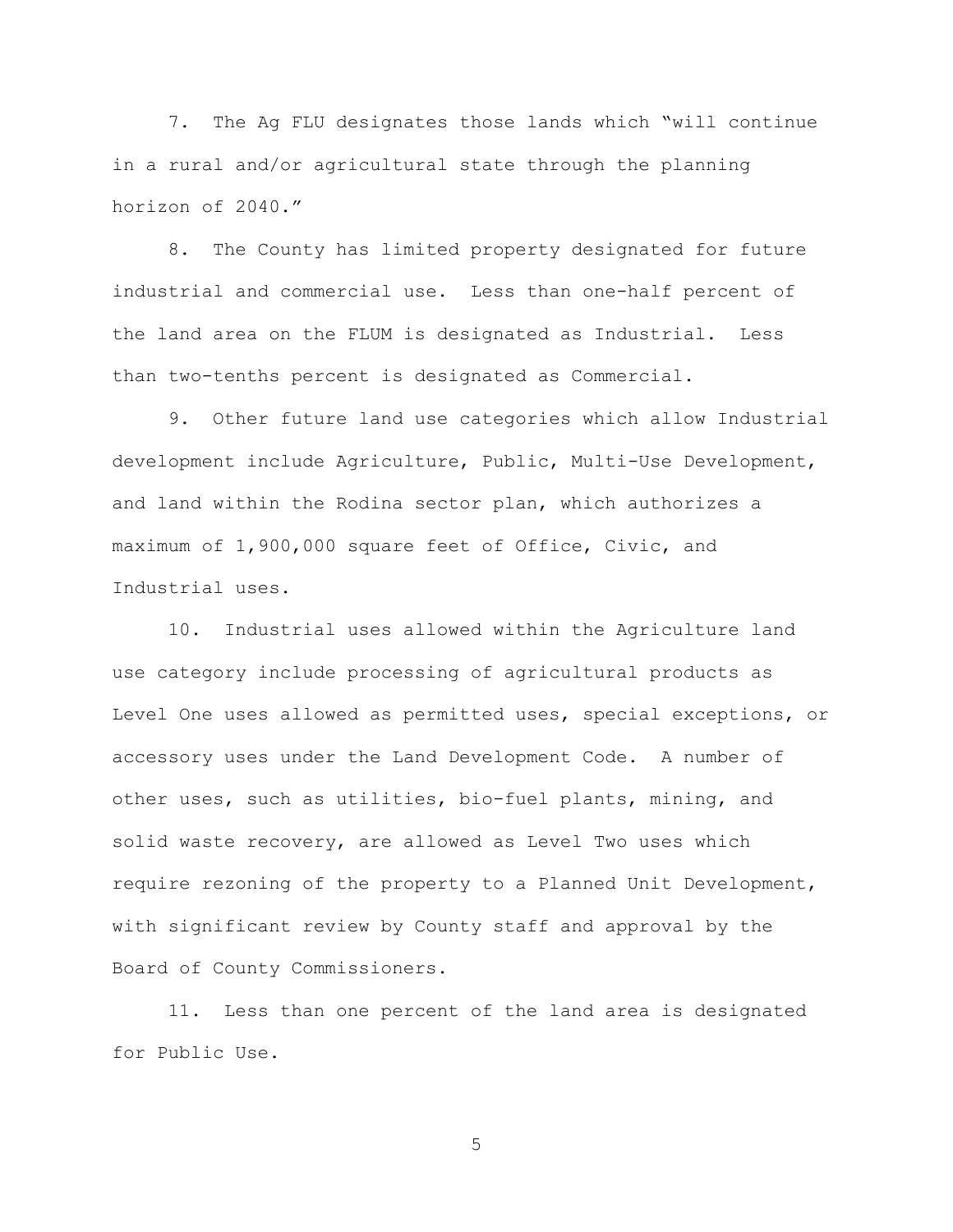12. The Public land use category designates areas which are publicly-owned, semi-public, or private lands authorized for public purposes, such as utilities and solid waste facilities.

13. The largest industrial site in the County is the AirGlades industrial complex, which is designated as a Public land use on the FLUM. The site is approximately 2,400 acres in size, but only roughly 200 acres is in industrial use. The complex cannot be fully developed due to inadequate County wastewater facilities serving the site, Federal Aviation Authority restrictions (e.g., height limitations) on development in proximity to the Airglades airport, and lack of opportunity for fee ownership of property owned by the County.<sup>3/</sup>

14. Roughly one-half percent of the land area is designated Multi-Use. Designated lands are generally located adjacent to the primary transportation system and existing or programmed utilities. The purpose of this land use category is to promote new development and redevelopment of the properties located within the category. The Floor Area Ratio (FAR) for Industrial development in the Multi-Use category is limited to 0.75.

15. As with industrial uses, commercial uses are allowed in land use categories other than Commercial. The Agriculture category allows commercial uses such as ornamental horticulture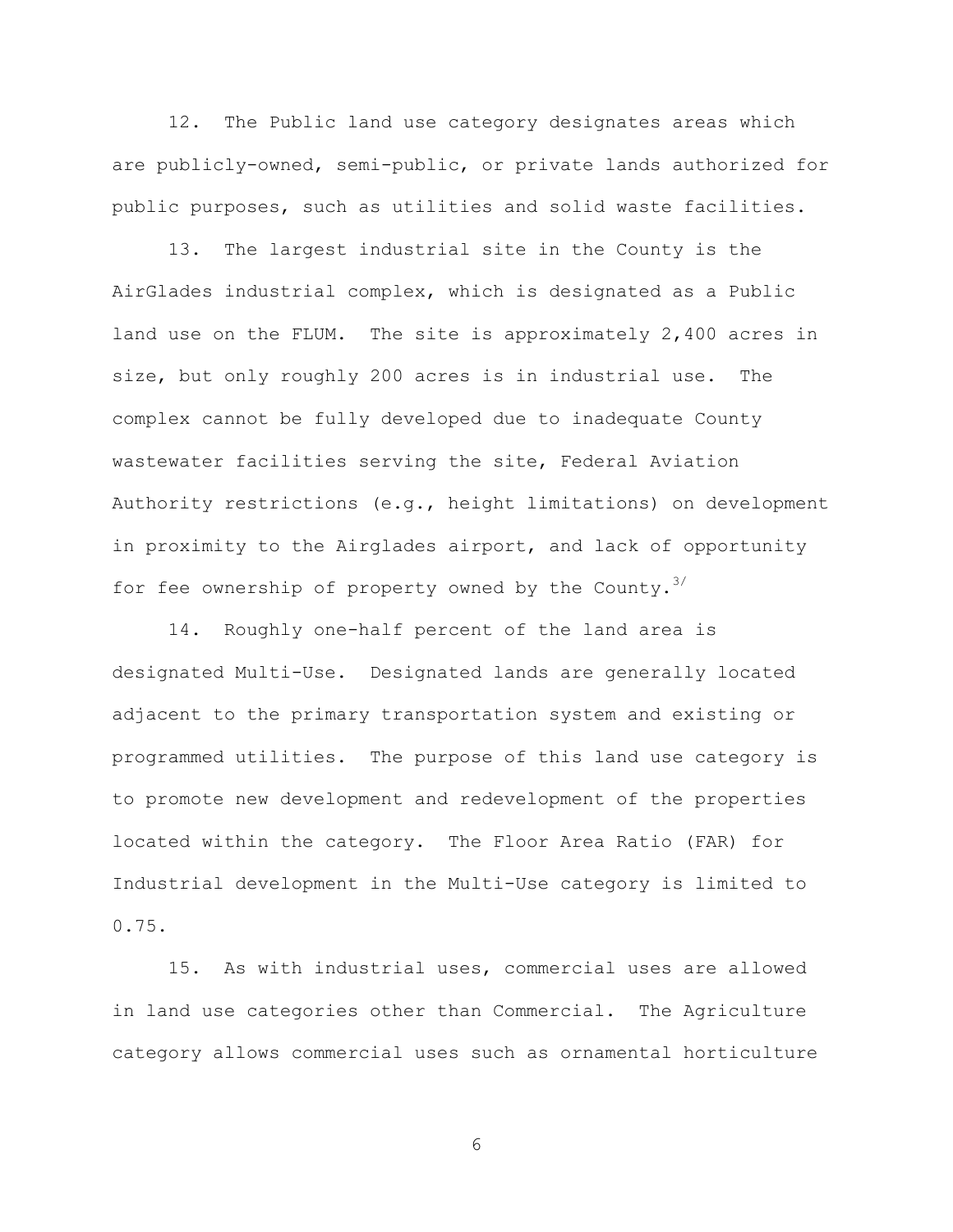and nurseries. Non-residential intensity is generally limited to an FAR of .40.

16. Commercial development is allowed within both the Medium–Density and High-Density Residential FLU Categories; however, development is limited to residential-serving commercial, must be approved through the PUD rezoning process, and is limited to 15 percent of the uses within the PUD.

17. Less than one percent of the County is designated as Rural Special Density, and, under the existing Plan, this designation cannot be expanded. The Residential Special Density category allows commercial and retail on no more than 10 percent of the designated area and with a total cap of 200 square feet at buildout.

18. Commercial development is also allowed within the Multi-Use category, but is limited to an FAR of .25 for retail commercial, .50 for mixed-use buildings (maximum of 25 percent retail), and .30 FAR for mixed-use buildings with commercial on the first floor.

19. The County is sparsely populated with concentrations surrounding the cities of Clewiston and LaBelle, including Port LaBelle, as well as the unincorporated areas known as Felda and Harlem. The cities of LaBelle and Clewiston and the unincorporated populated areas are located at the northernmost end of the County along State Road 80 (SR 80). The Felda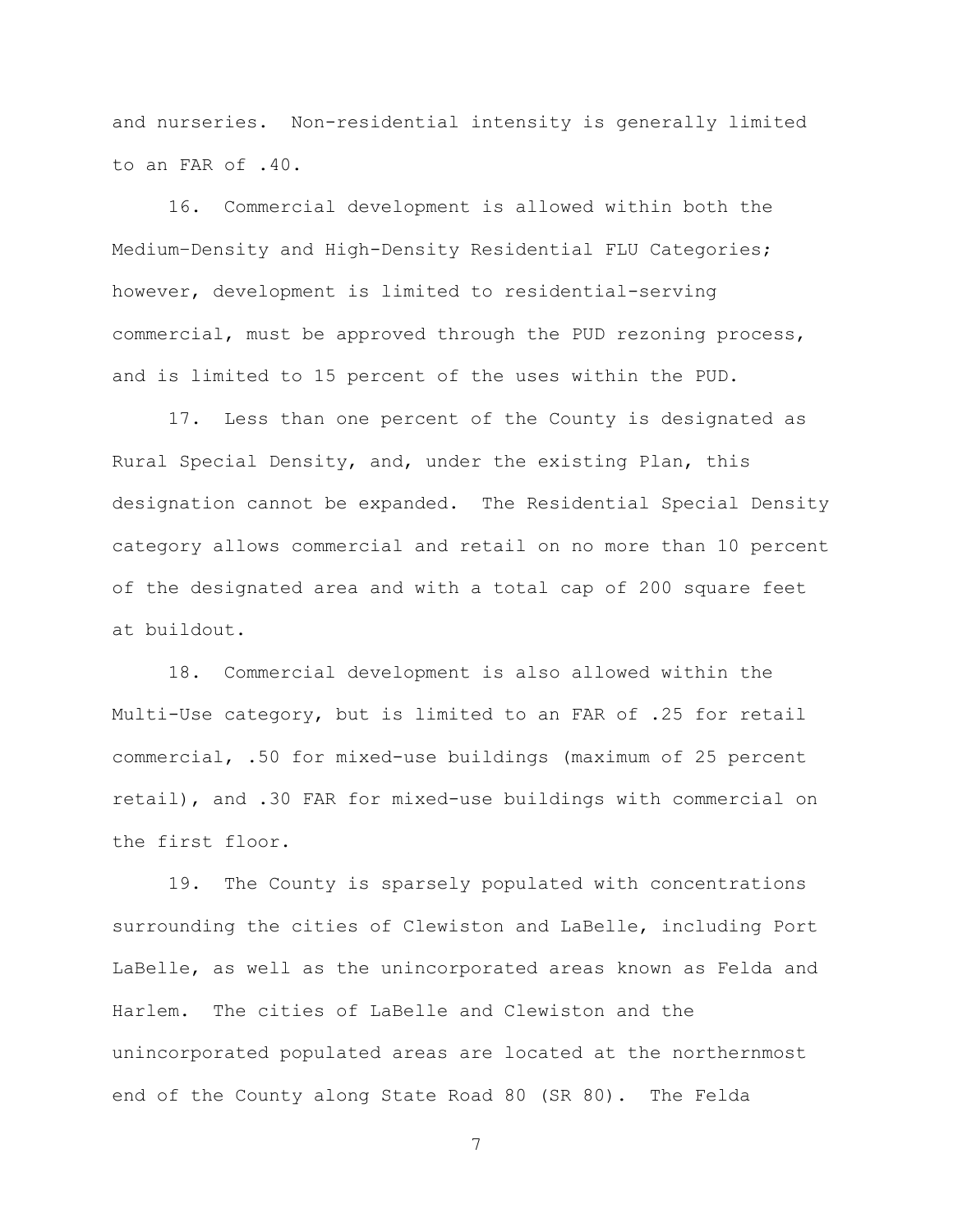Community is located in the northwestern portion of the County, south of the City of LaBelle.

20. Most of the development in the County since 1999 has occurred in and surrounding the incorporated areas of LaBelle and Clewiston, primarily adjacent to the City of LaBelle and along SR 80 from LaBelle to the Lee County line.

21. The vast majority of land in the County is not served by centralized public utilities, such as sewer and water. Existing public utilities, including centralized water and sewer, are limited to the northernmost areas of the County surrounding the cities of LaBelle and Clewiston, and along SR 80.

22. South of LaBelle and Clewiston, there are only three north/south and two east/west principle arterial or collector roads in the County. All of these are two-lane roads, and only SR 29 south of LaBelle is planned to be widened to four lanes under either alternative in the County's 2040 long-range transportation plan.

#### Economic Conditions

23. It is undisputed that the economic condition of the County is dire. The County ranks high in many negative economic indicators, including a 30 percent poverty rate (compared to 17 percent statewide), the highest unemployment rate in the state for 34 of the most recent 36 months, and an annual wage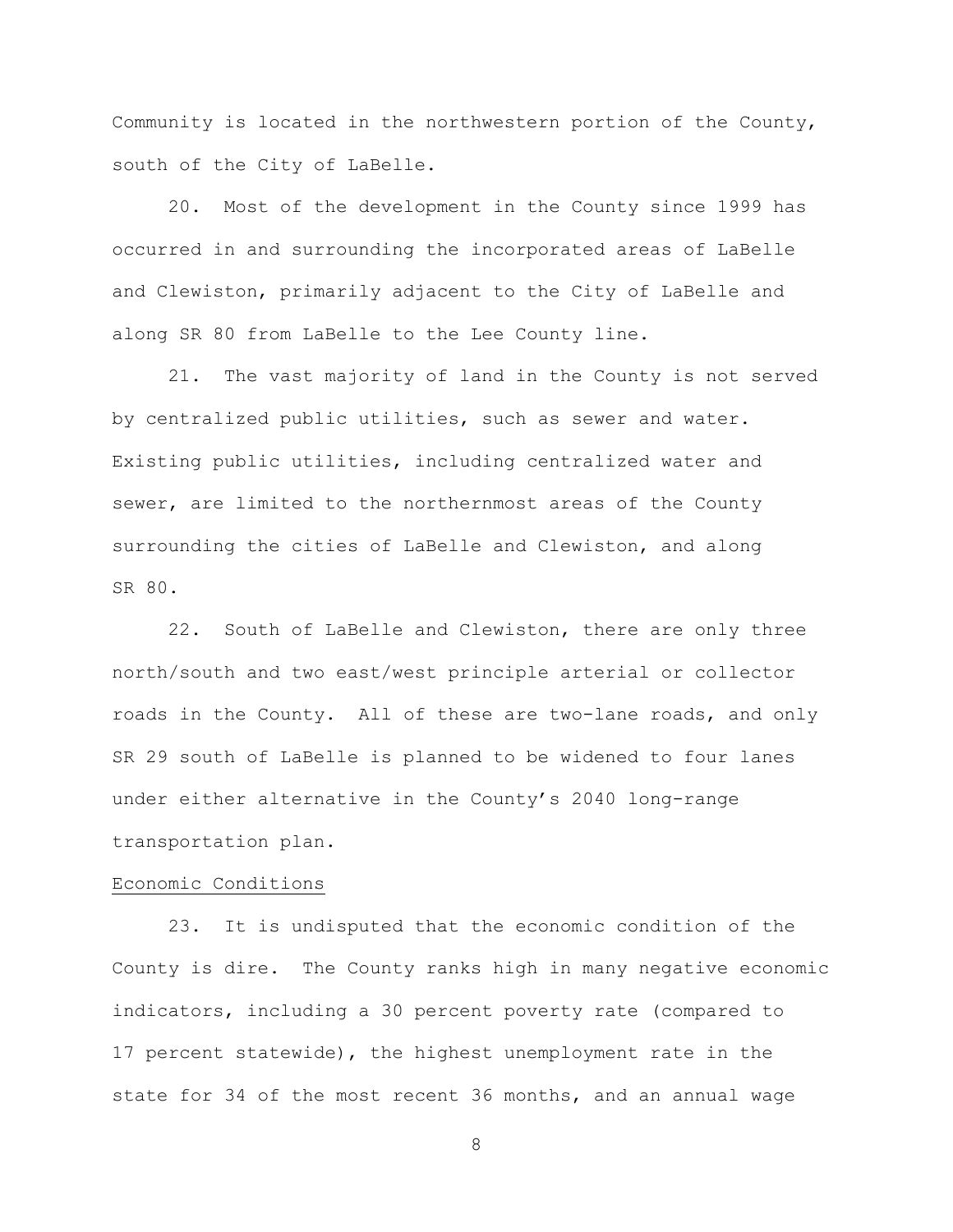\$10,000 lower than the state average. Roughly 80 percent of County school children qualify for a free or reduced-price lunch, and a high percentage of the County population are Medicaid recipients.

24. The County's ability to raise revenue through taxation is limited by the extent of property exempt from ad valorem taxation (e.g., government-owned property), and the extent classified as Agricultural and assessed at less than just value. Slightly more than half of the just value of property in the County is subject to an Agricultural classification. Another 21 percent of the just value of property in the County is government-owned, thus exempt from ad valorem taxation.

25. More than half of the parcels in the County are taxed as vacant residential, and less than two percent are taxable commercial properties.

26. On May 24, 2011, the Board of County Commissioners conducted a workshop on proposed new Mission, Vision, and Core Values statements for the County.

27. On September 13, 2011, the Board adopted the following Vision statement: "To be an outstanding rural community in which to live, work, raise a family and enjoy life by creating an economic environment where people can prosper."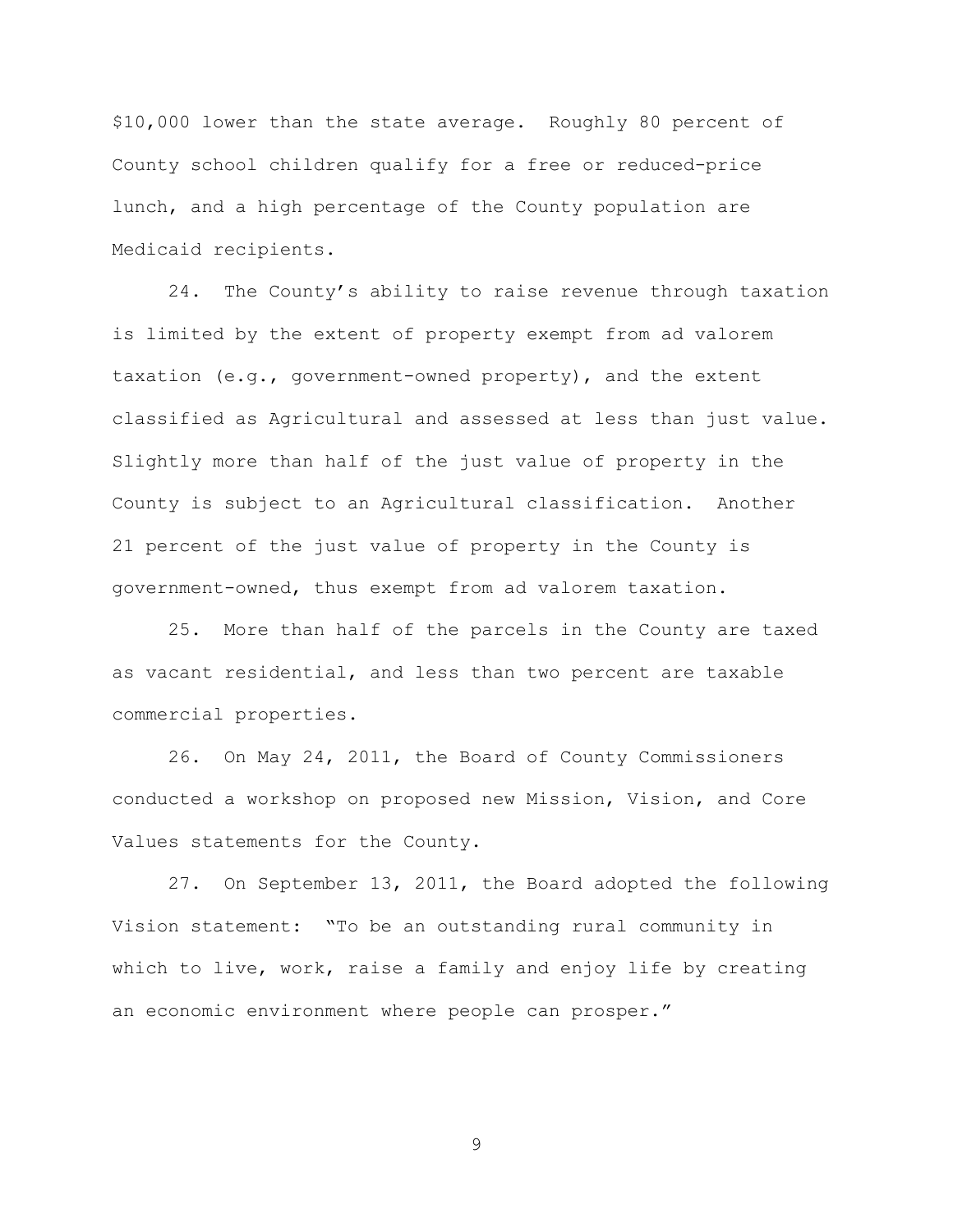#### The Plan Amendment

28. The Plan Amendment was adopted in an effort to attract large-scale commercial and industrial businesses to locate in, and bring jobs to, the County.

29. Under the Plan Amendment, a new development project that is designated as an Economic Engine Project (EEP), and "large-scale commercial and/or industrial" developments, are expressly permitted in any and all FLU categories throughout the County with the exception of Agricultural Conservation, Residential - Pre-Existing Rural Estates, and Felda Estates.

30. The Plan Amendment is designed to spur economic development by "streamlining" the permitting process to give the County a competitive advantage in attracting new business. By permitting EEPs and large-scale commercial and industrial uses in nearly every future land use category, the Plan Amendment is intended to eliminate the costs (in both time and money) of processing comprehensive plan amendments for future development projects.

31. The amount of land eligible for siting either an EEP or a large-scale commercial and/or industrial development under the Plan Amendment is approximately 580,000 acres.<sup>4/</sup> The majority of that land area, 529,936.49 acres, is located within the Agriculture FLU category.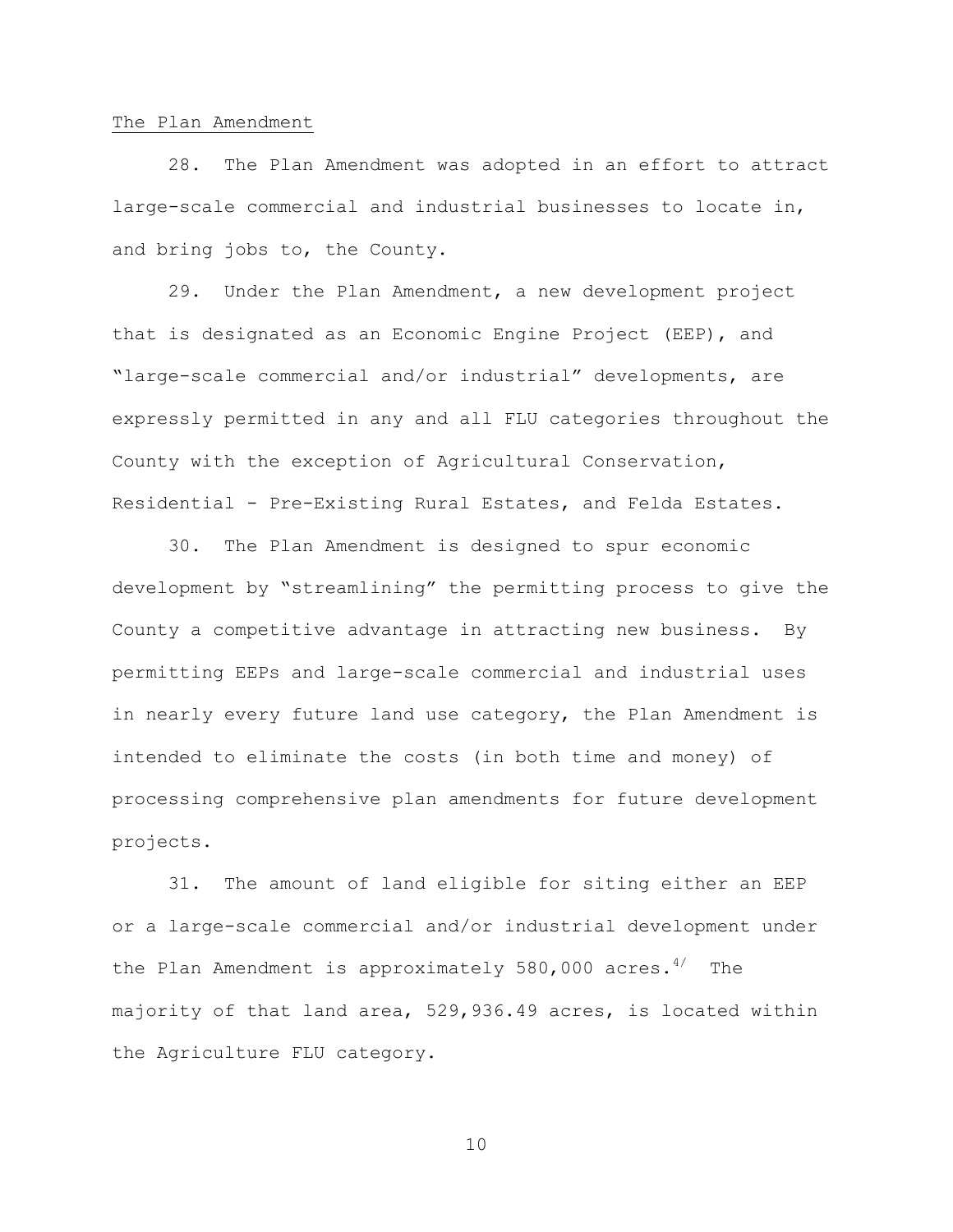32. The Plan Amendment significantly rewrites the Economic Development Element of the County's Plan, and adds new policies to Chapter 1, Goal 2 of the Future Land Use Element (FLUE), related to "Innovative Planning and Development Strategies."

33. The Plan Amendment rewrites Goal 2 as follows: $5/$ 

In order to protect water resources, protect the environment and wildlife habitat, build a more sustainable tax base, encourage economic development, promote energy efficiency, and to permit job creation for the citizens and residents of Hendry County, the following innovative land use planning techniques should be encouraged: In order to build a sustainable tax base, encourage economic development, promote job creation, and support vibrant rural and urban communities, the following flexible development strategies are encouraged:

Innovative and flexible planning and development strategies list in Section 163.3168, Florida Statutes.

Innovative and creative planning tools. Innovative Flexible and strategic land use techniques listed and defined in this comprehensive plan.

34. The Plan Amendment adds the following new Objective

and Policies to FLUE Goal 2:

Objective 2.1: Recognize the substantial advantages of innovative approaches to economic development to meet the needs of the existing and future urban, suburban and rural areas.

Policy 2.1.1: A qualifying County economic development and job creation project (Economic Engine Project) is a project that complies with Policy 10.1.7. of the Economic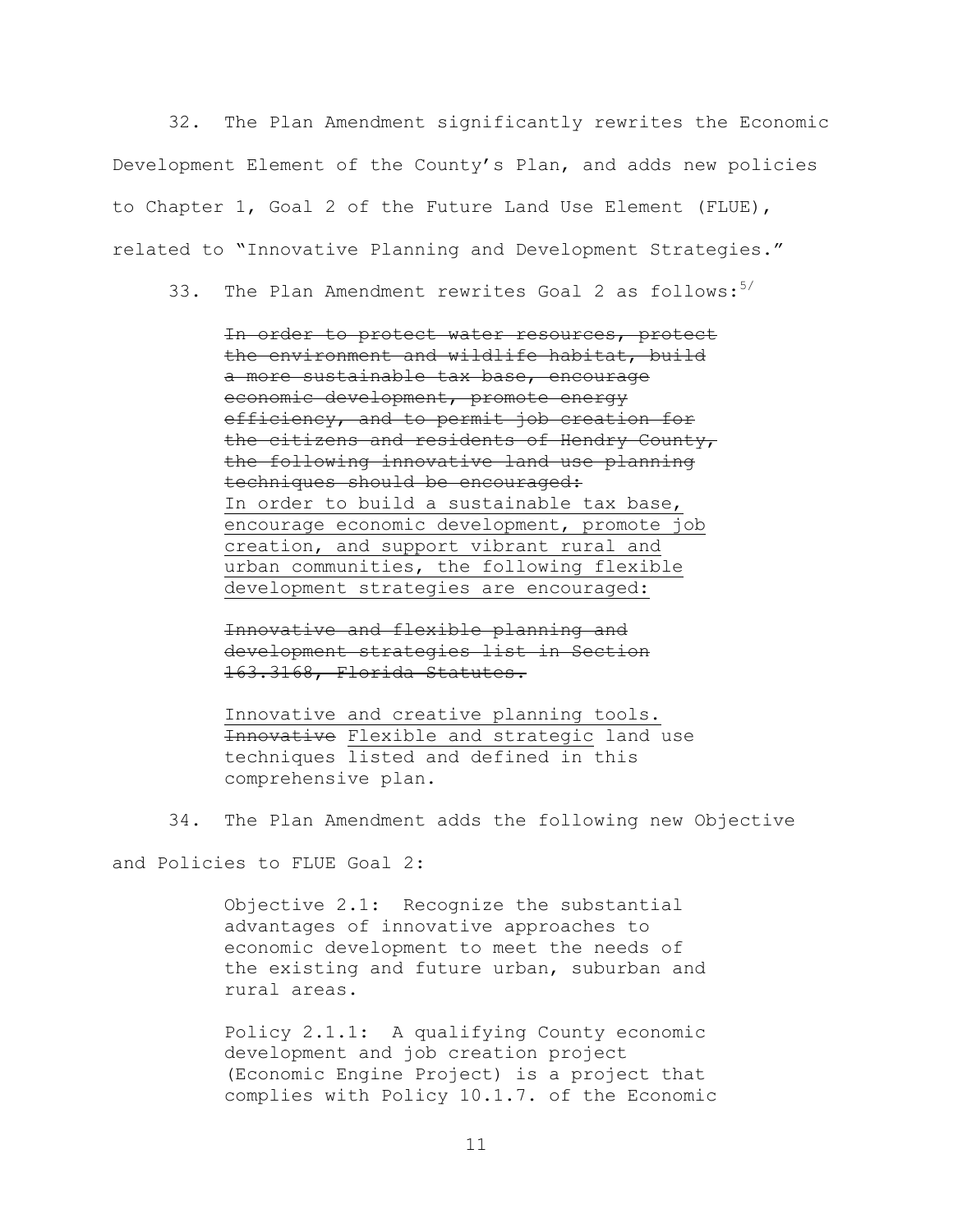Development Element, Hendry County's compatibility requirements, Policy 2.1.2, and which will have adequate infrastructure. These projects shall be allowed in any category listed in the Future Land Use Element except those lands designated as Agriculture Conservation, Residential/Pre-Existing Rural Estates, and Felda Estates residential areas, consistent with the goals, objectives, and policies of the Economic Development Element. Additionally, Economic Engine Projects shall be allowed in adopted sector plans only if they advance or further the goals, objectives and policies of respective lands pursuant to 163.3245, F.S. and the sector plan. Densities and Intensities shall not exceed the values that are established for commercial and industrial uses in the respective land use categories. In the residential land use categories, an Economic Engine Project shall not exceed an Intensity of 0.25 FAR.

Policy 2.1.2: Large-scale commercial and/or industrial developments will be allowed in any Future Land Use category, except those lands designated as Agriculture Conservation, Residential/Pre-Existing Rural Estates, and Felda Estates residential areas if they meet the requirements below. In addition, large-scale commercial and/or industrial developments will be allowed in adopted sector plans only if they advance or further the goals, objectives and policies of respective lands pursuant to 163.3245, F.S., the sector plan, and meet the requirements below. Policy 2.1.2 does not apply to industrial development located in the industrial land use category nor commercial development located in the commercial land use category.

a. The development is approved as a PUD as provided in the Land Development Code;

b. The development is consistent with siting proposals developed by County staff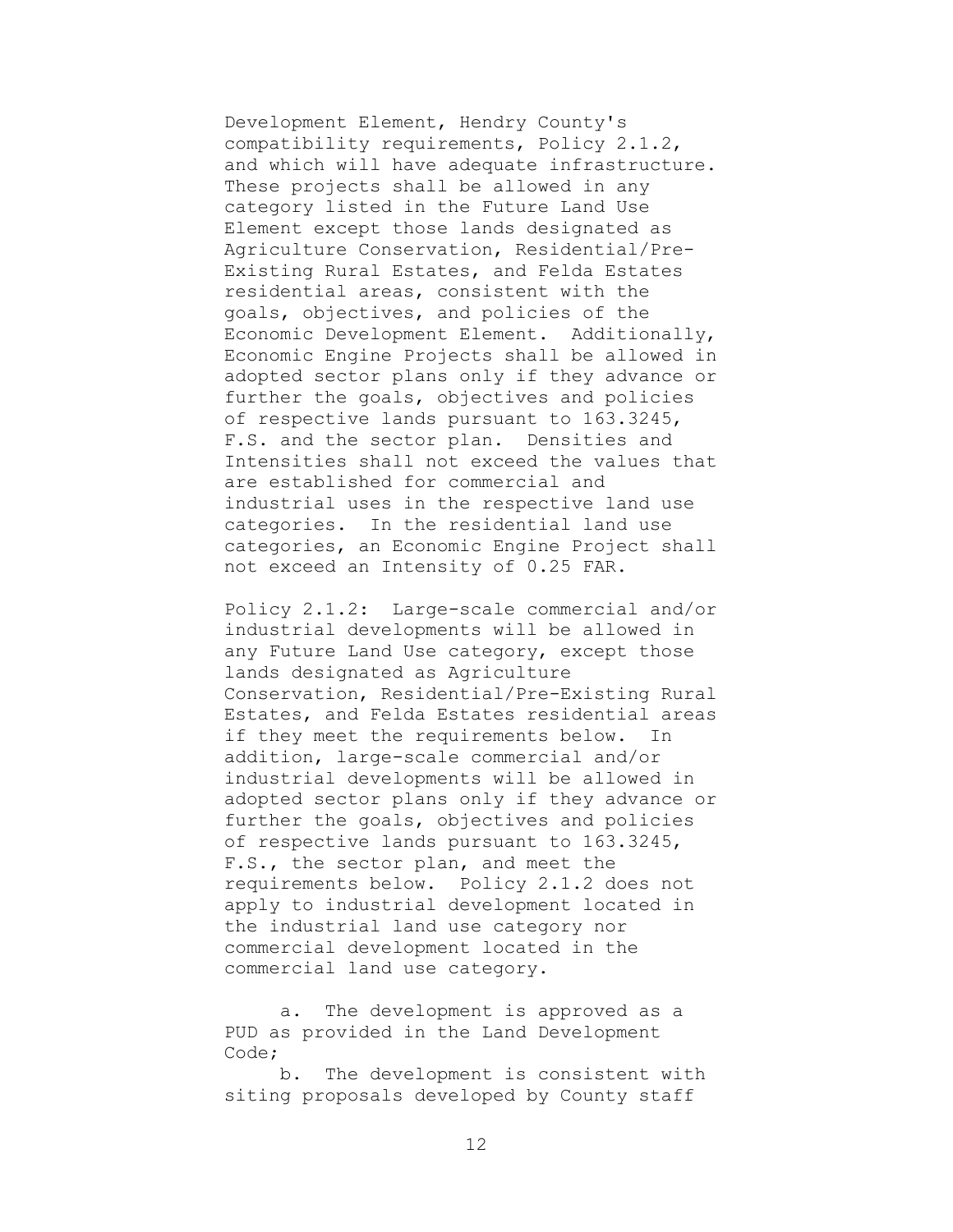and approved by the Board of County Commissioners;

c. The project has direct access to principal arterials and collectors or access to the principal arterials and collectors via local roads with adequate capacity which can be readily provided by the development;

d. The project has access to, will upgrade/extend existing utilities, or construct on-site utilities; or a public or private provider will extend and/or expand the utilities (including an upgrade if necessary) or has the extension of utilities in the utility's financially feasible plan. The project must have access to all existing or planned necessary utilities, such as water, sewer, electricity, natural gas, cable, broadband, or telephone;

e. The project has access to and can provide on-site rail facilities, when appropriate;

f. The project will provide sufficient open space, buffers, and screening from exterior boundaries where warranted to address all compatibility issues.

g. Large-scale Commercial and/or Industrial development must be a minimum of eighty (80) acres. The County reserves the right to require the project area to be larger if the County finds that a project with more land is necessary to address the impacts of the development on the surrounding area, or if the County concludes that a larger site is necessary to provide a viable project.

h. The project must demonstrate that it will produce at least fifty (50) new jobs within three years after the project is initiated.

i. The development must contribute positively to the County's economy.

j. If the project requires that the County expend funds not already provided for in the County Capital Improvement Program, the developer shall cooperate with the County in obtaining the funds. This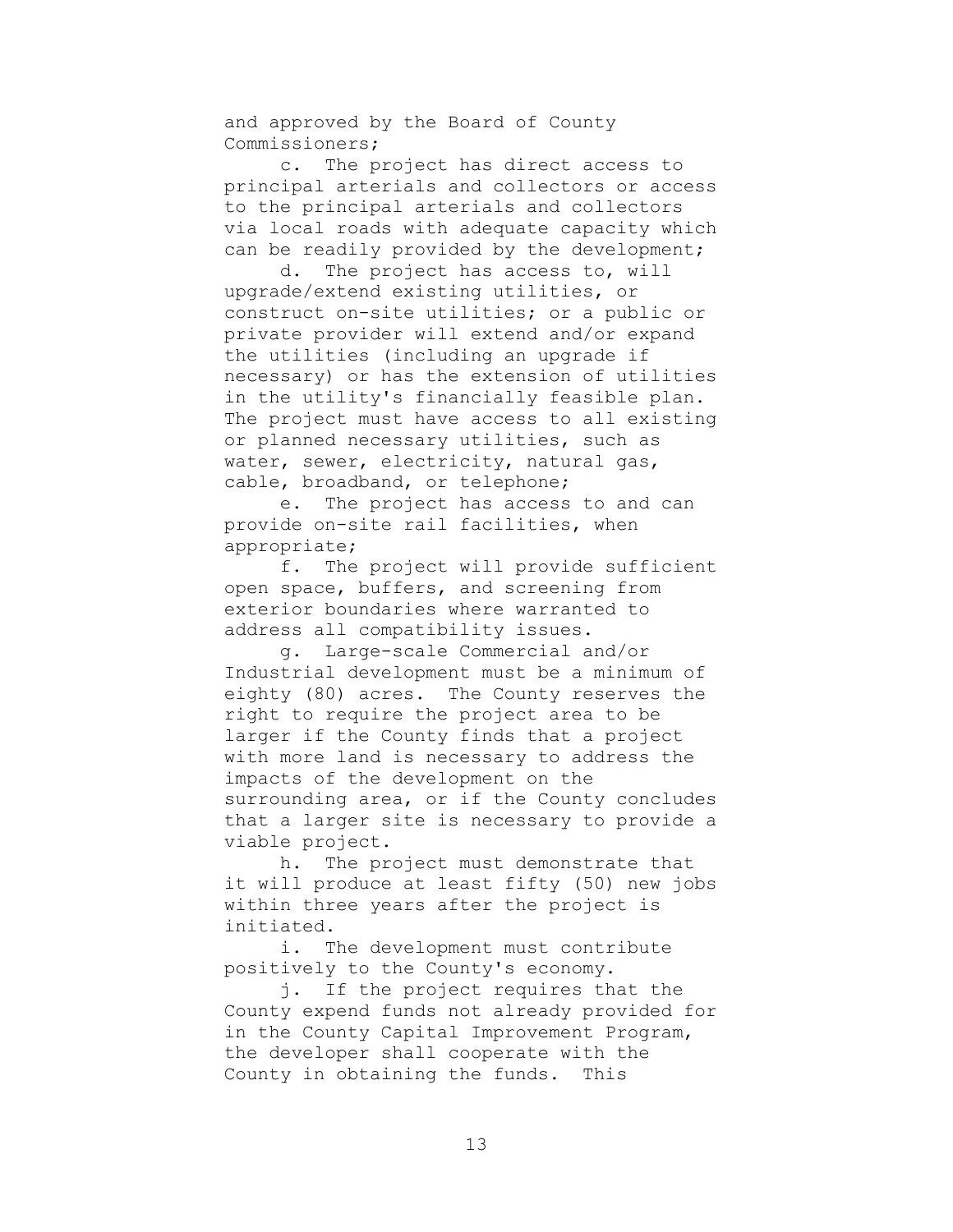provision includes requiring the County to accelerate a programmed project.

k. If necessary, the owner/developer of the project will work with the appropriate educational facilities to create the necessary education and training programs that will enable Hendry County residents to be employed with the Largescale Commercial and/or Industrial development.

l. Intensities shall not exceed the Floor Area Ratio for Commercial and/or Industrial uses that are established in their respective land use categories. In the residential land use categories, an Economic Engine Project shall not exceed an Intensity of 0.25 FAR.

m. Densities shall not exceed the Floor Area Ratio for Commercial uses that are established in their respective land use categories.

35. Additionally, the Plan Amendment adds the following

definitions to the Plan:

"Economic Engine Project" means a qualifying County economic development and job creation project which complies with Policy 10.1.7. of the Economic Development Element and means the proposed development, redevelopment or expansion of a target industry.

"Target Industry" means an industry that contributes to County or regional economic diversification and competitiveness. Targeted industries that are eligible to qualify as a County-approved Economic Engine Project include, but are not limited to:

1. The targeted industries and strategic areas of emphasis listed with Enterprise Florida

2. The targeted industries of Florida's Heartland Regional Economic Development Initiative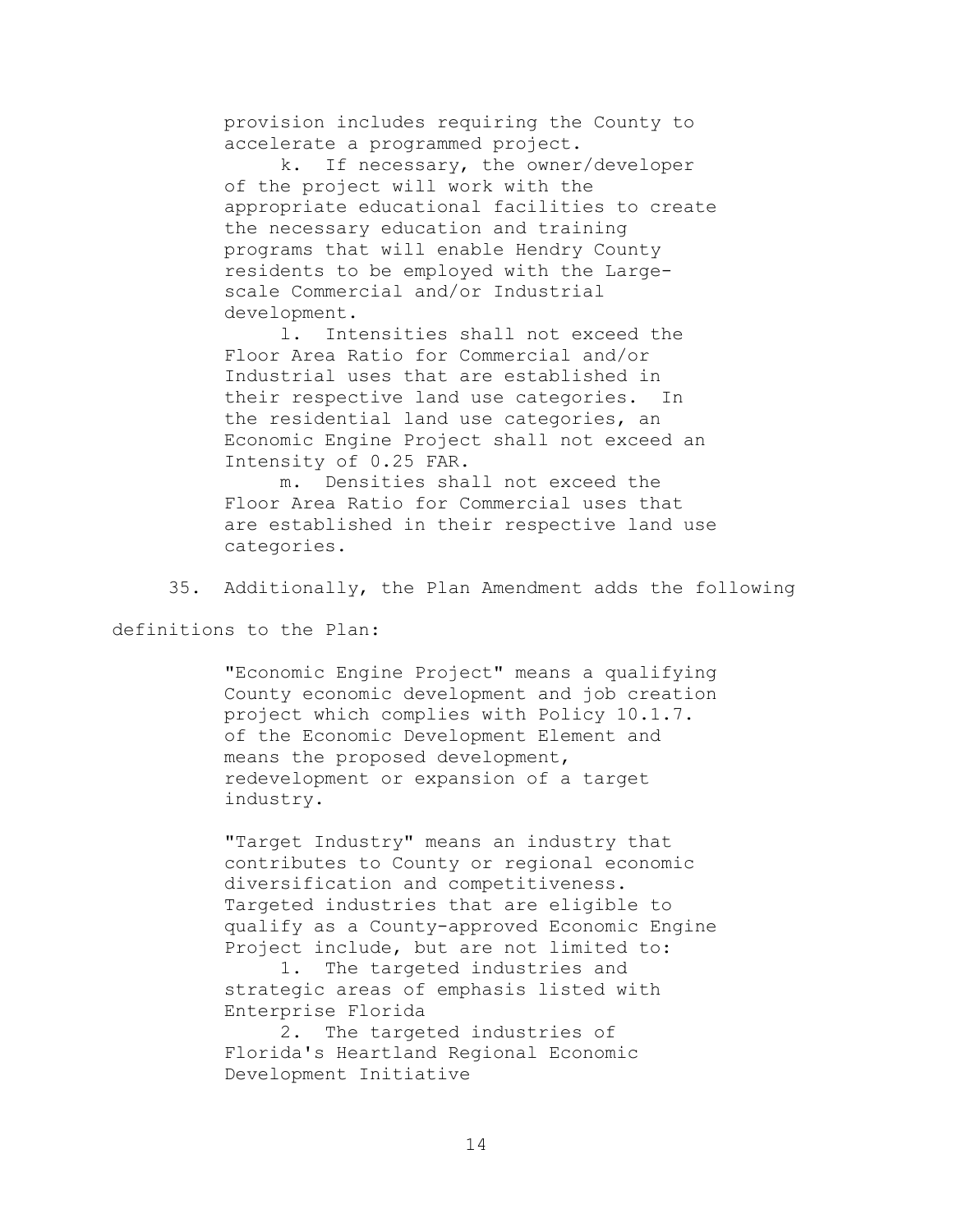3. Projects aligned with efforts of Visit Florida

- 4. Projects that promote tourism
- 5. Marine Industries; and
- 6. Agricultural Industries

36. New Economic Development Element Policy 10.1.7, reads

as follows:

The County Administrator has the authority to designate a project as a County-approved Economic Engine Project provided it meets the definition of an Economic Engine Project, the criterion in future land use element Objective 2.1, and policies 2.1.1- 2.1.2.

## Petitioner's Challenge

37. Petitioner challenges the Plan Amendment as not "in compliance" with chapter 163. Specifically, Petitioner alleges that the Plan Amendment fails to appropriately plan for orderly future growth by providing measurable and predictable standards to guide and control the future growth and distribution of large-scale commercial and industrial developments and Economic Engine Projects throughout the County; is not based on relevant and appropriate data and analysis; is internally inconsistent with other goals, objectives, and policies in the Plan; and fails to discourage urban sprawl.

## Meaningful and Predictable Standards

38. Section 163.3177(1) provides, "The [local government comprehensive plan] shall establish meaningful and predictable standards for the use and development of land and provide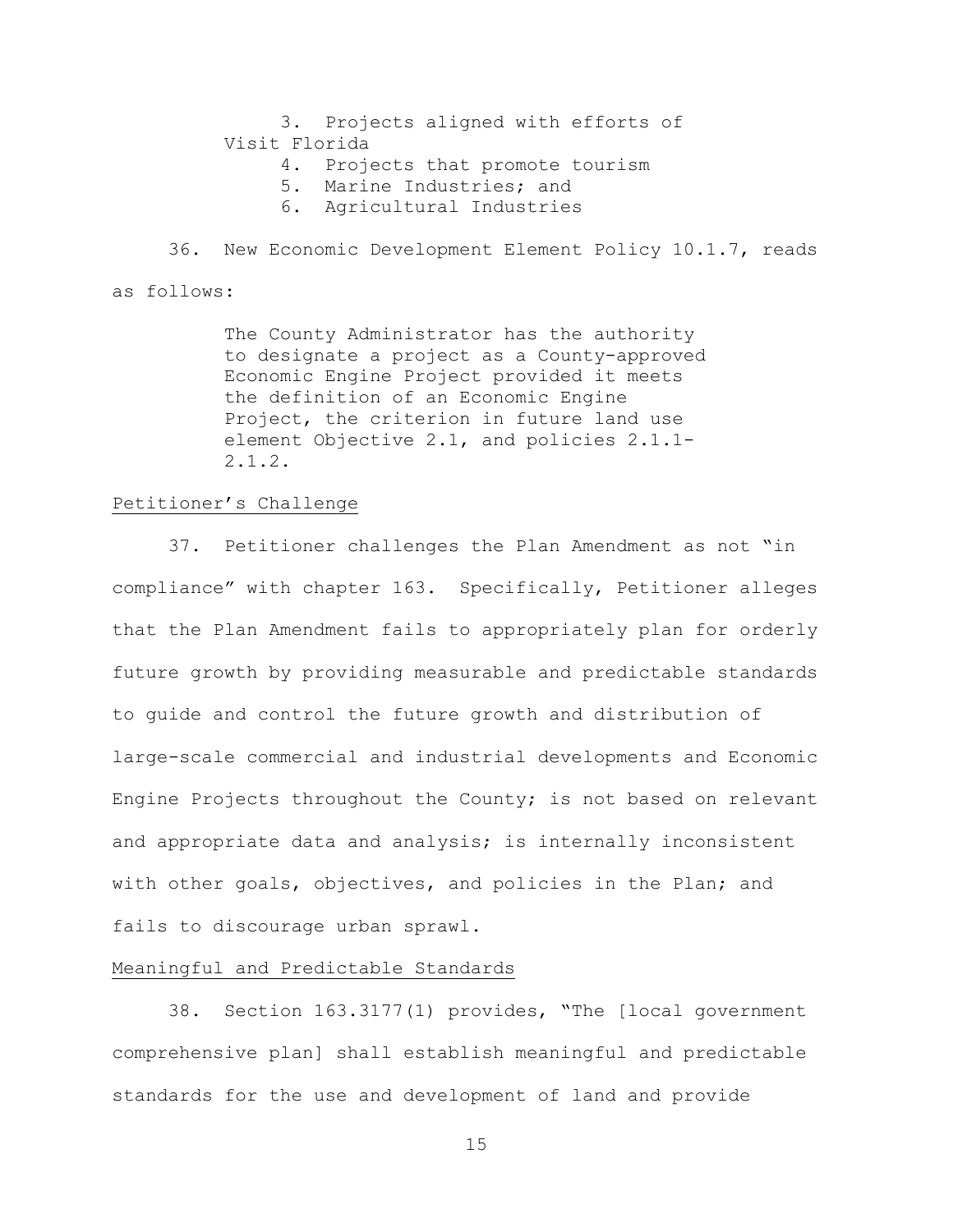meaningful guidelines for the content of more detailed land development and use regulations."

39. Section 163.3177(6)(a) requires the local government to designate, through the FLUE, the "proposed future general distribution, location, and extent of the uses of land for" commercial and industrial categories of use. Further, this section requires the local government to include the "approximate acreage and the general range of density or intensity of use . . . for the gross land area in each existing land use category."

40. Subparagraph 163.3177(6)(a)1. requires local governments to define each future land use category "in terms of uses included" and to include "standards to be followed in the control and distribution of population densities and building and structure intensities."

## A. Designated Economic Engine Projects

41. The Plan Amendment does not define an EEP in a manner sufficient to put property owners on notice as to what use might be approved within the approximately 580,000 acres affected by the Plan Amendment.

42. The Plan Amendment defines an EEP as a "proposed development, redevelopment or expansion of a target industry." "Target industry" is further defined by the Plan Amendment as "an industry that contributes to County or regional economic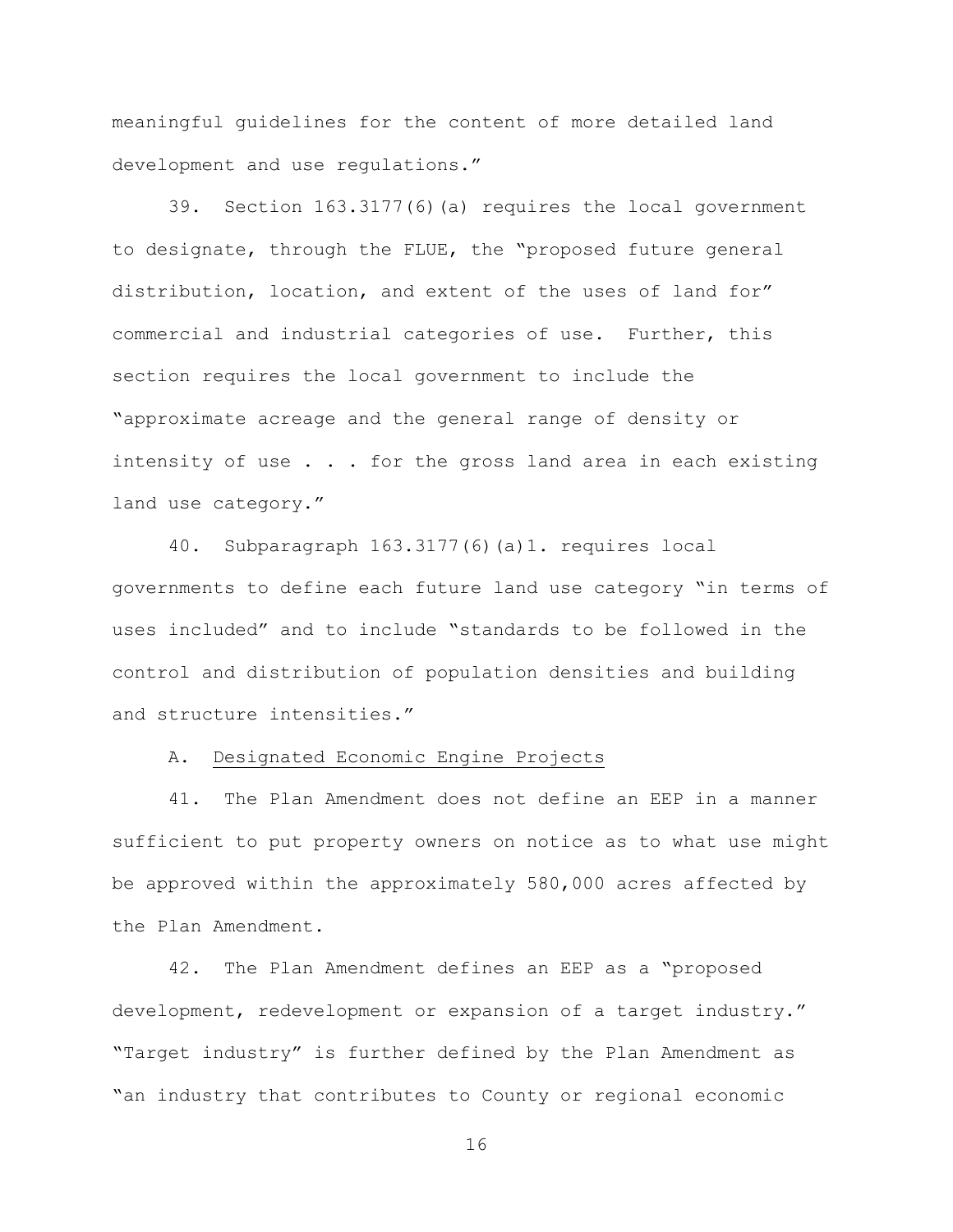diversification and competitiveness." The definition continues,

as follows:

Targeted industries that are eligible to qualify as a County-approved Economic Engine Project include, but are not limited to: (1) The targeted industries and strategic areas of emphasis listed with Enterprise Florida (2) The targeted industries of Florida's Heartland Regional Economic Development Initiative (3) Projects aligned with efforts of Visit Florida (4) Projects that promote tourism (5) Marine Industries (6) Agricultural Industries

43. Under Policy 2.1.1, a project that meets the definitions above may be designated as an EEP by the County Administrator, pursuant to Policy 10.1.7, if it meets the criterion in Policy 2.1.2, and if it "complies with the County's compatibility requirements and [has] adequate infrastructure."

44. As adopted, the Plan Amendment provides no meaningful standard for the use or development of land for an EEP. The definition of an industry that "contributes to County or regional economic diversification and competitiveness" is essentially open-ended, defining an EEP only in the sense that it must be different from the existing predominate County industry -- Agriculture. Yet, even that distinction is eliminated by the inclusion of "Agricultural Industries" on the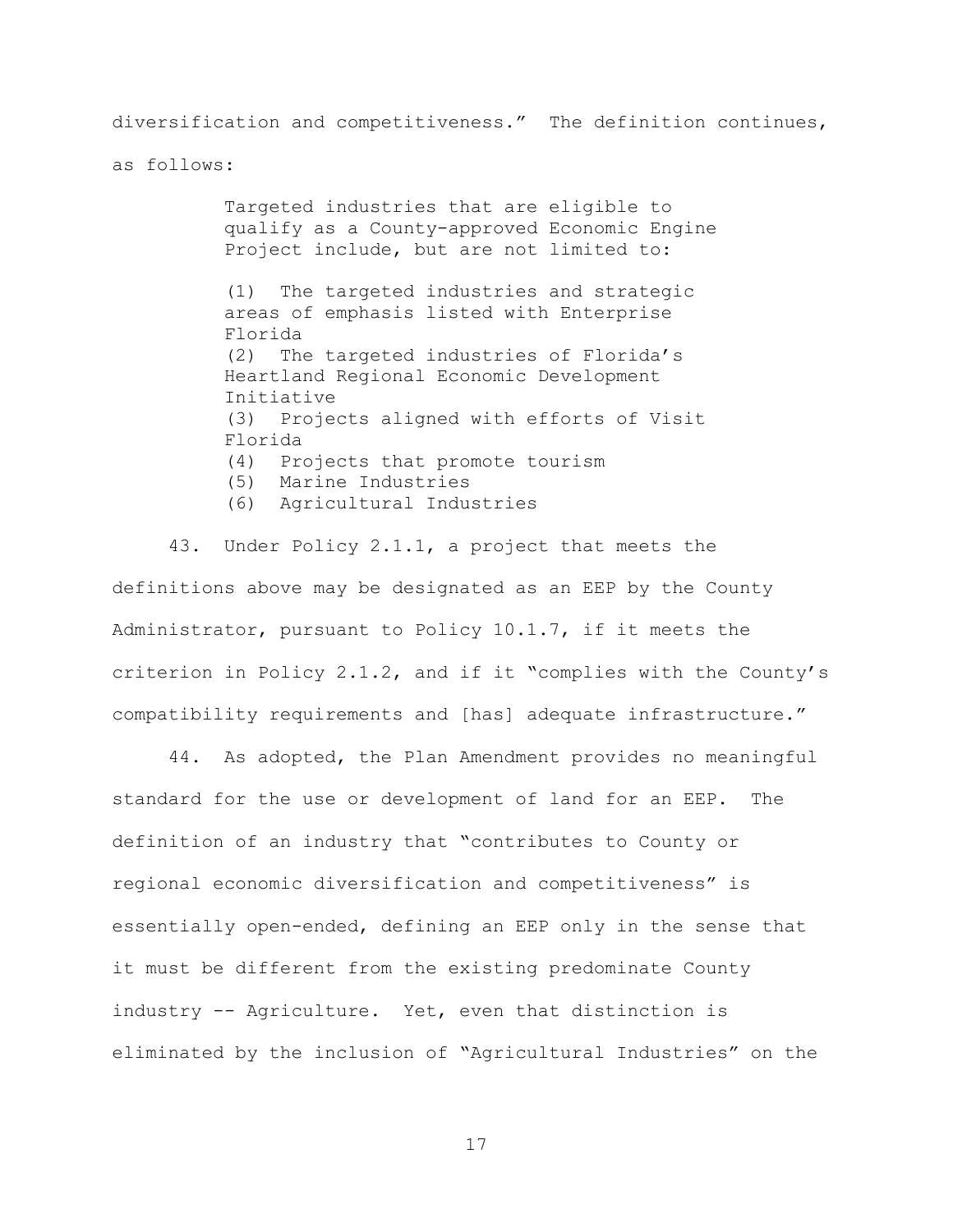list of target industries "that are eligible to qualify as a County-approved" EEP.

45. The list of industries defined as "eligible to qualify as a County-approved" EEP provides no meaningful standard because it incorporates by reference industries listed by, targeted by, or "aligned with," private and quasi-government entities such as Enterprise Florida, Visit Florida, and Florida's Heartland Regional Economic Development Initiative. The definition does not even fix to a specific date the list of targeted industries designated by those business development entities, thus rendering the Amendment "self-amending," without any meaningful list of qualifying uses.

46. Moreover, the definition of "target industry" incorporates these third-party lists with the qualification "including but not limited to." Thus, determination of an EEP is at the sole discretion of the County Administrator.

47. Sarah Catala, Hendry County associate planner, is the author of the Plan Amendment. Ms. Catala testified that an EEP could encompass a wide variety of uses, including ecotourism (e.g., bird-watching tours), manufacturing, and large-scale commercial development such as a Super Walmart.

48. The Plan Amendment is essentially circular. The definition of an EEP refers to compliance with Policy 10.1.7, but Policy 10.1.7 refers back to the definition and the criteria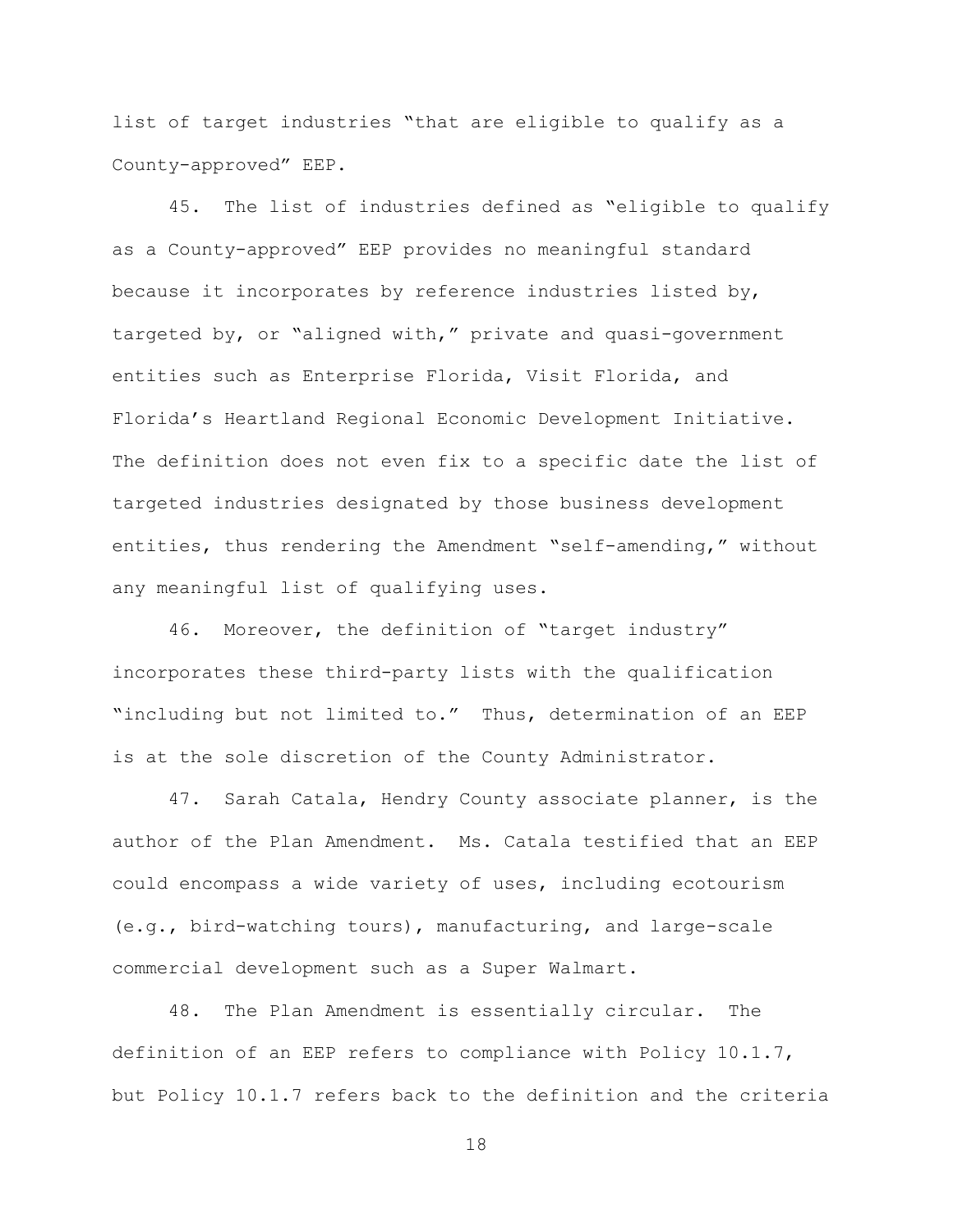in Policies 2.1.1 and 2.1.2. Policy 2.1.1 requires an EEP to comply with Policy 10.1.7, as well as Policy 2.1.2.

49. Objective 2.1 and Policies 2.1.1 and 2.1.2 lack meaningful and predictable standards for the use and development of EEPs.

50. Policy 2.1.1, as previously referenced, refers the reader to Policy 2.1.2 and further states that EEPs must "comply with Hendry County's compatibility requirements" and must have "adequate infrastructure." The Plan Amendment does not define either "compatibility requirements" or "adequate infrastructure." Nor does the Plan Amendment cross-reference any specific compatibility or infrastructure requirement in either the Plan or the County's Land Development Regulations.

51. The County highlights Policy 2.1.2 as the measurable criterion that directs the location, timing and extent of development of both EEPs and large-scale commercial and industrial developments throughout the County. However, as discussed below, Policy 2.1.2 does not resolve the Plan Amendment's failure to provide meaningful and predictable standards directing the location, amount and timing of the development of EEPs or large-scale commercial and industrial in the County.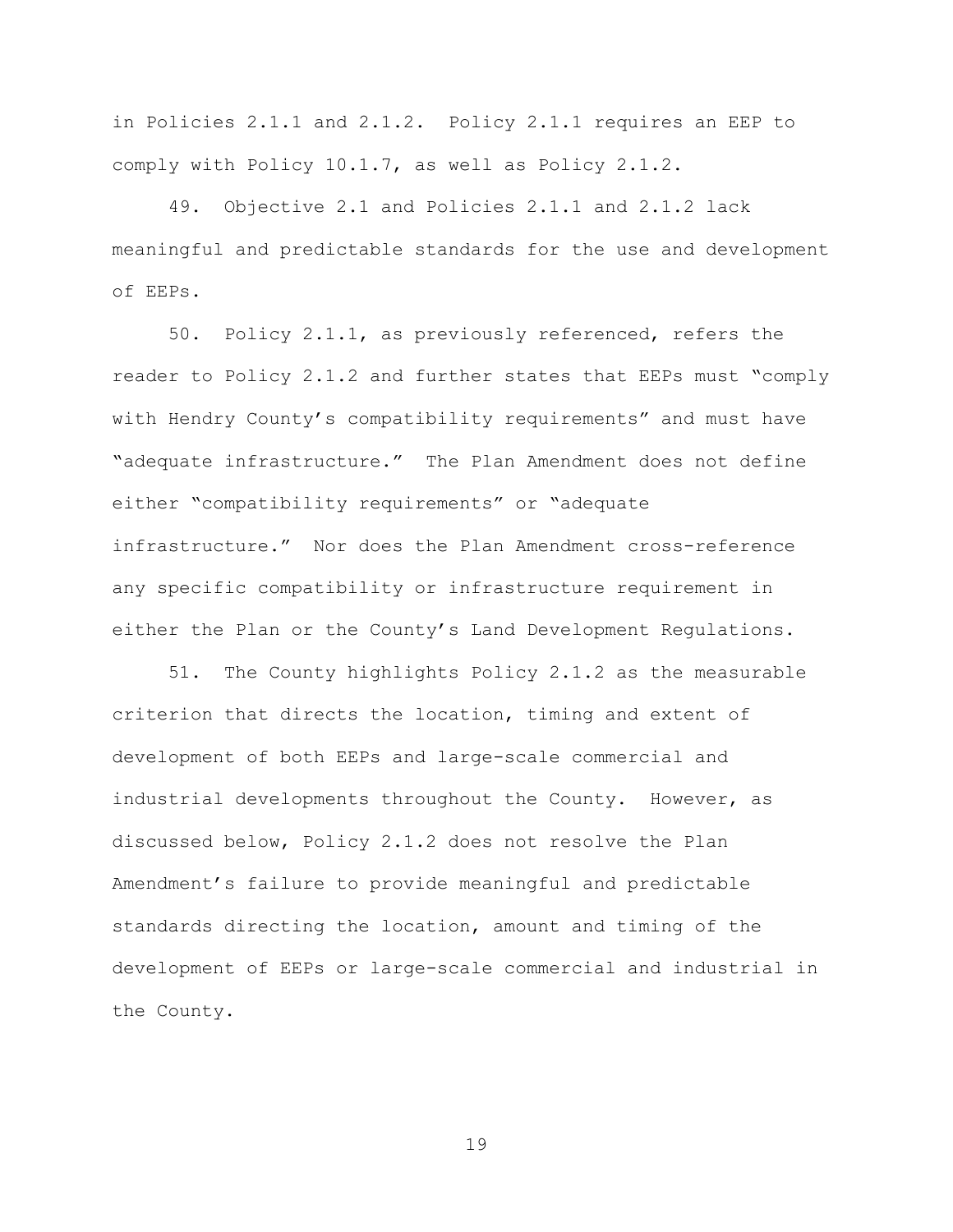## B. Large-scale Commercial and Industrial Developments

52. Policy 2.1.2 adds "large-scale commercial and industrial developments" as an allowable use in every FLU category in the County with the exception of the same three categories from which EEPs are excluded: Agriculture Conservation, Residential/Pre-Existing Rural Estates, and Felda Estates.

53. Large-scale commercial and industrial developments must meet the requirements listed in paragraphs (a) through (n) of Policy 2.1.2. 6/

54. Policy 2.1.2(a) requires EEPs and large-scale commercial and industrial developments allowed by the Plan Amendment to undergo a rezoning to Planned Unit Development (PUD) during which time various site-specific criteria found in the land development regulations will be applied to development of a particular project. The PUD rezoning criterion in the County's LDRs govern the location of a particular use on a specific property. The PUD requirements do not relate in any way to the appropriate location of either an economic project or large-scale commercial or industrial development within the approximately 580,000 acres open for those developments under the Plan Amendment. Thus, this criterion is not a meaningful standard that provides for the general distribution, location,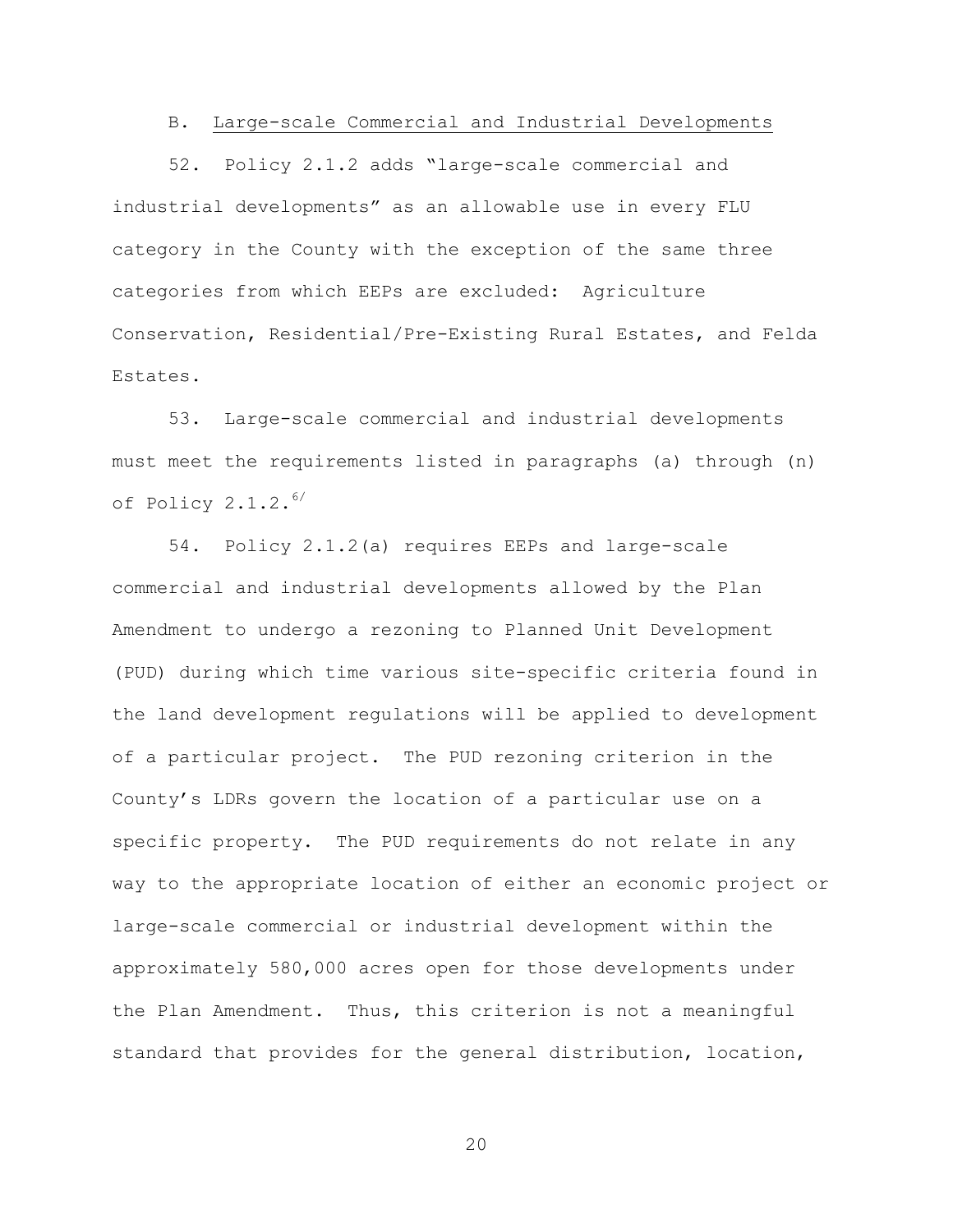and extent of land for EEPs or large-scale commercial or industrial use.

55. Policy 2.1.2(b) requires EEPs and large-scale commercial and industrial developments allowed by the Plan Amendment to be "consistent with siting proposals developed by County staff and approved by the Board of County Commissioners." It is undisputed that the said siting proposals have yet to be developed by staff. Ms. Catala anticipates developing a locational matrix that will "match up locations in the County with the needs of a business." As such, the siting proposals will provide locational standards for future EEPs and largescale commercial and industrial developments. As written and adopted, though, the Plan Amendment contains no such standards.

56. Policy 2.1.2(c) requires EEPs and large-scale commercial and industrial developments to have "direct access to principal arterials and collectors or access to the principal arterials and collectors via local roads with adequate capacity which can be readily provided by the development." This criterion simply requires EEPs and large-scale commercial and industrial developments to have access to a roadway of some sort. It does not guide developments to locate within proximity to a roadway, or require direct access to a particular class of roadway. The criterion does not preclude the developer from building a road from the project to an existing local roadway.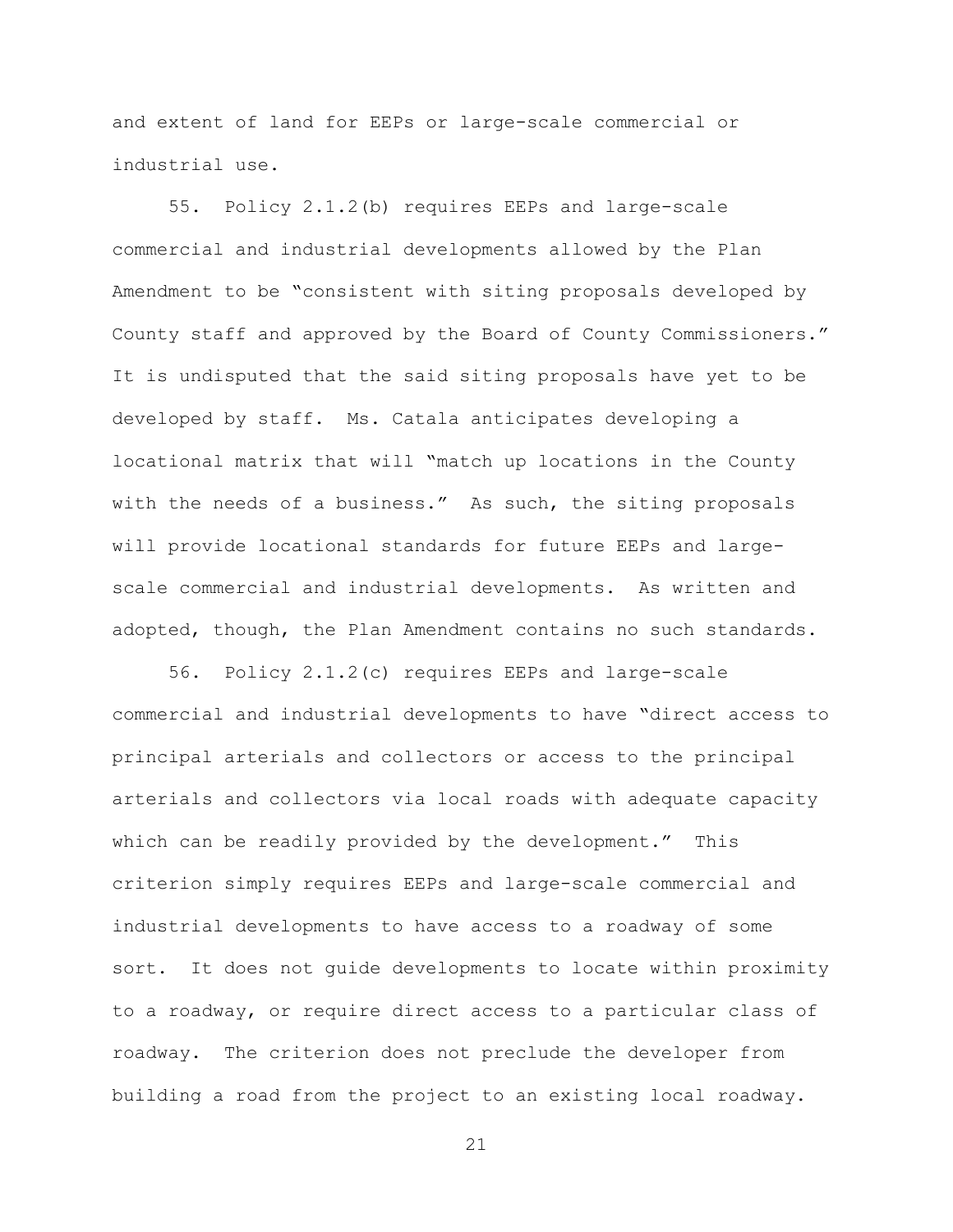57. Furthermore, the Plan Amendment neither defines the term "adequate capacity" nor cross-references an existing definition of that term elsewhere in the Plan. Without a definition, the reader is left to speculate whether a particular project site is appropriate in proximity to any particular roadway.

58. As written, Policy 2.1.2(c) does not provide meaningful standards for the location, distribution, or extent of either EEPs or large-scale commercial or industrial projects within the approximately 580,000 acres designated eligible for these uses under the Plan Amendment.

59. Policy 2.1.2(d) relates to the provision of utilities to serve an EEP or large-scale commercial or industrial project. The Policy reads as follows:

> The project has access to, will upgrade/extend, or construct on-site utilities; or a public or private provider will extend and/or expand the utilities (including an upgrade if necessary) or has the extension of utilities in the utility's financially feasible plan. The project must have access to all existing or planned necessary utilities, such as water, sewer, electricity, natural gas, cable, broadband, or telephone.

60. This criterion provides so many alternatives, it is essentially meaningless. Boiled down, the provision requires only that the project have utilities, which is essential to any development. The criterion does not direct the location of one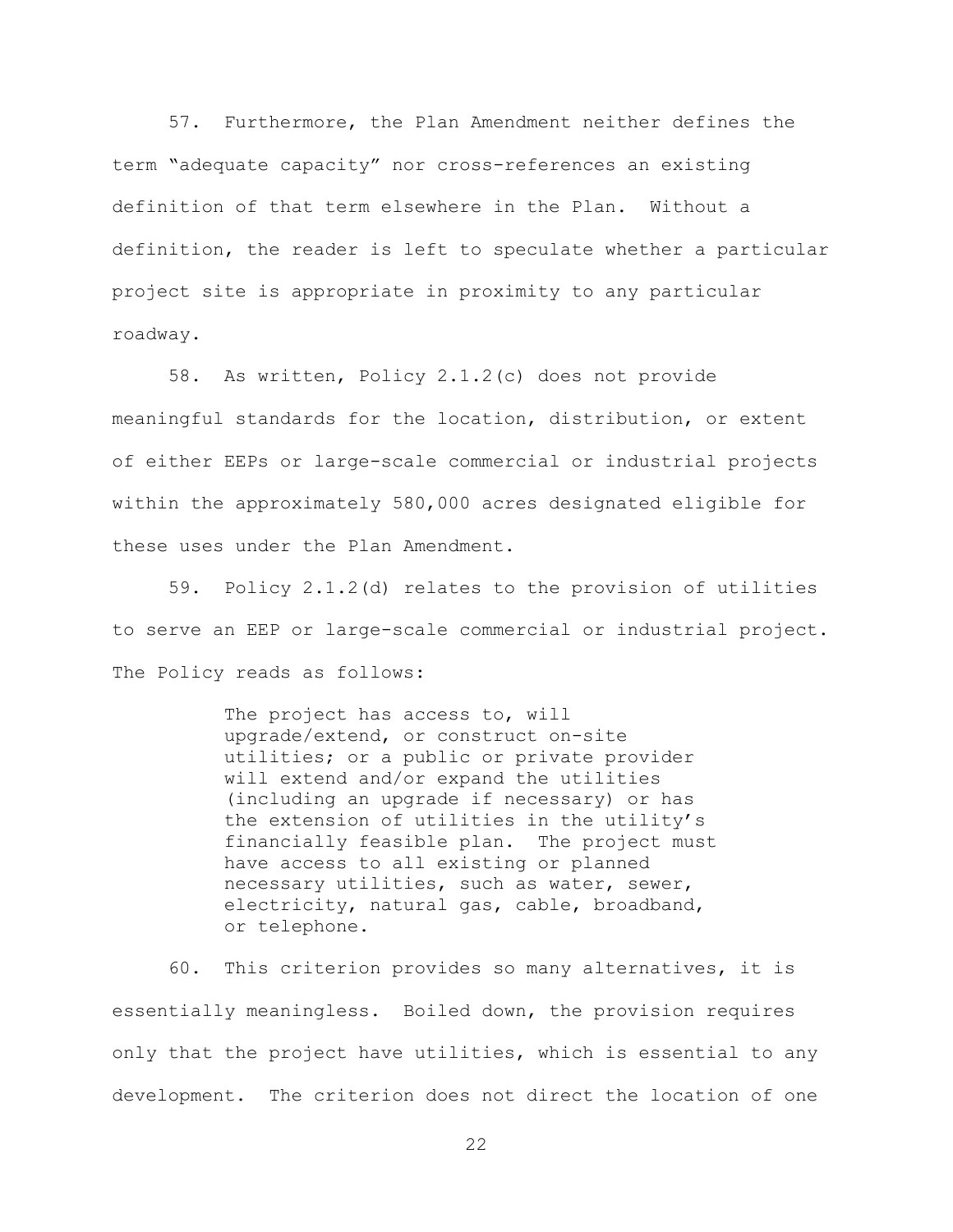of these projects to areas where utilities exist or are planned, but rather allows them anywhere within the approximately 580,000 acres as long as the developer provides needed utilities, somehow, some way.

61. Policy 2.1.2(e) requires "[t]he project [to have] access to and . . . provide on-site rail facilities, when appropriate[.]" This criterion provides locational criterion to the extent that a development for which rail facilities are integral must locate in proximity thereto. However, that criterion is self-evident. The policy does not add any guidance for the location, distribution, and extent of EEPs and largescale commercial or industrial projects which do not require rail facilities.

62. Policy 2.1.2(f) requires the project to "provide sufficient open space, buffers, and screening from exterior boundaries where warranted to address all compatibility issues." Buffers, screening, and open space requirements are addressed at the PUD rezoning stage of development and do not provide guidance as to the location of development within any particular land area. Furthermore, the language does not direct an EEP or large-scale commercial or industrial development away from existing uses which may be incompatible therewith. The Plan Amendment actually anticipates incompatibility and requires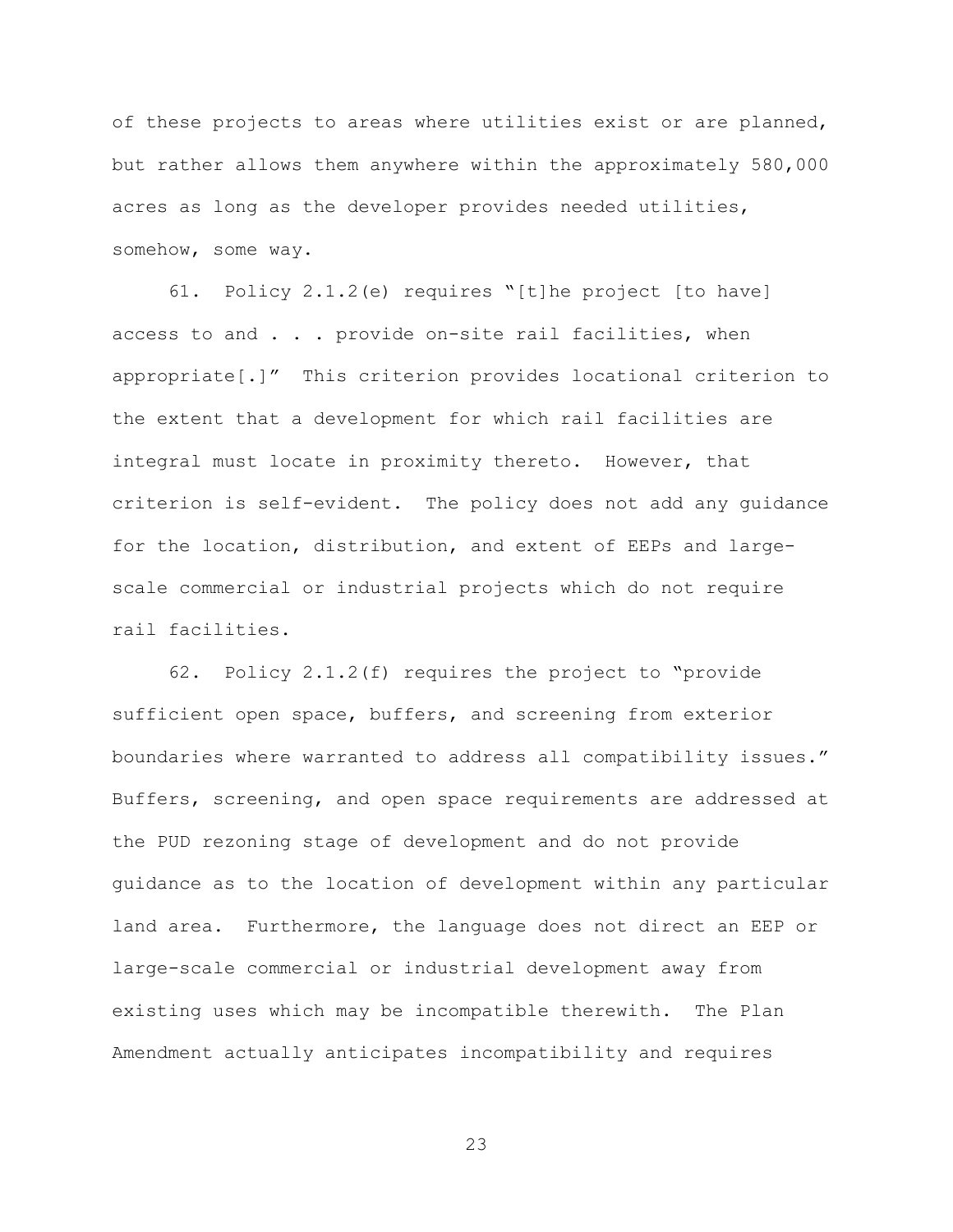development techniques to address incompatibilities at the rezoning stage.

63. Policy 2.1.2(g) requires a minimum of 80 acres for a large-scale commercial or industrial development. The policy allows the County to increase that minimum size "if the County finds that a project with more land is necessary to address the impacts of the development on the surrounding area, or if the County concludes that a larger site is necessary to provide a viable project." The policy has a veneer of locational criterion: it excludes development or redevelopment of parcels, or aggregated parcels, which are smaller than the 80 acre threshold. However, the policy provides an exception for the County to require larger parcels solely at its discretion. Again, the policy anticipates incompatibility between largescale commercial or industrial development and the existing land uses.

64. Policies 2.1.2(h), (i), (j), (k), (l), and (m) bear no relationship to location, distribution, or extent of the land uses allowed under the Plan Amendment.

65. Petitioner has proven beyond fair debate that the Plan Amendment neither provides for the general distribution, location, and extent of the uses of land for commercial and industrial purposes nor meaningful standards for the future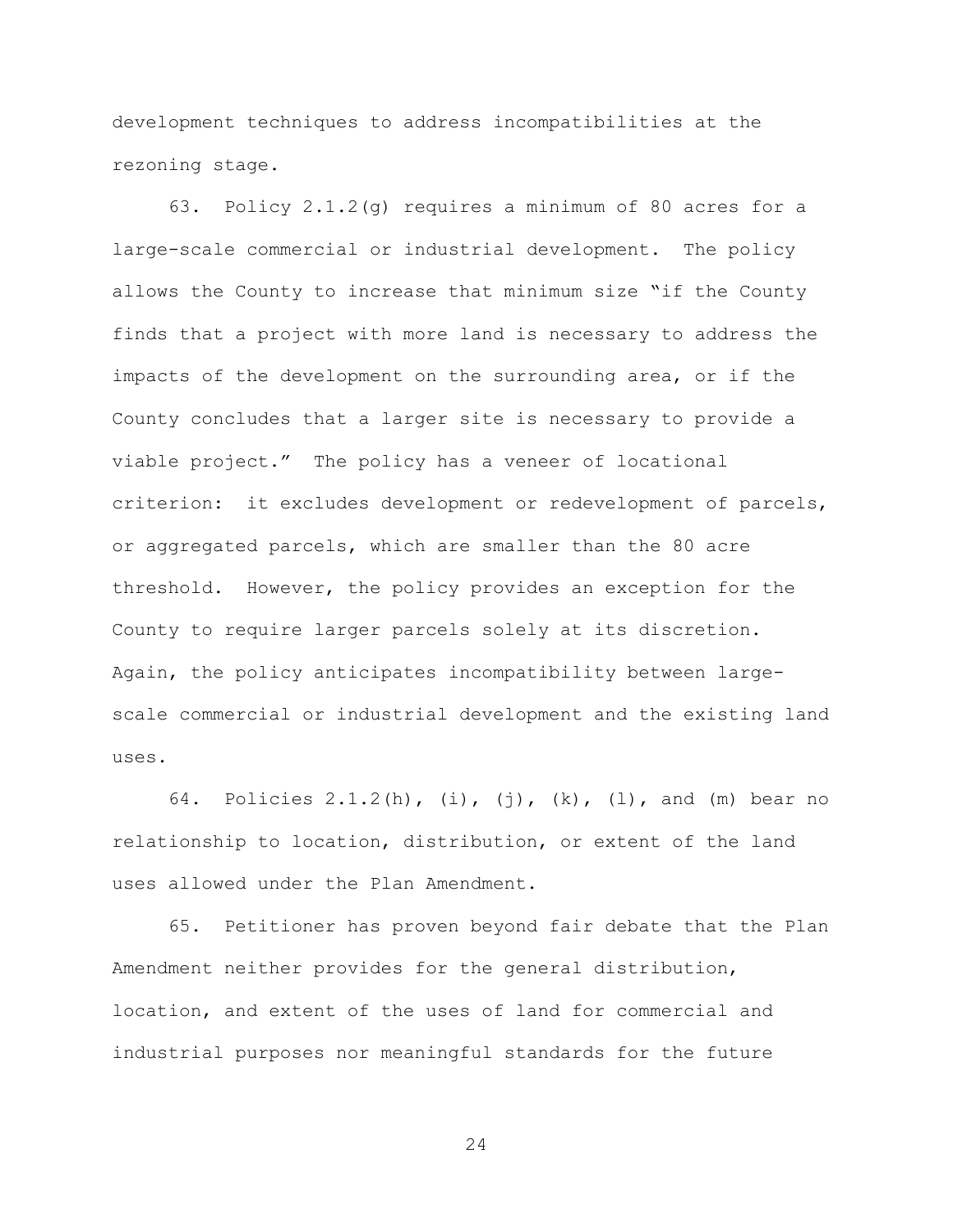development of EEPs and large-scale commercial and industrial development.

66. Section 163.3177(1) requires local government plan amendments to establish meaningful guidelines for the content of more-detailed land development regulations.

67. Policy 2.1.2(b) requires large-scale commercial and industrial developments to be consistent with "siting proposals," which Ms. Catala testified are anticipated to be adopted in the County's land development code. Ms. Catala generally described a matrix that would help industry "get the best fit for their needs in the County."

68. The Plan Amendment does not provide any guidelines for adoption of a matrix or any other siting proposals to be adopted by County staff and approved by the Board of County Commissioners pursuant to Policy 2.1.2.(b).

69. Lastly, section 163.3177(6)(a) requires that the FLUE establish the general range of density and intensity of the uses allowed.

70. Ms. Catala testified that the intent of the Plan Amendment is not to change the density or intensity of uses from those already allowed in the plan.

71. The plain language of the Plan Amendment does not support a finding that densities and intensities of use remain the same under the Plan Amendment. The intensity of non-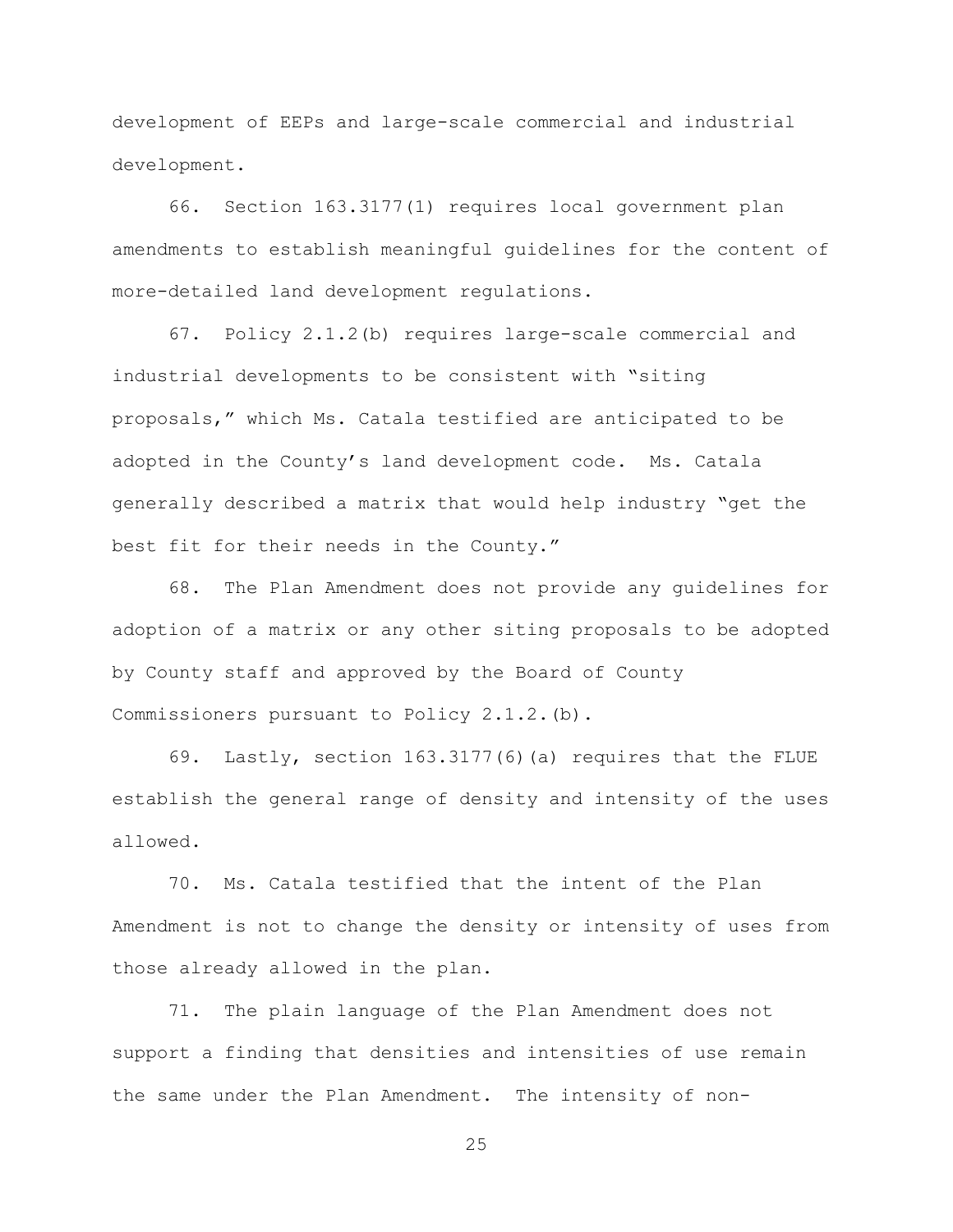residential development allowed under the Plan Amendment is, at best, unclear, and in some cases left entirely to the discretion of the Board of County Commissioners.

72. Policy 2.1.1 provides that the densities and intensities of EEPs "shall not exceed the values that are established for commercial and industrial uses in the respective land use categories."

73. The County argues that a fair reading of the Policy restricts non-residential development to the intensities established in the underlying category for non-residential development.

74. Under Policy 2.1.2, intensities of large-scale commercial and industrial developments "shall not exceed the Floor Area Ratio for Commercial and/or Industrial Uses established in their respective land use categories."

75. While a fair reading of Policy 2.1.1 restricts the intensity of commercial or industrial development to the density established in the underlying land use district, Policy 2.1.2 does not. The pronoun "their" refers back to the Commercial and Industrial land use categories. Thus, under Policy 2.1.2, commercial and industrial uses can develop in other land use categories at the intensities established in the Commercial or Industrial category.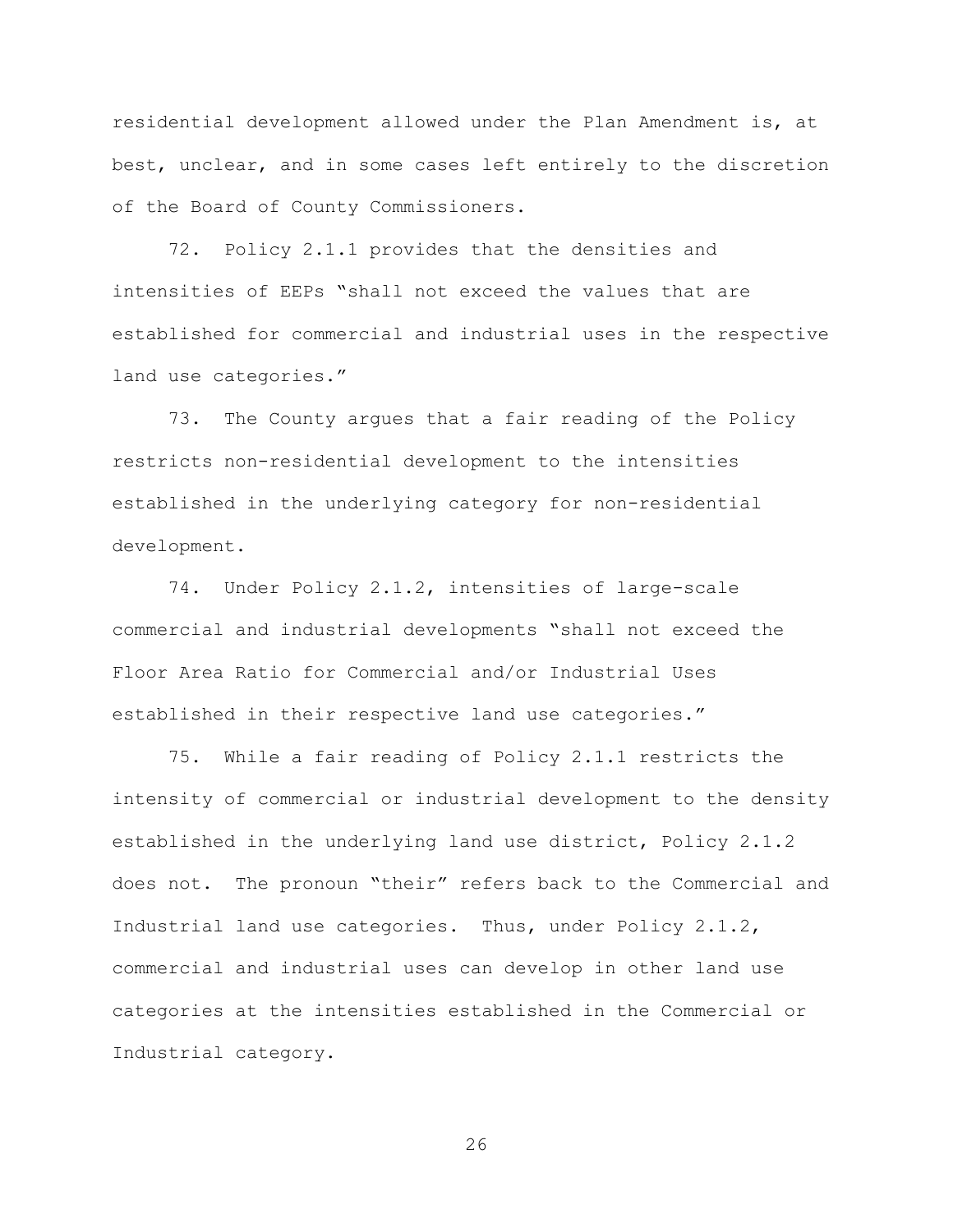76. Further, both Policy 2.1.1 and Policy 2.1.2 cap EEP intensity at 0.25 FAR in residential FLU categories. This language overrides the existing cap on non-residential development in those categories established in the FLUE. It also overrides those FLU categories, such as Residential Low-Density, which establish an FAR of 0.00.

77. Finally, Policy 2.1.2 contains no intensity cap on development of commercial and industrial development within residential FLU categories. The County explains that largescale commercial and industrial developments are simply not allowed in FLU categories, such as Residential Low-Density, which establish an FAR of 0.00.

78. The County's interpretation is not consistent with the plain language of the policy. Policy 2.1.2 specifically allows large-scale commercial and industrial development in all land use categories except Agricultural-Conservation, Residential/ Pre-Existing Rural Estates, and Felda Estates. If the County intended to exclude other FLU categories, they would have been included in the list of exceptions.

79. Petitioner has proven beyond fair debate that the Plan Amendment does not establish the general range of intensity of large-scale commercial and industrial development.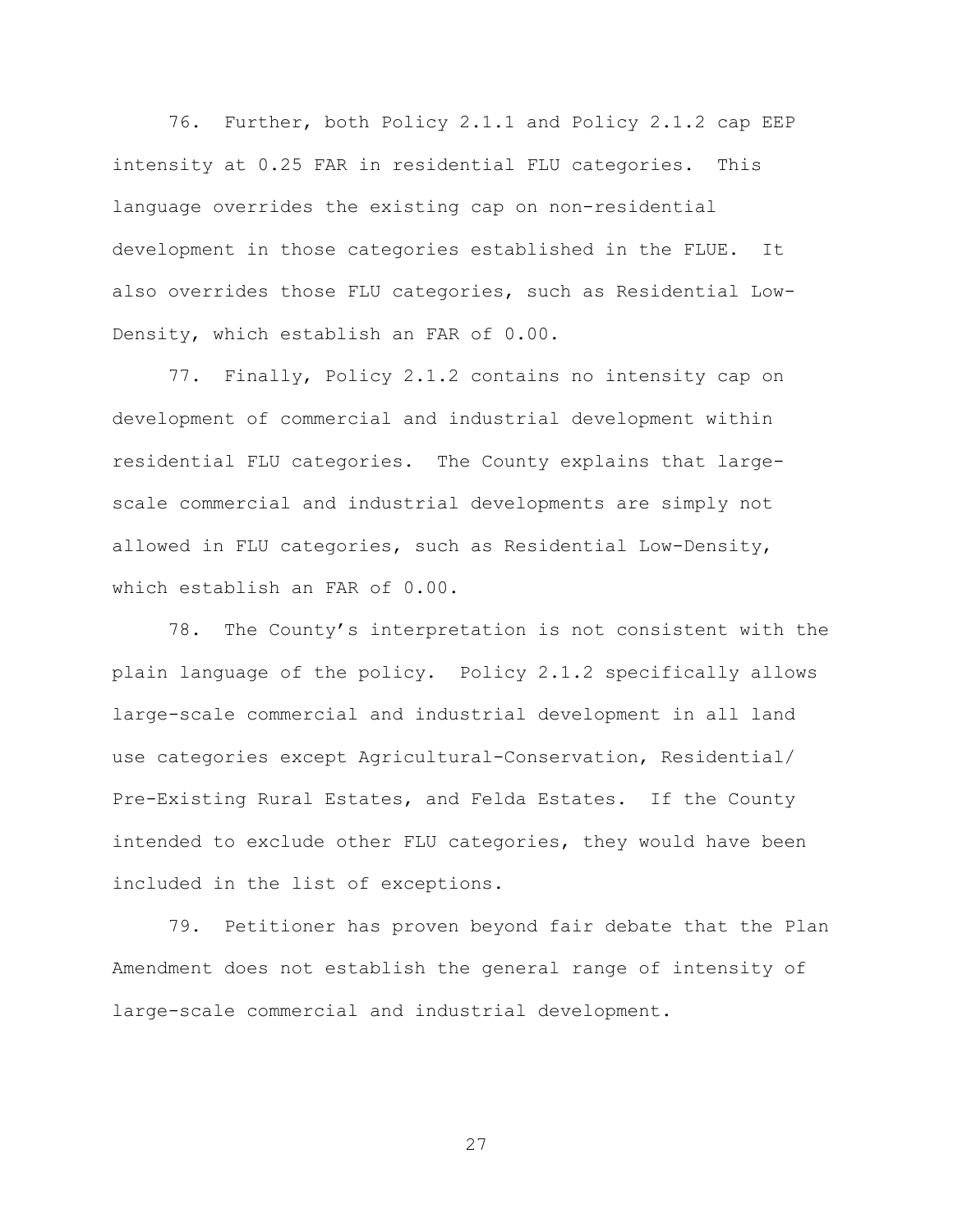#### Data and Analysis

80. Section 163.3177(6)(a)2. requires local government FLUE amendments "to be based upon surveys, studies, and data regarding the area, as applicable" including the following:

> a. The amount of land required to accommodate anticipated growth. b. The projected permanent and seasonal population of the area. c. The character of the undeveloped land. d. The availability of water supplies, public facilities, and services. e. The need for redevelopment, including the renewal of blighted areas and the elimination of nonconforming uses which are inconsistent with the character of the community. f. The compatibility of uses on land adjacent to an airport as defined in s. 330.35 and consistent with s. 333.02. g. The discouragement of urban sprawl. h. The need for job creation, capital investment, and economic development that will strengthen and diversify the community's economy. i. The need to modify land uses and development patterns with antiquated subdivisions.

81. County staff did not collect data or perform an analysis of the character of the undeveloped land affected by the Plan Amendment.

82. County staff did not perform any analysis of the suitability of the land area affected by the Plan Amendment for either a large-scale commercial or industrial development nor for an EEP.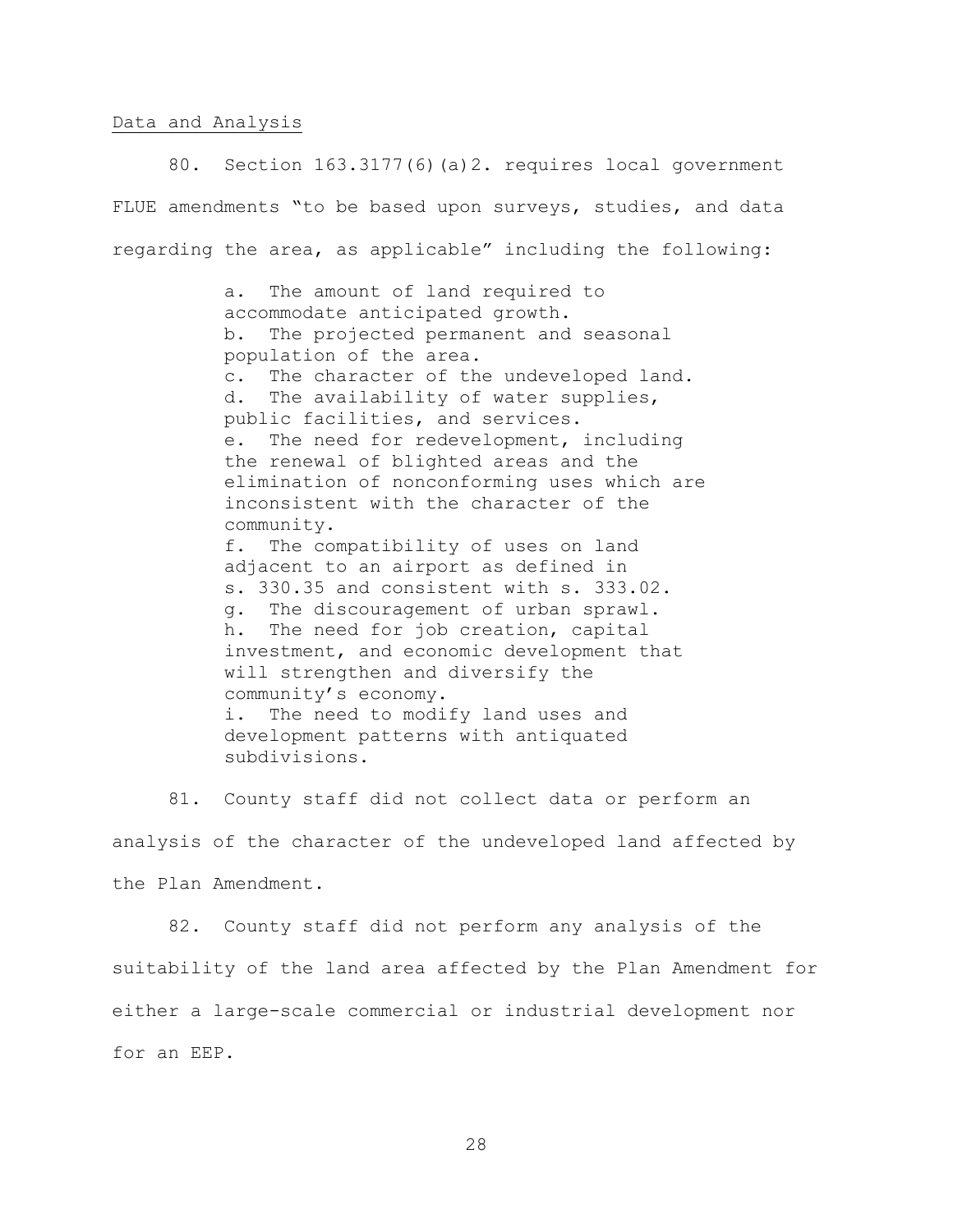83. County staff did not perform an analysis of the availability of the County water supplies, wastewater treatment, or other public facilities, to serve large-scale commercial or industrial development or an EEP located within the area affected by the Plan Amendment. In fact, County staff acknowledged that wastewater treatment facilities are inadequate to support full buildout of the industrial sites available at the Airglades airport facility.

84. County staff did not perform an analysis of the compatibility of large-scale commercial or industrial development adjacent to the Airglades airport facility.

85. In preparing the Plan Amendment, County staff clearly relied upon data reflecting the County's needs for job creation, economic development, and a diversified economy, including the Department of Revenue Property Tax Overview for Hendry County, and the fact that the County is designated a Rural Area of Critical State Concern.

86. County staff also considered, in support of the Plan Amendment, the County Commission's recently-adopted Vision statement: "To be an outstanding rural community in which to live, work, raise a family and enjoy life by creating an economic environment where people can prosper."

87. No evidence was introduced to support a finding that County staff analyzed whether the Plan Amendment would achieve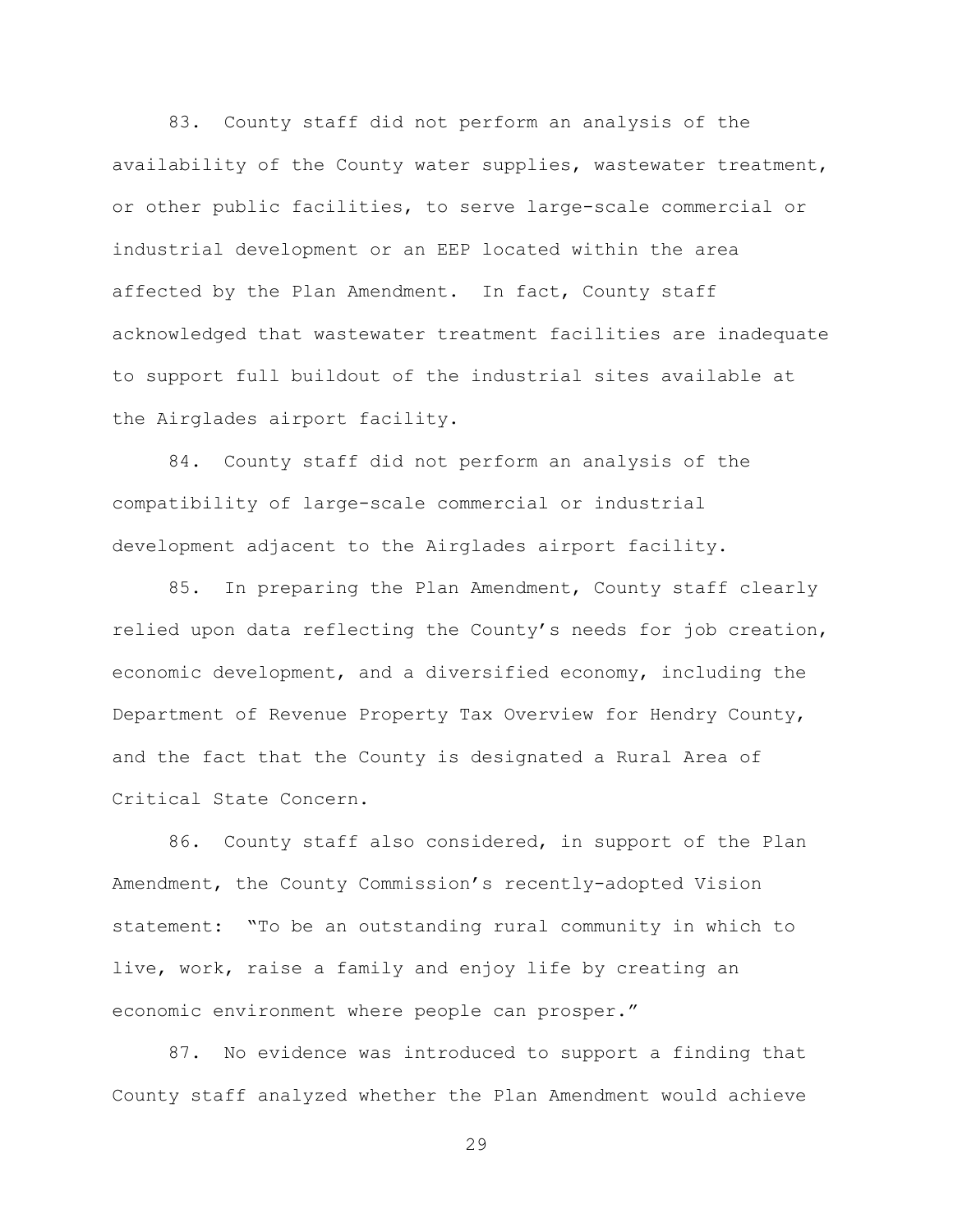the goals of strengthening and diversifying the County's economy.

88. The County introduced the testimony of Greg Gillman, the County's Economic Development Director, regarding his efforts to attract new business to the County, as well as the obstacles the County faces in these efforts. Mr. Gillman testified regarding five particular scenarios in which he worked with companies to find a suitable location in the County. In one scenario, the price was too high for the potential buyer. In another, the potential buyer was put off by the wooded acreage. In another, the seller would not subdivide. In another, the property is undergoing a PUD rezoning process. In the final scenario, Mr. Gillman testified the potential buyer rejected all proposed sites without explanation.

89. Mr. Gillman did not give a single example of a scenario in which a potential business opportunity was lost due to the need to change the FLUM designation of a property. In fact, Mr. Gillman testified that he does not even show sites without appropriate land use classifications to potential buyers.

90. While there is a plethora of data on the limited amount of land in the County classified for commercial and industrial uses, County staff gathered no data regarding, and conducted no analysis of, the vacancy rate of sites on which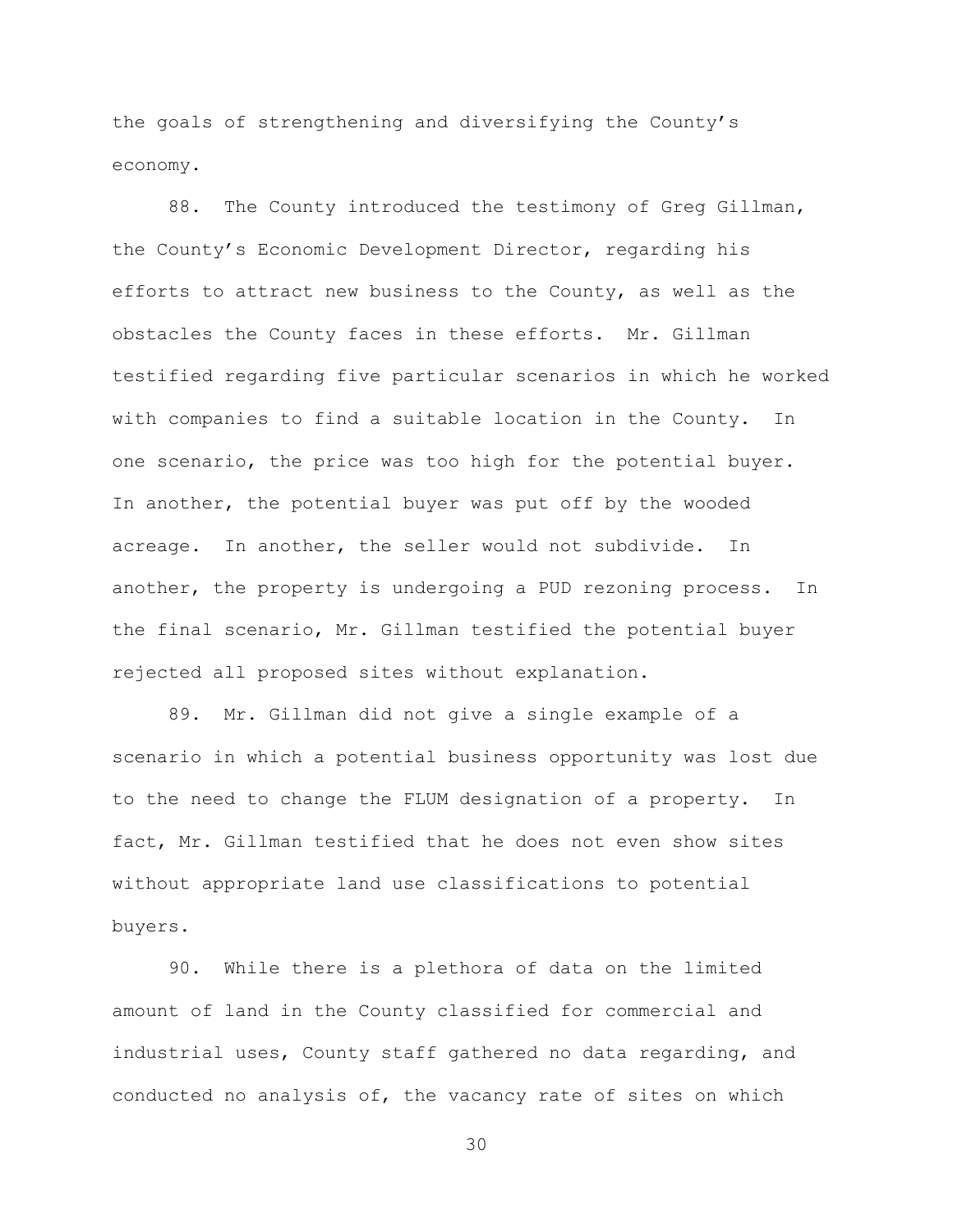commercial and industrial uses are currently allowed. Mr. Gillman provided anecdotal evidence regarding recent efforts to redevelop vacant sites, some of which have been successful.

91. Ms. Catala testified that, in addition to relying on the County's Vision statement and economic data, she reviewed the comprehensive plans of other jurisdictions. From that review, she gleaned the idea of an EEP.

92. The County introduced no evidence to support a finding that the threshold of 80 acres for an EEP was based upon data at all. Mr. Gillman's testimony revealed that Ms. Catala originally proposed a higher threshold (perhaps 120 acres), but that he recommended a smaller acreage. Mr. Gillman gave no explanation of the basis for his recommendation.

93. Section 163.3177(f) provides, "To be based on data means to react to it an appropriate way and to the extent necessary indicated by the data available on that particular subject at the time of adoption of the plan or plan amendment at issue."

94. Given the lack of evidence linking the Plan Amendment to spurring economic development, the County failed to demonstrate that it reacted appropriately to the economic data on which it relied. Even if Mr. Gillman's anecdotes were accepted as data, they do not support eliminating plan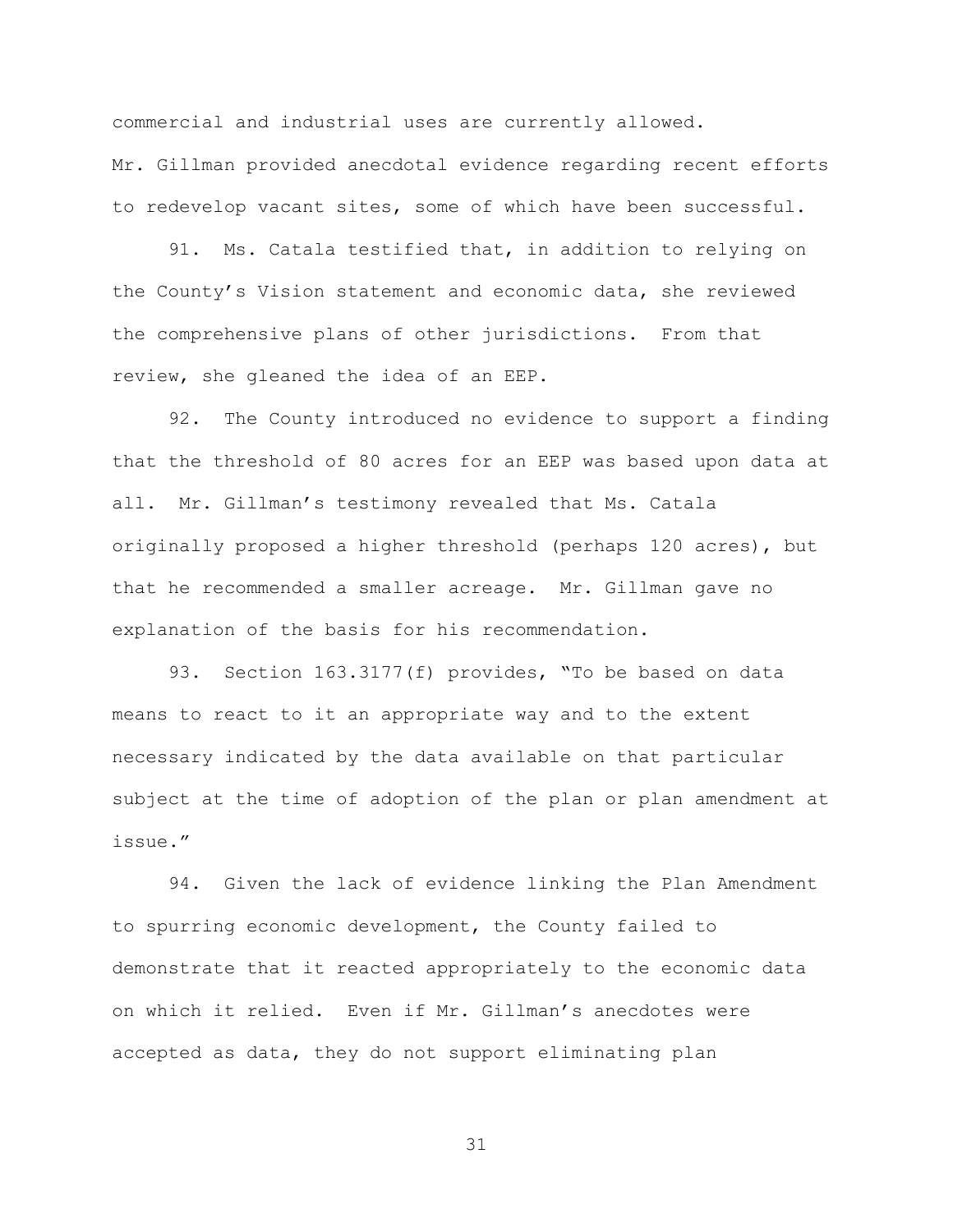amendments to allow commercial and industrial development in a variety of other land use categories.

## Internal Inconsistency

95. Section 163.3177(2) provides as follows:

Coordination of the several elements of the local comprehensive plan shall be a major objective of the planning process. The several elements of the comprehensive plan shall be consistent.

96. The Petitioner alleges the Plan Amendment changes to the FLUE and Economic Development Element are inconsistent with a number of goals, objectives, and policies found within the FLUE and in other plan elements. Each one is taken in turn.

A. Future Land Use Element

97. First, Petitioner alleges internal inconsistency within the FLUE, specifically between the Plan Amendment and FLUE Goal 1, Objective 1.1, and Policies 1.1.1, 1.1.3, 1.1.4, 1.1.5, 1.1.9, 1.1.10, 1.1.11, and 1.1.13.

98. Policy 1.1.1 governs land uses allowed within the Agriculture FLU category. The policy states, in pertinent part, as follows:

#### Purpose

The purpose of the Agriculture Future Land Use Category is to define those areas within Hendry County which will continue in a rural and/or agricultural state through the planning horizon of 2040.

\* \* \*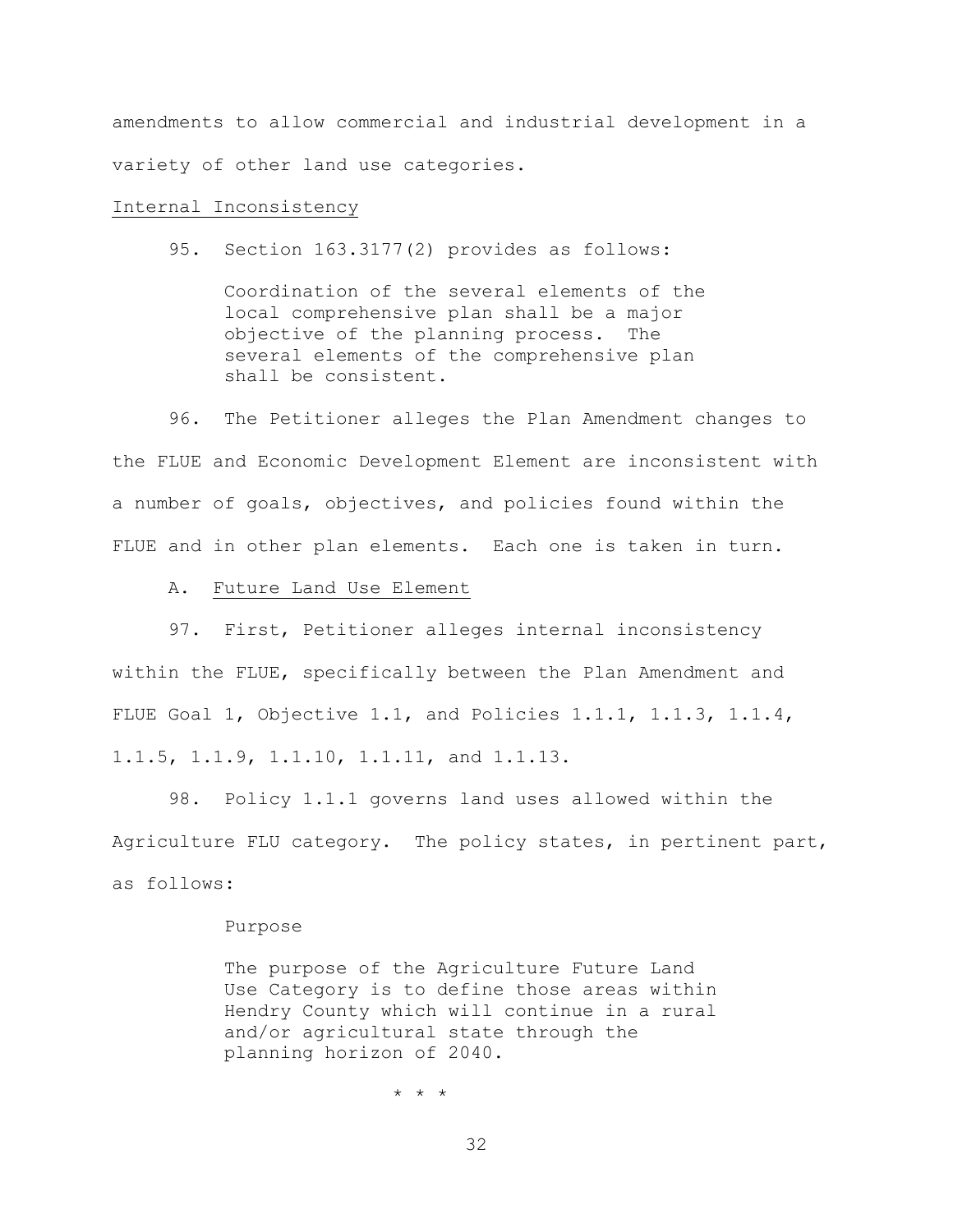Location Standards

Areas classified as Agriculture are located within the rural areas of Hendry County. Lands in this category are not within the urban area, but may be adjacent to the urban area. Some of these lands may be converted to urban uses within the 2040 planning horizon. However, the majority of the lands classified Agriculture will remain in a rural, agricultural land use through the year 2040.

99. The Plan Amendment affects more land designated as Agriculture than that designated in any other category. Slightly more than 70 percent of the County, almost 530,000 acres, is designated as Agriculture, and all of it is subject to development for an EEP or an 80-acre minimum commercial or industrial project under the Plan Amendment.

100. Development of ill-defined EEPs and 80-acre minimum large-scale commercial and industrial projects is not consistent with designating lands "which will continue in a rural and/or agricultural state" through 2040.

101. Respondent counters that the Plan Amendment is not inconsistent with Policy 1.1.1 because that Policy already allows a number of non-traditional agricultural uses which are commercial and/or industrial in nature, and may be sited through the PUD rezoning process, just as the uses allowed under the Plan Amendment.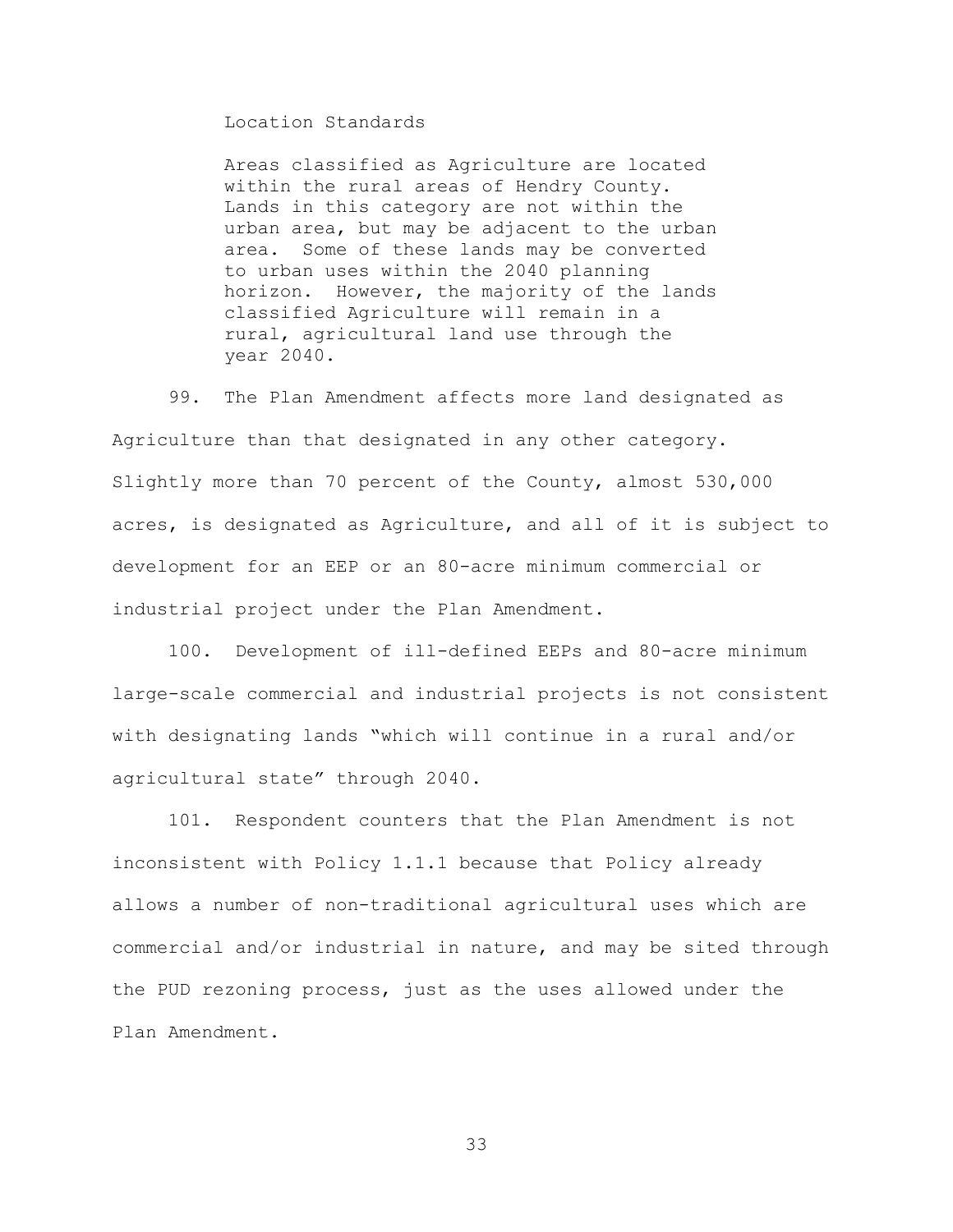102. Policy 1.1.1 authorizes the use of Agriculture lands for utilities, bio-fuel plants, mining and earth extraction and processing operations, solid waste facilities, resource recovery facilities, and other similar uses.

103. The County's argument is not persuasive.<sup>7/</sup> The nonagricultural uses allowed under the existing plan are agriculturally-related or agriculture-dependent uses, such as bio-fuel, mining, and resource recovery, or uses which, by their nature, are best suited to less-populated rural areas, such as utilities and solid waste facilities.

104. In contrast, large-scale commercial and industrial uses are not limited to agriculturally-related or utility uses. Under the Plan Amendment, anything from an auto parts manufacturing plant to a Super Walmart could be developed in areas designated Agriculture. Any number of urban uses could be developed under the auspices of an EEP or large-scale commercial.

105. Under the Plan Amendment, no amendment to the County's comprehensive plan will be needed to allow such urban uses in the Agriculture category.

106. Policies 1.1.3, 1.1.4, and 1.1.5 govern land uses in the following FLU categories: Residential – Rural Estates, Residential – Medium Density, and Residential – High Density, respectively.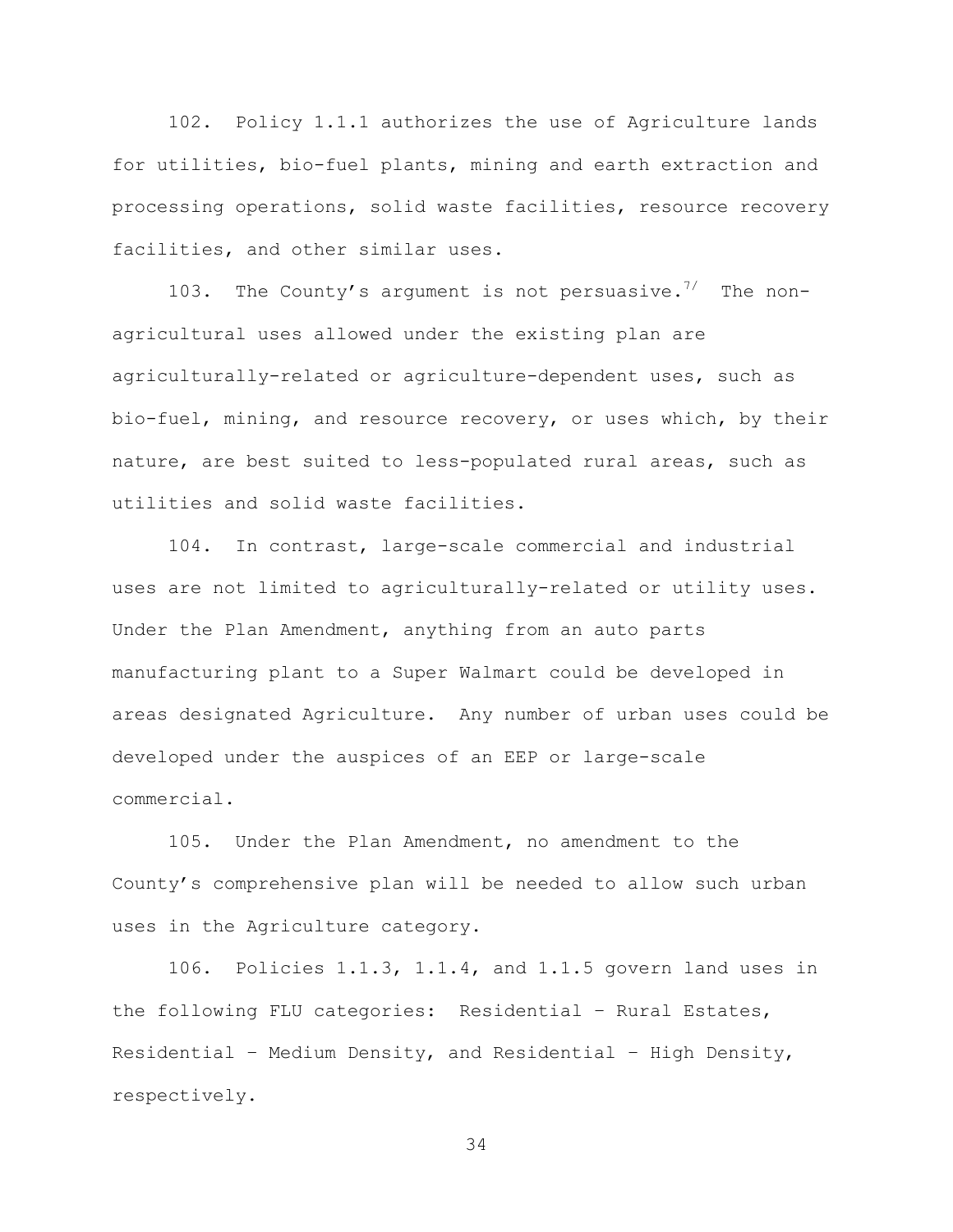107. According to Policy 1.1.3, the purpose of the Residential – Rural Estates category is "to define those areas within Hendry County which have been or should be developed at lower density in order to promote and protect the rural lifestyle through the planning horizon of 2040." The Policy permits only residential and customary accessory uses within the category. The Policy specifically sets a FAR of 0.00 for nonresidential development.

108. According to Policy 1.1.4, the purpose of the Residential – Medium Density category is "to identify those areas within Hendry County which currently, or should be, encouraged to become the primary location of residential development offering a mixture of residential products at suburban/urban style density through the planning horizon 2040." The policy permits single- and multi-family development, as well as mobile homes, and customary accessory uses. Commercial development is allowed only as an element of mixed-use developments, of which commercial is limited to 15 percent. Additional limitations on commercial apply, including limits on size and character, location within the mixed-use development, and buffering from adjacent residential uses. Policy 1.1.4 establishes an FAR of 0.10 for non-residential development.

109. According to Policy 1.1.5, the purpose of the Residential – High Density category is "to define those areas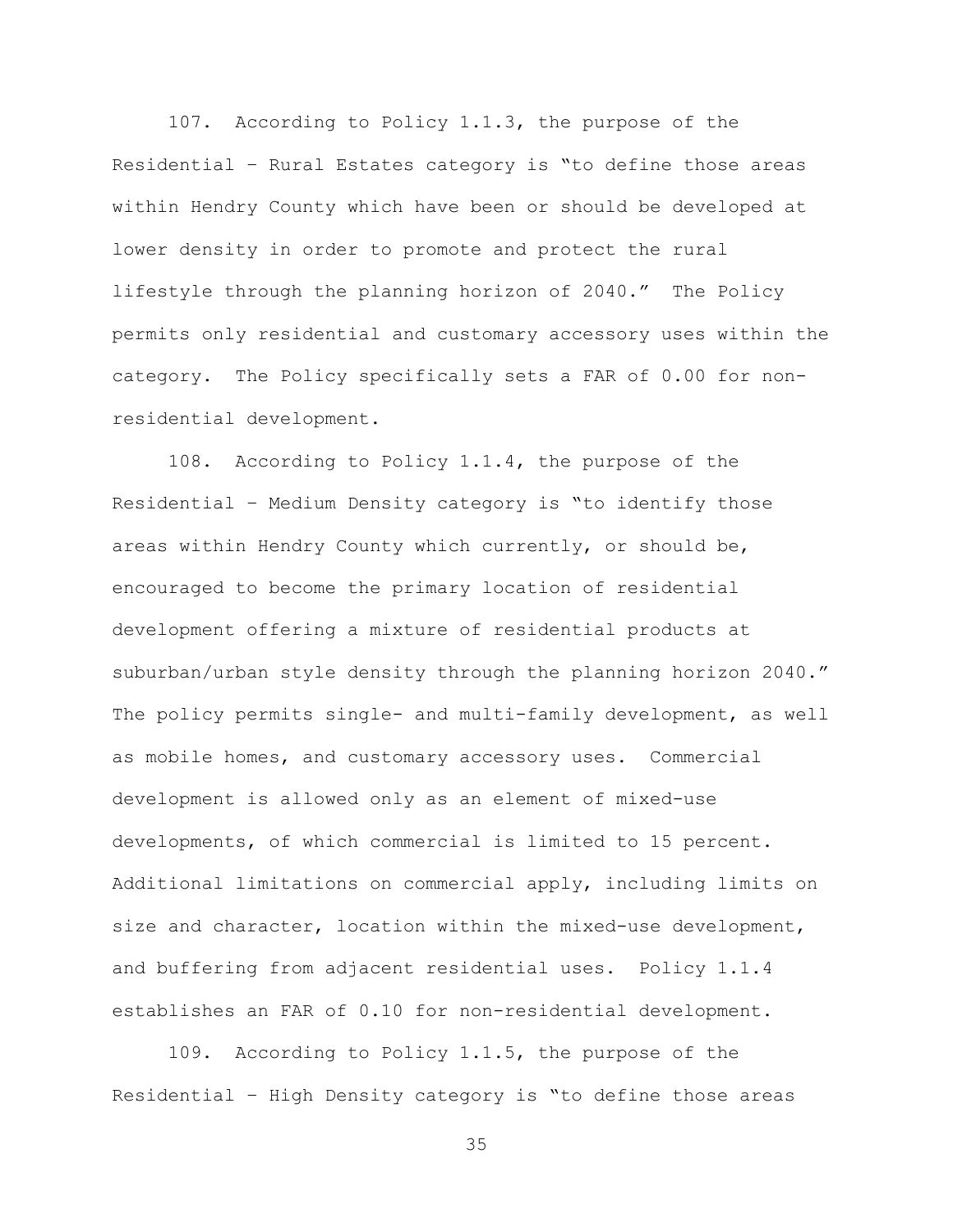within Hendry County which are or should become higher density residential development through the planning horizon 2040." The policy permits all types of residential development and customary accessory uses. As with medium-density category, Policy 1.1.5 allows some commercial development within mixed-use developments subject to limitations on size and character, location within the mixed-use development, and buffering. The policy establishes an FAR of 0.10 for non-residential development.

110. Under the Plan Amendment, each of these three Residential categories is available for siting an EEP. New Policy 2.1.2 allows for development of EEPs in these categories at an FAR of 0.25.

111. The Plan Amendment allows EEPs within the Residential – Rural Estates category directly in contravention of Policy 1.1.3, which limits uses to residential, recreational, and limited agricultural, and provides zero intensity for nonresidential uses. As previously noted, the Plan Amendment broadly defines EEPs, and the record supports a finding that such a project could encompass anything from a manufacturing facility to a Super Walmart. The broad array of uses to diversify the County's economy is in conflict with the County's previous decision, reflected in Policy 1.1.3 to designate these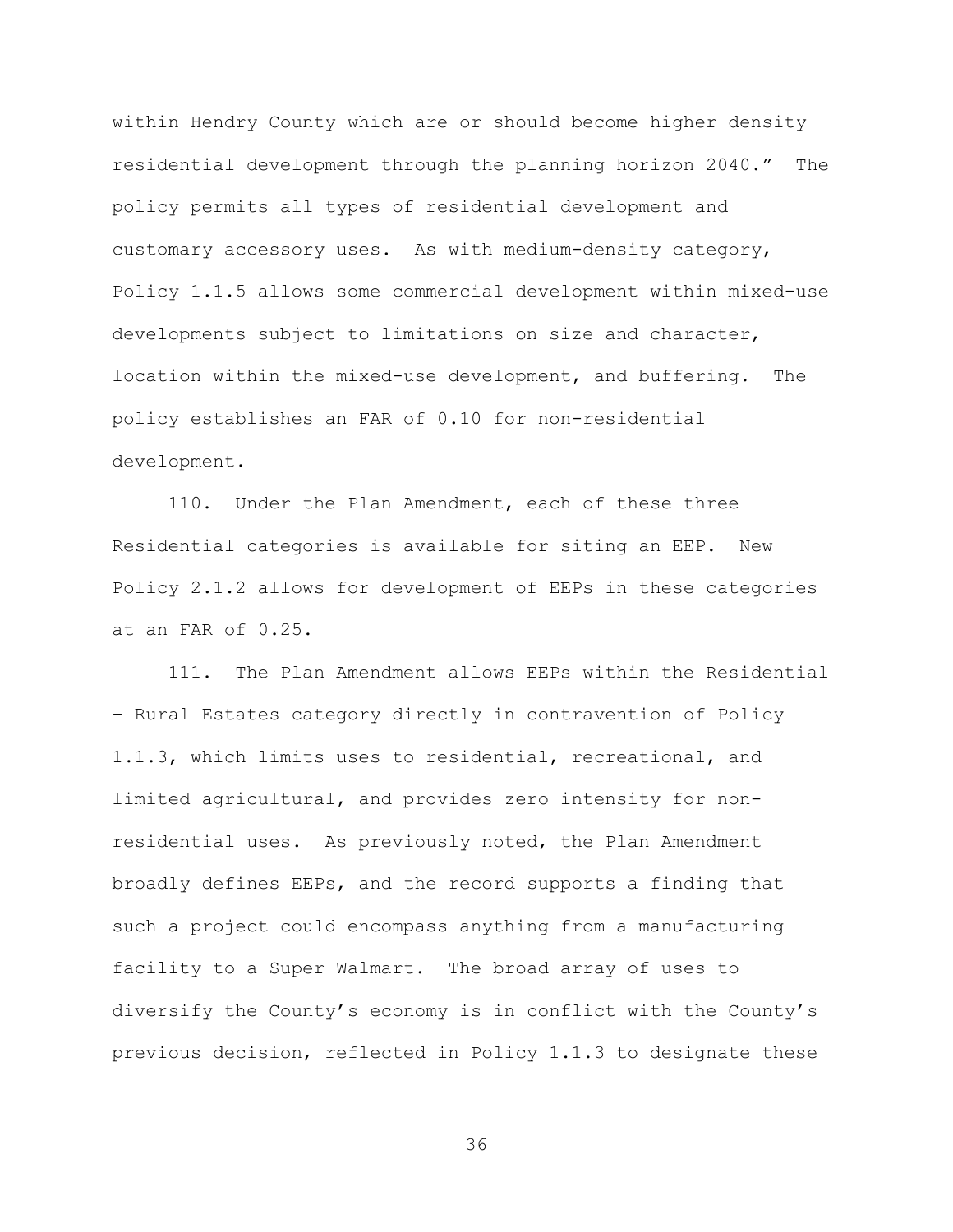areas for future development at low-density residential "to promote and protect the rural lifestyle."

112. Likewise, the Plan Amendment opens up the Residential – Medium Density and Residential – High Density categories for location of ill-defined EEPs in contravention of Policies 1.1.4 and 1.1.5, which limit development in those categories to primarily residential, only allowing commercial within a mixeduse development and limited to a maximum of 15 percent. Furthermore, the Plan Amendment allows these developments at a greater intensity than the FAR of 0.10 established for nonresidential density in those categories.

113. The parties disagreed as to whether the Plan Amendment authorizes large-scale commercial and industrial development in the Residential – Rural Estates category governed by Policy 1.1.3. The argument primarily turns on interpretation of new Policy 2.1.2, as discussed in the previous section herein titled "Meaningful and Predictable Standards."

114. The County contends that the correct interpretation of Policy 2.1.2 allows a large-scale commercial or industrial development at the maximum intensity established in the underlying land use category. In other words, if the underlying land use category establishes an FAR of 0.00 for industrial development, no industrial development is allowed. However, if the same category establishes an FAR for commercial development,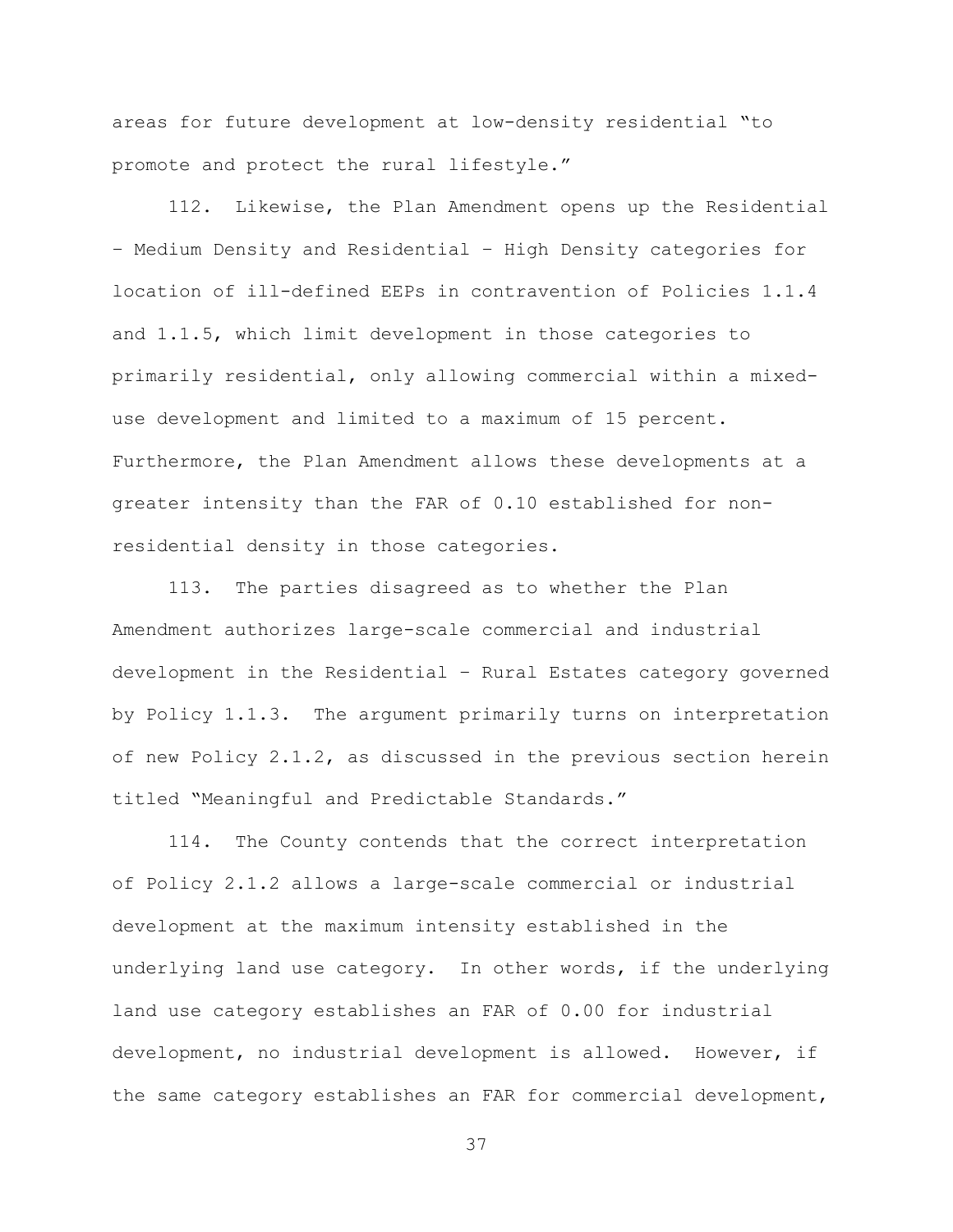the Plan Amendment allows commercial development in that category limited to the intensity established by the FAR.

115. The undersigned has rejected that interpretation as discussed in the prior section herein.

116. Petitioner contends that the language allows commercial and industrial development in every non-exempt land use category at the intensities established in the Commercial and/or Industrial land use category, as applicable.

117. Petitioner's interpretation is the correct interpretation, and indeed the only possible reading of the plain language of Policy  $2.1.2(1).$ <sup>8/</sup>

118. Policy 1.1.9 governs uses in the Commercial land use category. The Policy allows non-residential development at the following intensities:

> Retail Commercial – 0.25 FAR Office – 0.50 FAR 0.50 FAR for mixed-use building with a maximum of 25% retail and a minimum of 75% office 0.30 FAR for mixed-use development with commercial on the first floor and residential on stories above the first floor.

119. Allowing large-scale commercial development at the stated intensities directly conflicts with Policy 1.1.3, which provides an FAR of 0.00 for non-residential development in Residential – Rural Estates; Policy 1.1.4, which caps intensity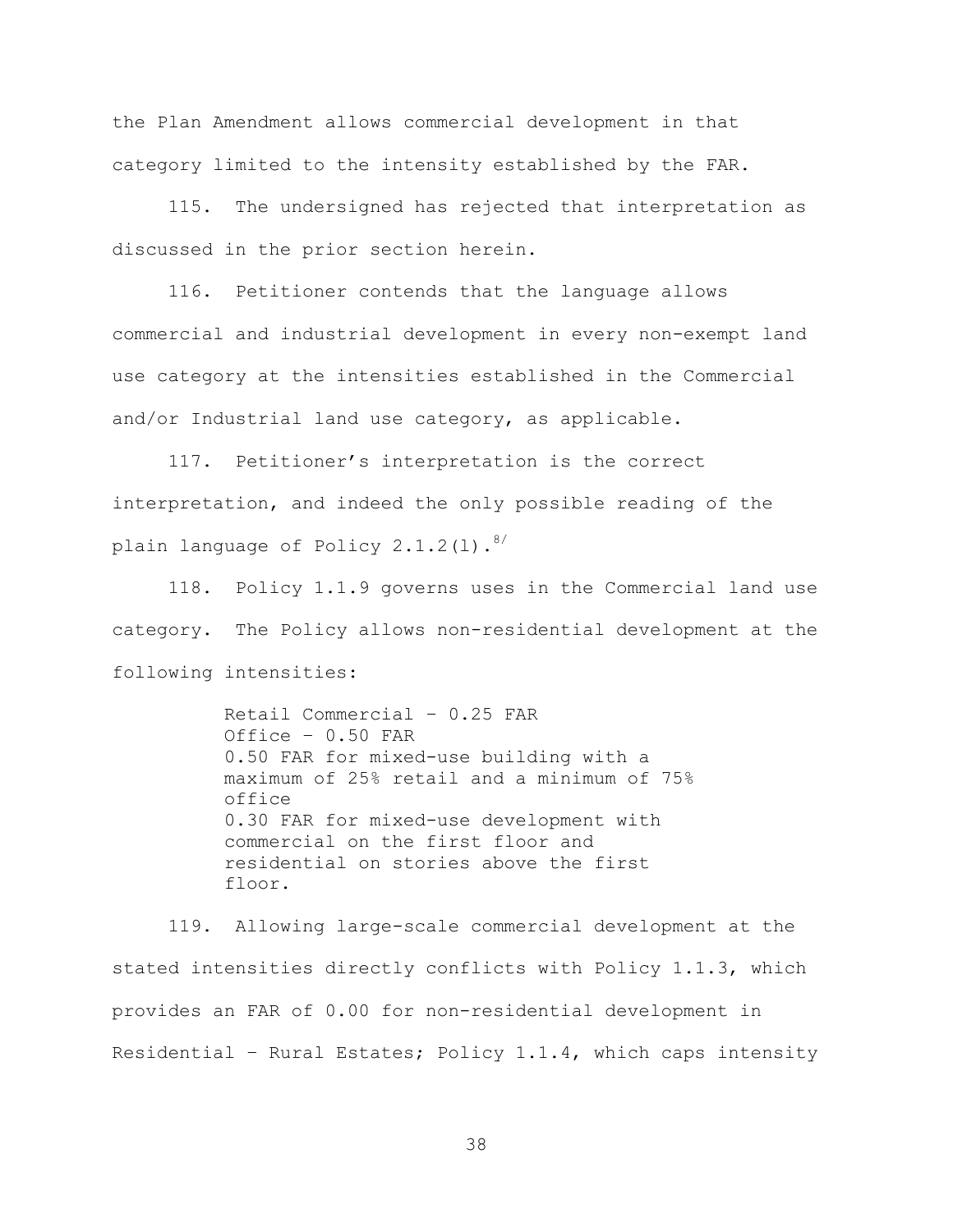at 0.10 for commercial in Residential – Medium; and Policy 1.1.5, which provides an FAR of 0.10 in Residential – High.

120. Thus, Plan Amendment Policy 2.2.1 is in conflict with Policies 1.1.3, 1.1.4, and 1.1.5.

121. Policy 1.1.10 governs uses in the Industrial land use category. The Policy allows industrial development at an intensity of 0.75.

122. Allowing large-scale industrial development at an intensity of 0.75 directly conflicts with Policy 1.1.3, which provides an FAR of 0.00 for non-residential development in Residential – Rural Estates; and Policies 1.1.4 and 1.1.5, which limit non-residential uses to commercial and recreation in the Residential – Medium and Residential – High land use categories.

123. Thus, Plan Amendment Policy 2.1.2 is in conflict with Policies 1.1.3, 1.1.4, and 1.1.5.

124. Petitioner alleges the Plan Amendment is inconsistent with Policies 1.1.9 and 1.1.10 governing development within the Commercial and Industrial categories, respectively. The allegations were not supported by a preponderance of the evidence. The Plan Amendment does not alter either the uses allowed in those categories or the intensity of development allowed therein. Those policies are essentially unscathed. However, because the Plan Amendment allows the types and intensities of development described in the Commercial and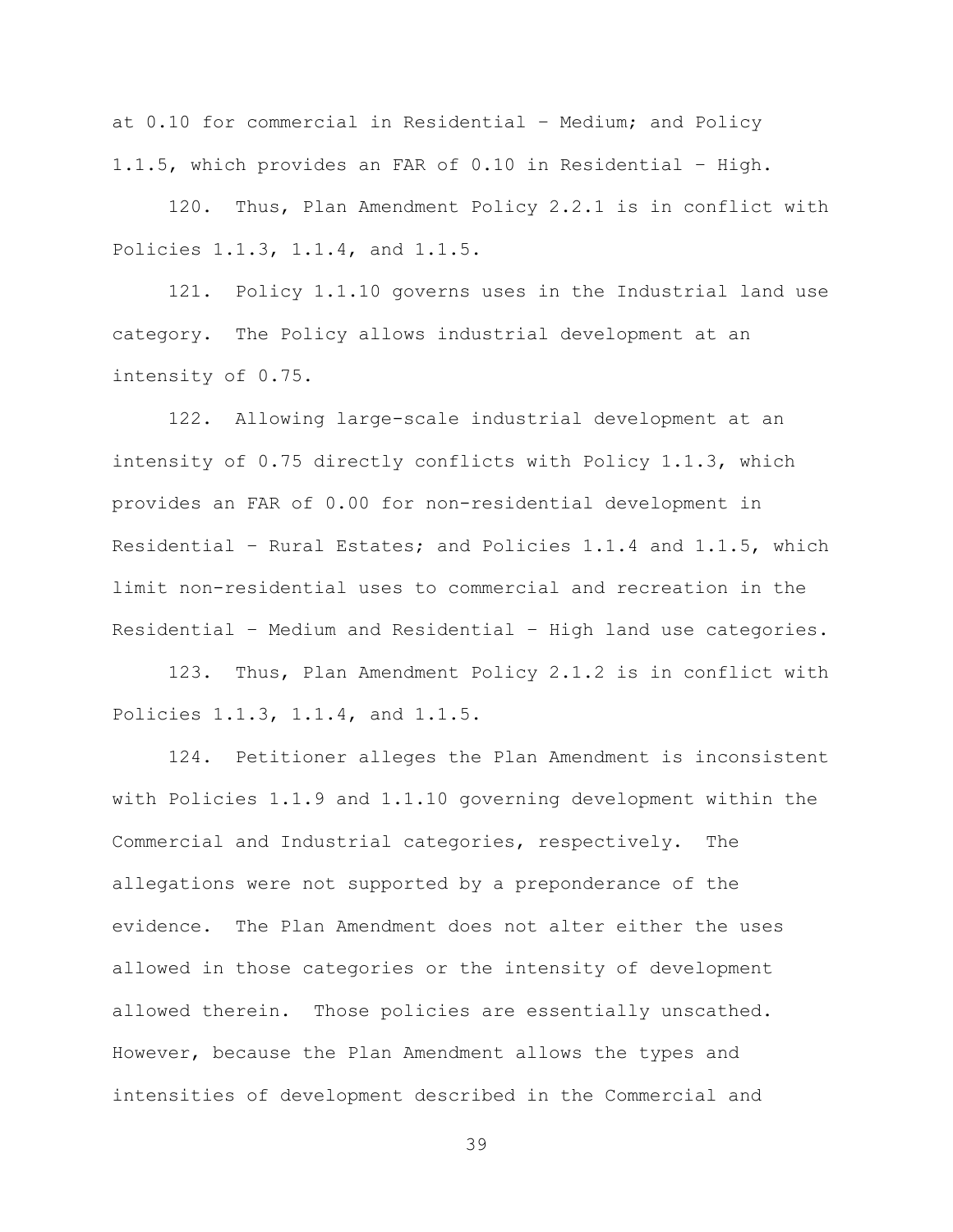Industrial categories to occur in residential and other categories in which those uses and intensities conflict, the Plan Amendment is inconsistent with the policies governing those residential and other categories. Policies 1.1.9 and 1.1.10 are merely the conduits through which Policy 2.1.2 is found to be inconsistent with Policies 1.1.3, 1.1.4, and 1.1.5.

125. Policy 1.1.11 governs land uses in the Public category. The Policy establishes the following purpose and uses:

#### Purpose

The purpose of the Public Future Land Use Category is to establish regulations relative to use and location of publiclyowned lands, semi-public lands, and private lands authorized for public purposes which currently exist or which may become public through the planning horizon 2040.

# Description/Uses

Lands in this category are areas designated for public and semi-public uses, including governmental buildings, schools, churches, and worship centers, utilities, solid waste handling and disposal facilities, airports, logistic centers when operated on public property, recycling facilities, and similar public and semi-public uses. This category may also include publicly-owned parks and other public/semi-public recreational facilities.

126. There is no dispute that the Plan Amendment would allow both EEPs and large-scale commercial and industrial uses within the Public land use category.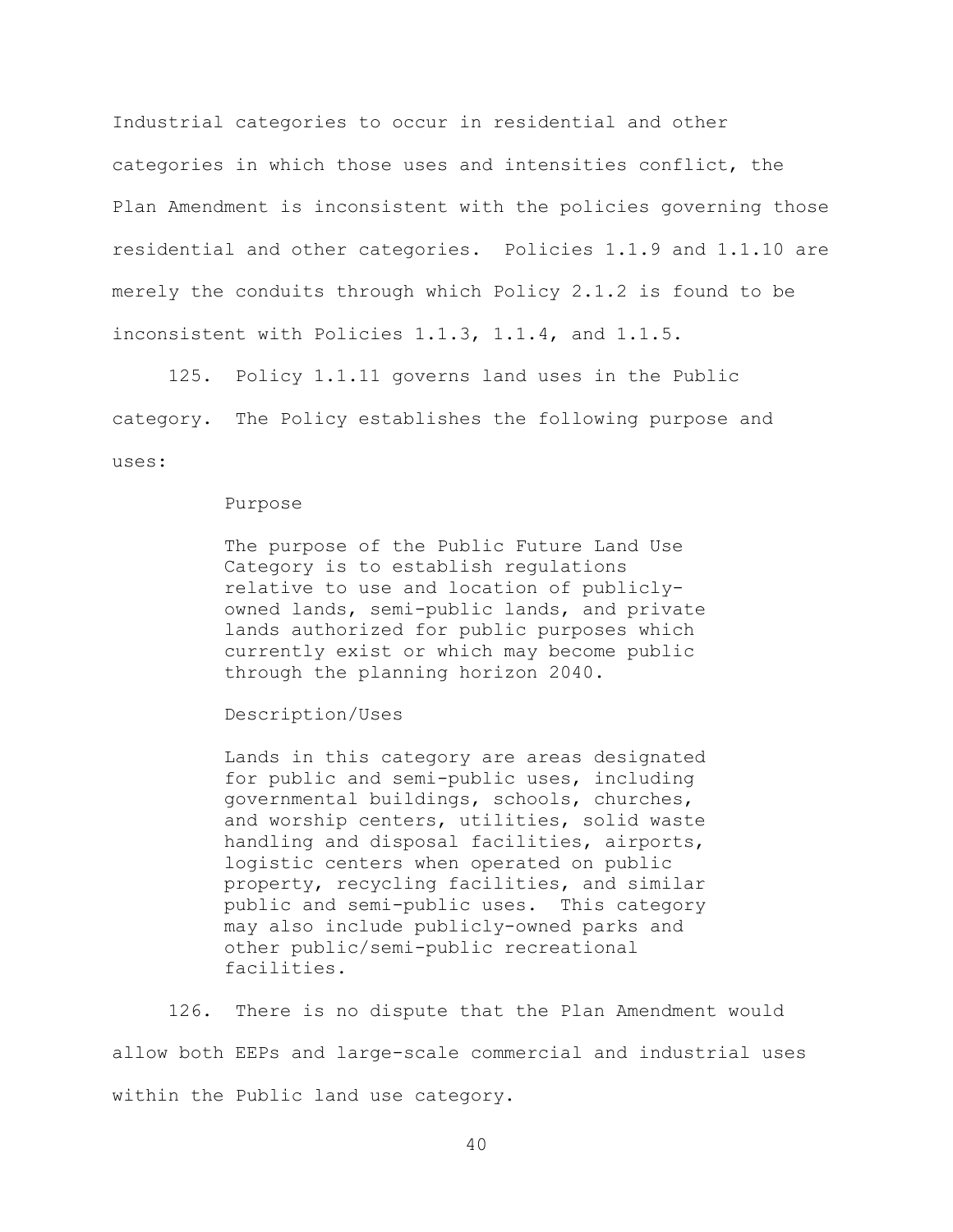127. Large-scale commercial and industrial development is inconsistent with the purpose of the Public land use category adopted in Policy 1.1.11 and the uses established therein.

128. Because the Plan Amendment provides no clear definition of an EEP, and leaves the determination solely to the County Administrator, it is impossible to determine whether allowing said development in the Public land use category would necessarily be inconsistent with Policy 1.1.11.

129. Policy 1.1.13 governs uses in the Leisure/Recreation category. The Policy establishes the following purpose and uses:

#### Purpose

The purpose of the Leisure/Recreation Future Land Use Category is to define those areas within Hendry County which are used or may become used for free standing/independent leisure/recreation activities through the planning horizon 2040.

\* \* \*

Description/Uses Leisure/Recreation areas are sites which are currently developed for leisure/recreation facilities or undeveloped sites which are designated for development as leisure/ recreation facilities. . . . Uses allowed within this category shall be limited to sports facilities whether individually developed or in sports complexes, active and/or passive parks, recreation vehicle parks, campgrounds (whether primitive or improved), marinas, golf courses, equestrian centers and riding areas, sporting clay facilities, eco tourism activities, and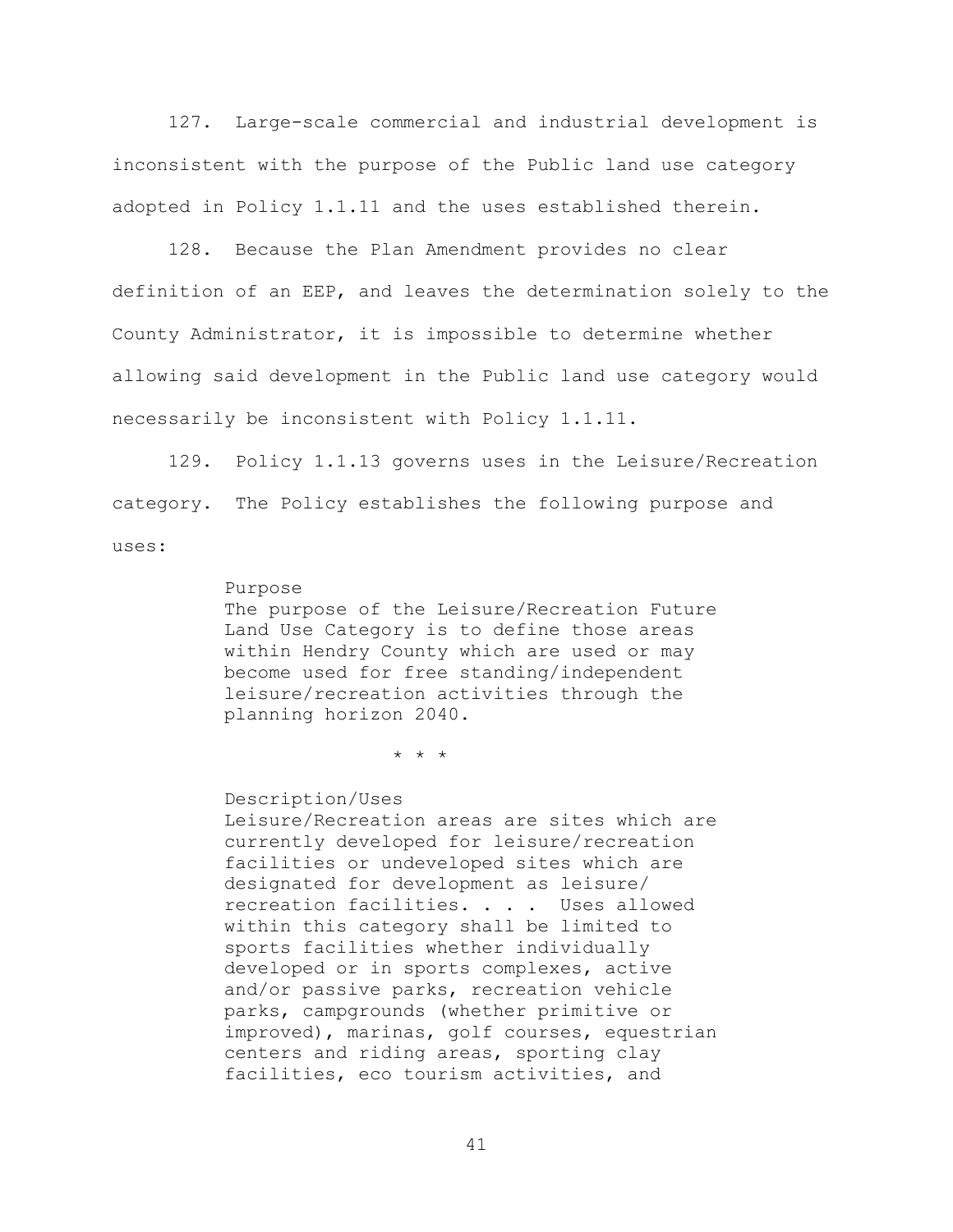similar leisure and recreation facilities and ancillary facilities.

130. Large-scale industrial and commercial development would directly conflict with the purpose and types of use allowed within this category pursuant to Policy 1.1.13.

131. As the Plan Amendment provides a very broad definition of EEP, it is impossible to determine that every such use would be inconsistent with Policy 1.1.13. In fact, since an EEP may include eco-tourism uses, location within Leisure/Recreation may be entirely suitable.

132. Petitioner next contends that the Plan Amendment is internally inconsistent with Policy 1.5.17, which provides, as follows:

> The County's development requiations shall specifically encourage redevelopment, infill development, compatibility with adjacent uses, and curtailment of uses inconsistent with the character and land uses of surrounding area, and shall discourage urban sprawl.

133. No evidence was introduced regarding whether the County's land development regulations fall short of this Policy mandate. The County's expert testified that he had not reviewed the County's land development regulations to determine whether they met this requirement. Petitioner's expert provided no testimony on this issue.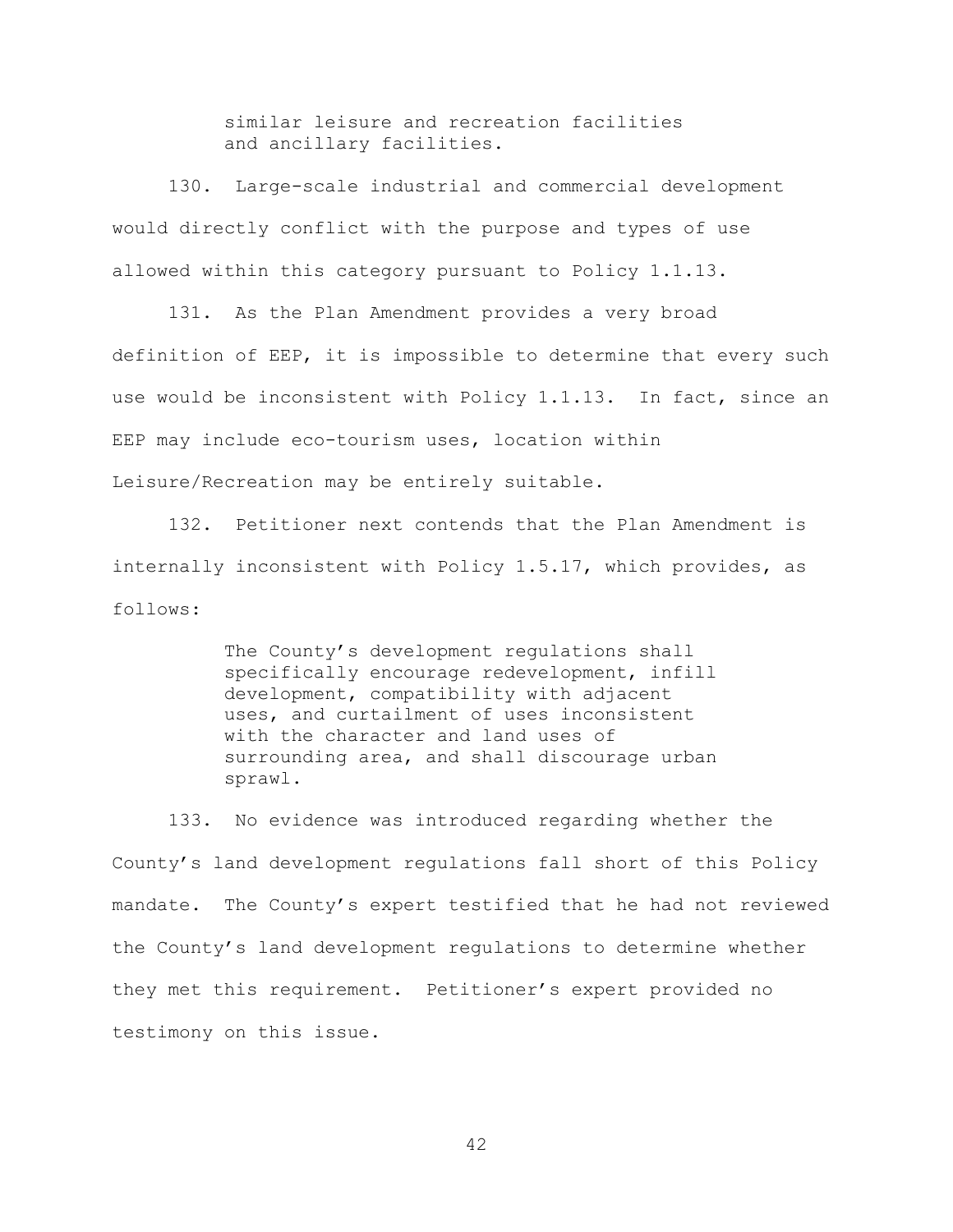134. Petitioner did not prove the Plan Amendment is inconsistent with Policy 1.5.17.

## B. Other Plan Elements

135. Next, Petitioner contends the Plan Amendment is inconsistent with Infrastructure Element Objective 7.A.3 and Policy 7.A.3.1, which read as follows:

> Objective 7.A.3: The County shall maximize use of existing sewer facilities and discourage urban sprawl within infill development. In addition, limit the extension of sewer service to areas designated for urban development on the Future Land Use Map. This Objective shall be implemented through the following policies:

Policy 7.A.3.1: The Future Land Use Element and Map allows density and the most flexibility for development in the areas near the Cities where sewer facilities are available, or are more feasible for sewer connections than the more remote areas.

136. The Plan Amendment allows development of both EEPs and large-scale commercial and industrial projects regardless of the availability of existing sewer facilities to the project site. The Plan Amendment expresses no preference between, and alternately allows said development with either, access to existing sewer facilities, or provision of on-site wastewater treatment.

137. The Plan Amendment does not change the land use designations on the existing Future Land Use Map. Nearly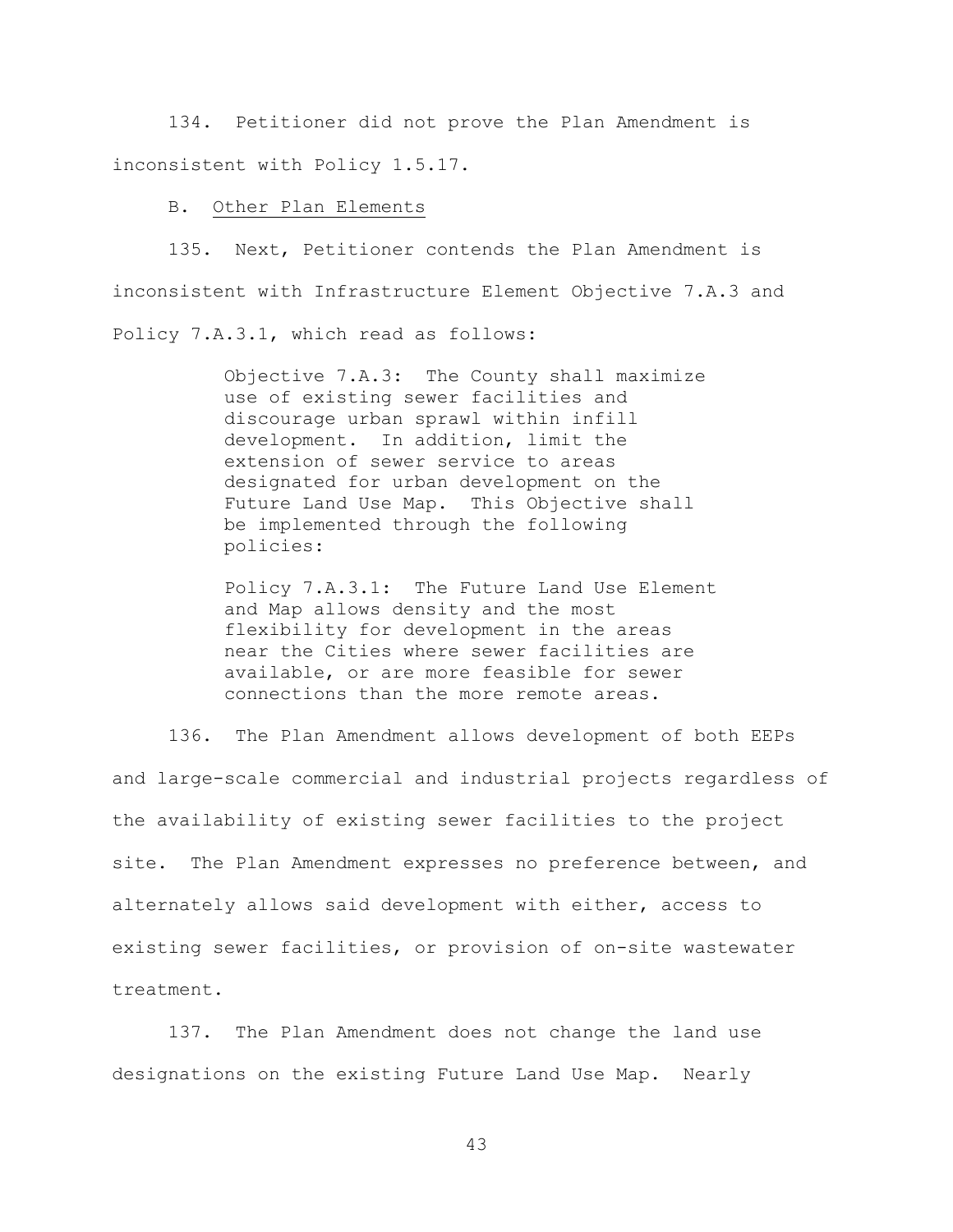580,000 acres opened up for EEPs and large-scale commercial and industrial development under the Plan Amendment is designated on the FLUM as Agriculture. Policy 1.1.1 specifically defines the Agriculture category for those areas of the County "which will continue in a rural and/or agricultural state through the planning horizon of 2040." The Policy clearly characterizes the Agriculture designations on the FLUM as "rural areas of Hendry County," and, while it recognizes that "some of these lands may be converted to urban uses" within the planning horizon, "the majority of the lands classified Agriculture will remain in a rural, agricultural land use through the year 2040."

138. Policy 2.1.2 specifically allows a public or private provider to "extend and/or expand" utilities in order to serve an EEP or large-scale commercial or industrial development. Thus, the Plan Amendment does not "limit the extension of sewer service to areas designated for urban development on the Future Land Use Map" as required by Objective 7.A.3.

139. Likewise, the Plan Amendment does not "allow the greatest density and the most flexibility for development in the areas near the Cities where sewer facilities are available, or are more feasible for sewer extensions than the more remote areas." Indeed, Ms. Catala testified consistently that one of the main objectives of the Plan Amendment was to provide more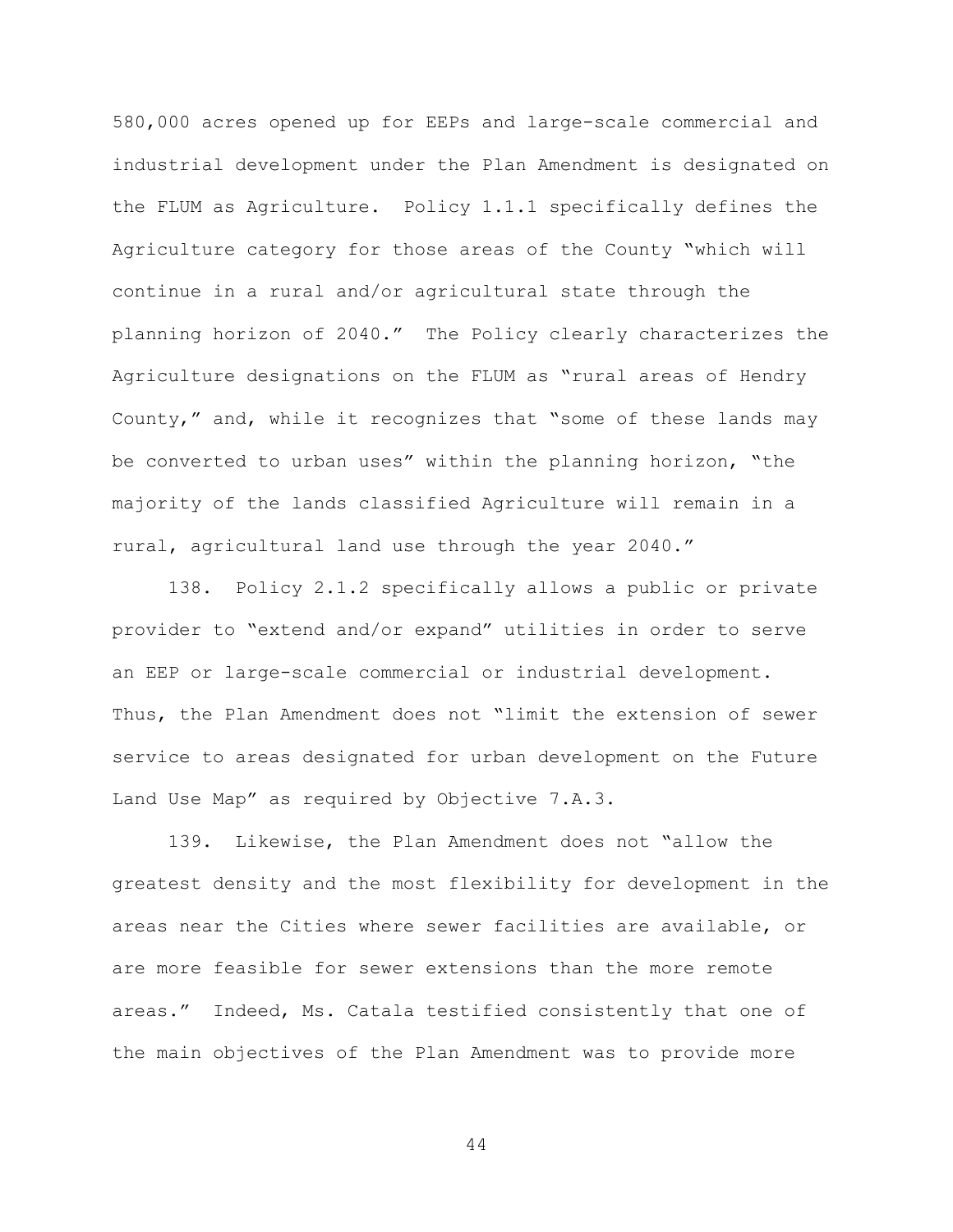flexibility for development than allowed under the existing plan.

140. Next, Petitioner maintains the Plan Amendment is inconsistent with Traffic Circulation Element Policy 8.5.3, which reads as follows:

> Revisions of the roads on the Future Traffic Circulation Map shall be coordinated with and connect or directly serve existing development areas or projected growth areas shown on the Future Land Use Map.

141. The Plan Amendment does not revise any roads on the Future Traffic Circulation Map. No evidence was presented that the said revisions would not be coordinated with existing or projected growth areas shown on the Future Land Use Map.

142. Thus, Petitioner did not prove the Plan Amendment is inconsistent with Policy 8.5.3.

143. Next, Petitioner contends the Plan Amendment is inconsistent with Concurrency Management Element Policy 9.2.1, which reads, as follows:

> The Future Land Use Map is developed to coincide with the availability of public facilities and/or natural resources such that new facilities are not necessarily required for new development.

144. The Plan Amendment allows both EEPs and large-scale commercial and industrial development to occur without regard to availability of public facilities. Although Policy 2.1.2 recognizes the importance of serving these new projects by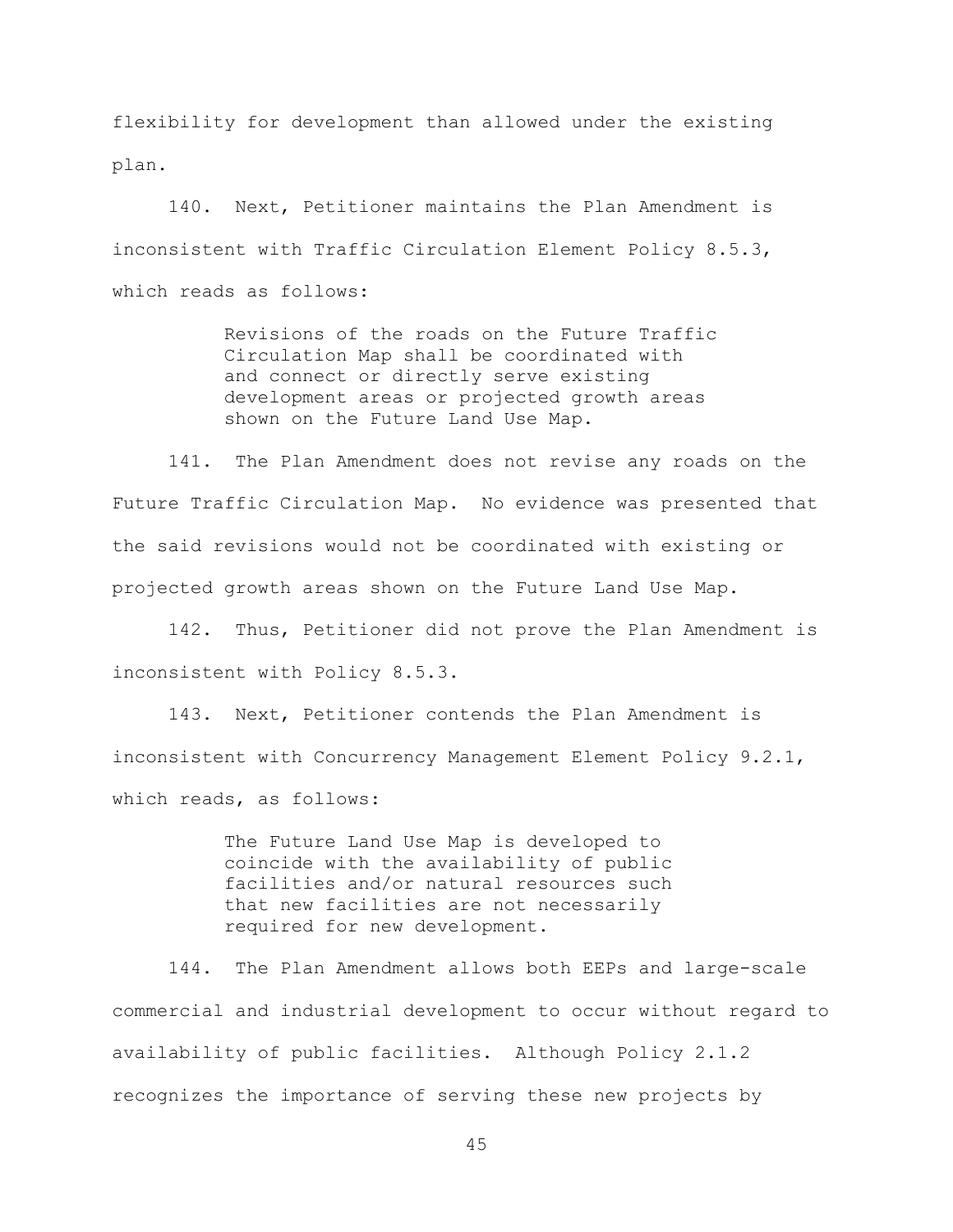adequate utilities of all types, it specifically allows public providers to build new, or extend existing, infrastructure to serve those developments.

145. Further, the Plan Amendment anticipates the construction of new facilities to serve these developments, even requiring the County to accelerate projects in its Capital Improvements Program.

146. The Plan Amendment conflicts with Policy 9.2.1 by authorizing development in areas on the FLUM for which public facilities are neither available nor planned.

## C. Future Land Use Map Series

147. Finally, Petitioner alleges the Plan Amendment is inconsistent with the maps adopted in the current plan, specifically the FLUM and Conservation Map series.

148. Because the Plan Amendment allows large-scale commercial and industrial developments in land use categories with which those uses are inconsistent, the location and distribution of uses shown on the FLUM are no longer accurate.

149. The Conservation Map series indicates the generalized location in the County of eight different environmental categories, including soils, panther habitat, and historical resources. Very little evidence was adduced relative to whether the Plan Amendment directly conflicted with any one of the maps in the series. The evidence presented related more to the issue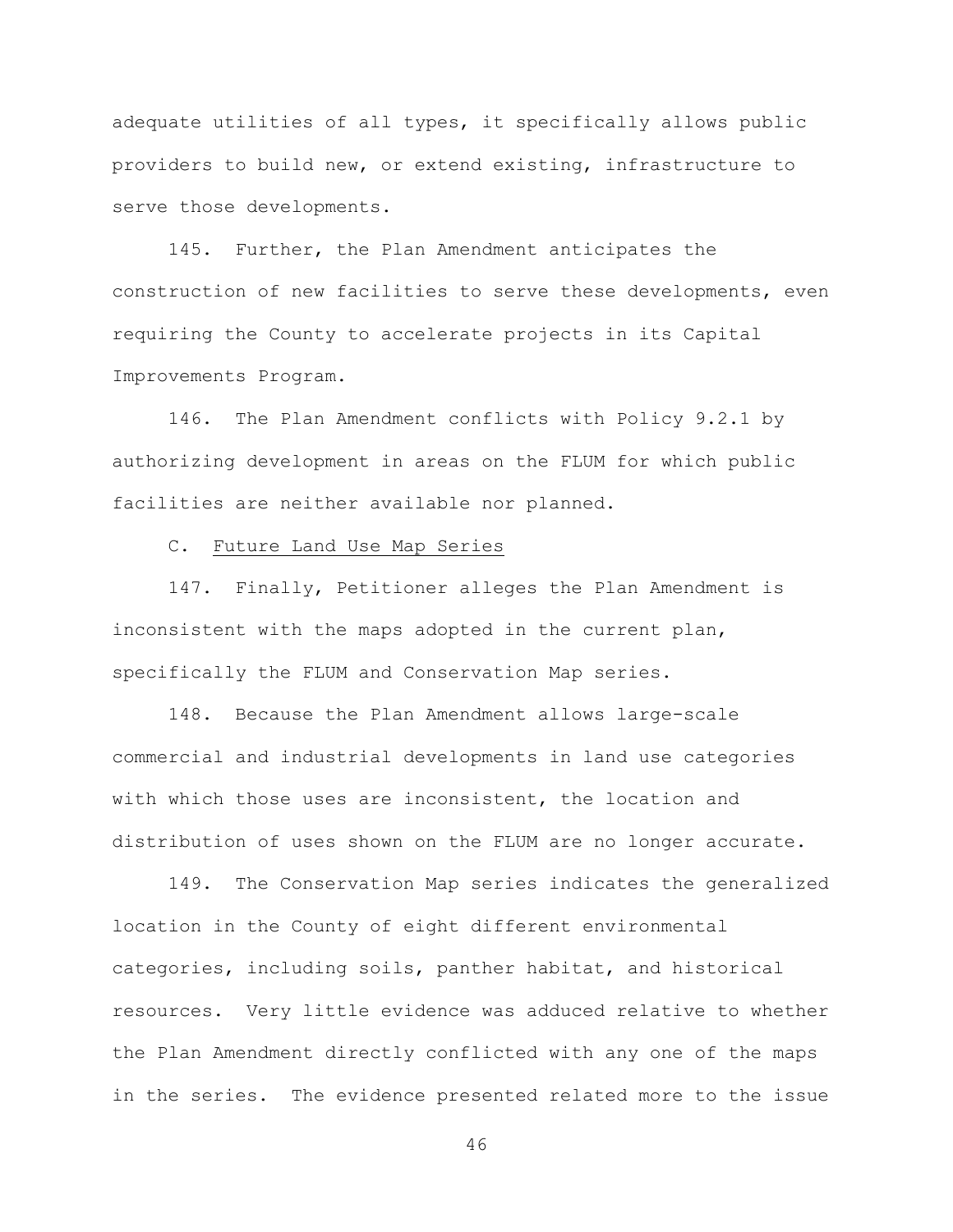of whether the Plan Amendment was supported by data and analysis. Petitioner did not prove beyond fair debate that the Plan Amendment directly conflicts with the Conservation Map series.

#### Urban Sprawl

150. Petitioner's final challenge to the Plan Amendment is that it does not discourage urban sprawl as required by section 163.3177(6)(a)9.

151. Section 163.3177(6)(a)9.b. provides as follows:

The future land use element or plan amendment shall be determined to discourage the proliferation of urban sprawl if it incorporates a development pattern or urban form that achieves four or more of the following:

- (I) Directs or locates economic growth and associated land development to geographic areas of the community in a manner that does not have an adverse impact on and protects natural resources and ecosystems.
- (II) Promotes the efficient and costeffective provision or extension of public infrastructure and services.
- (III) Promotes walkable and connected communities and provides for compact development and a mix of uses at densities and intensities that will support a range of housing choices and a multimodal transportation system, including pedestrian, bicycle, and transit, if available.
- (IV) Promotes conservation of water and energy.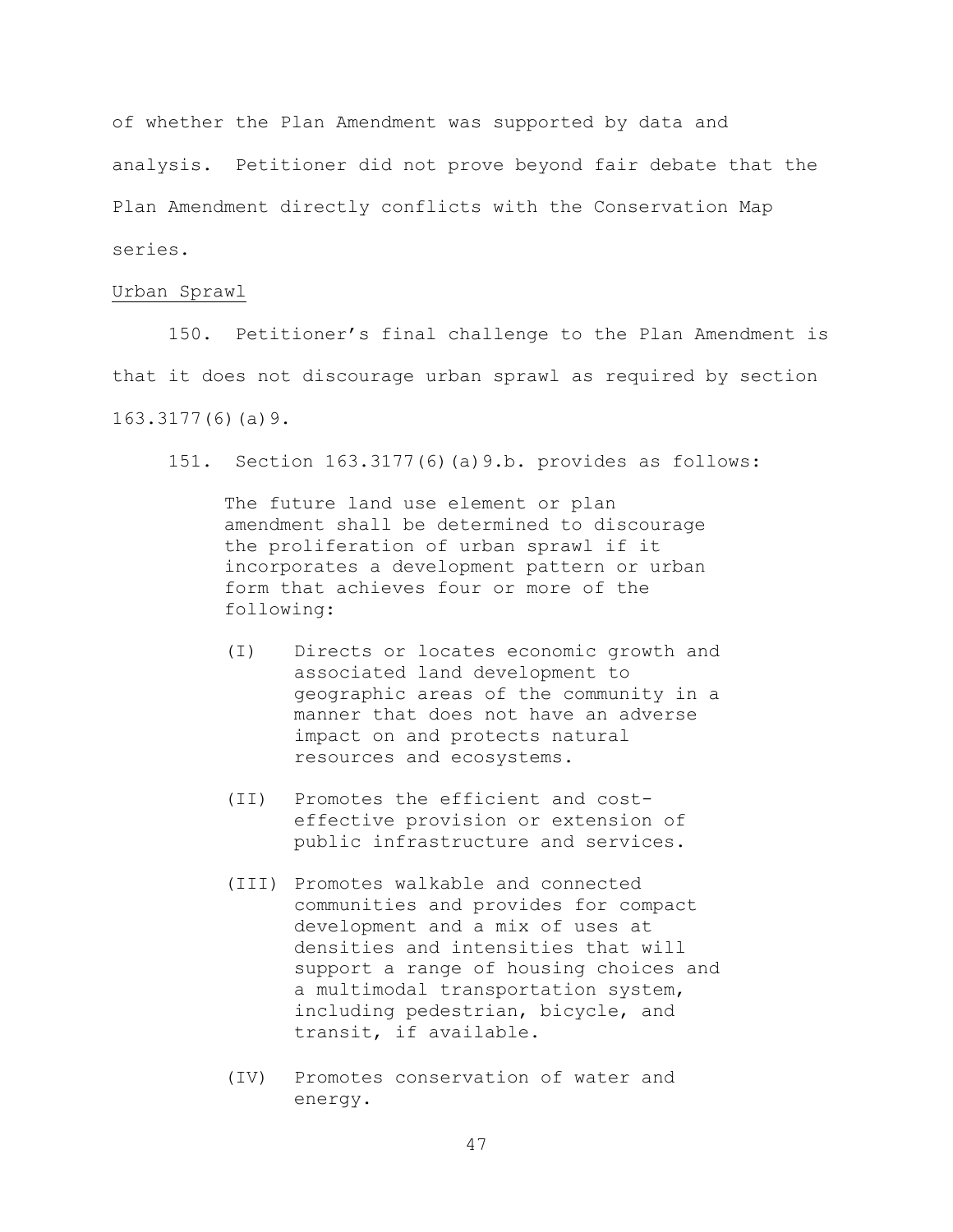- (V) Preserves agricultural areas and activities, including siliviculture, and dormant, unique, and prime farmlands and soils.
- (VI) Preserves open space and natural lands and provides for public open space and recreation needs.
- (VII) Creates a balance of land uses based upon demands of the residential population for the nonresidential needs of an area.
- (VIII) Provides uses, densities, and intensities of use and urban form that would remediate an existing or planned development pattern in the vicinity that constitutes urban sprawl or if it provides for an innovative development pattern such as transit-oriented development or new towns as defined in s. 163.3164.

152. Petitioner maintains the Plan Amendment does not meet any of the listed criterion, thus the Plan Amendment does not discourage the proliferation of urban sprawl.

153. The County maintains the Plan Amendment meets at least four of the foregoing indicators, and, thus, must be determined to discourage the proliferation of urban sprawl.

154. The County's expert witness testified that, in his opinion, the Plan Amendment meets indicators I, II, IV, V, VII, and perhaps VI. In making the following findings, the undersigned considered the testimony of both Petitioner's and Respondent's expert witnesses and found Petitioner's expert opinions to be the more credible and persuasive.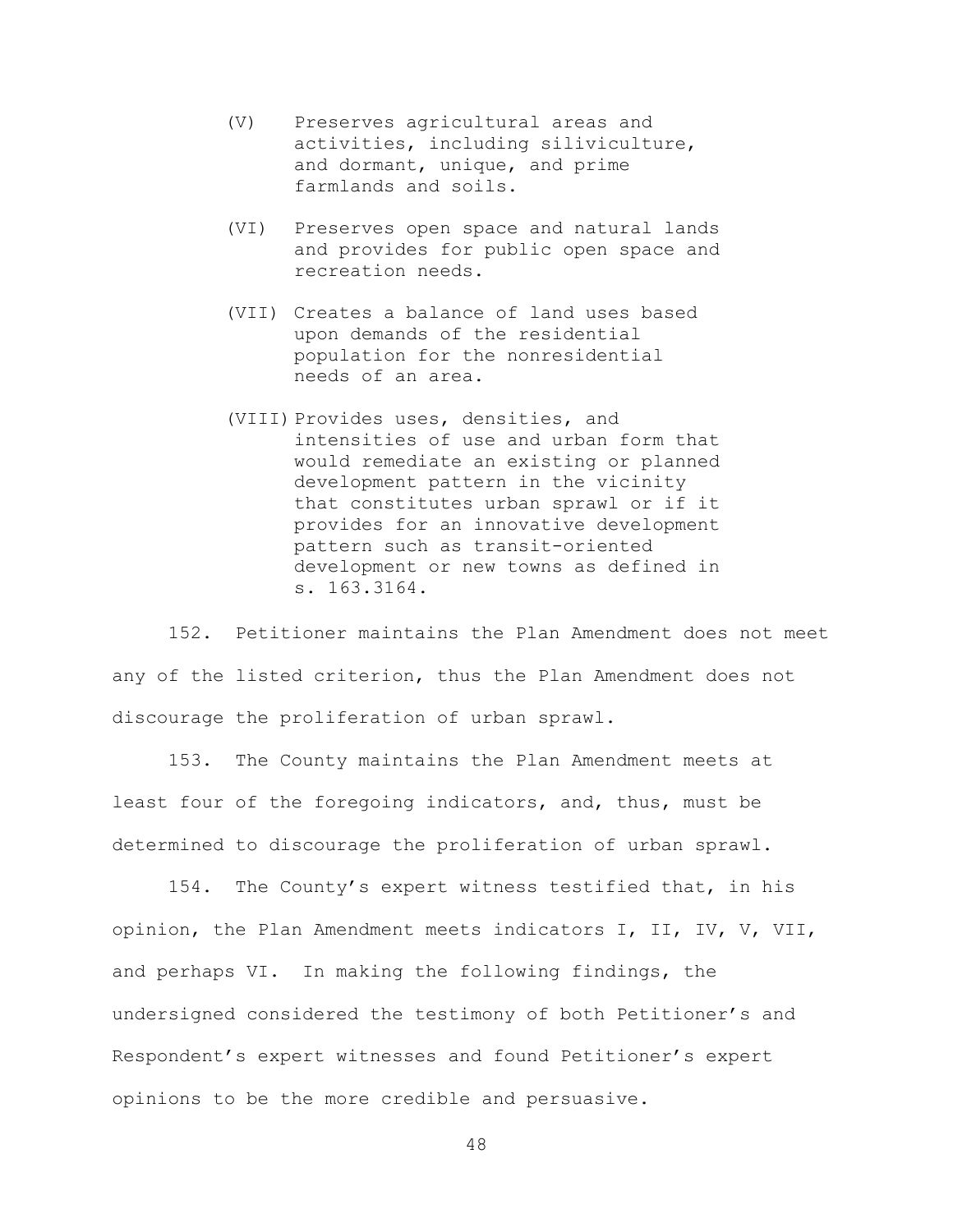155. The Plan Amendment meets indicator I if it directs or locates EEPs and large-scale commercial and industrial development "in a manner that does not have an adverse impact on and protects natural resources and ecosystems."

156. The Plan Amendment contains no locational criteria for EEPs and large-scale commercial and industrial developments within the 580,000 acres of land opened up for these uses under the Plan Amendment. County staff had data, in the form of the existing conservation land use map series and the soils map, to draw from in determining areas inappropriate for these types of development. Ms. Catala did not rely upon that data, however, explaining instead that her knowledge of the location of wetlands, floodplains, and other natural resources within the subject area was derived from her day-to-day work. Ms. Catala performed no analysis of the impact of potential large-scale commercial or industrial uses on the natural resources and ecosystems which are present in the affected area.

157. The County argues that the Plan Amendment meets criterion I because it does not allow the subject developments in the Agriculture Conservation Land Use Category, thus the Plan Amendment directs development away from natural resources located in that category.

158. Policy 1.1.1(b). states the purpose of the Agriculture Conservation category is to define those areas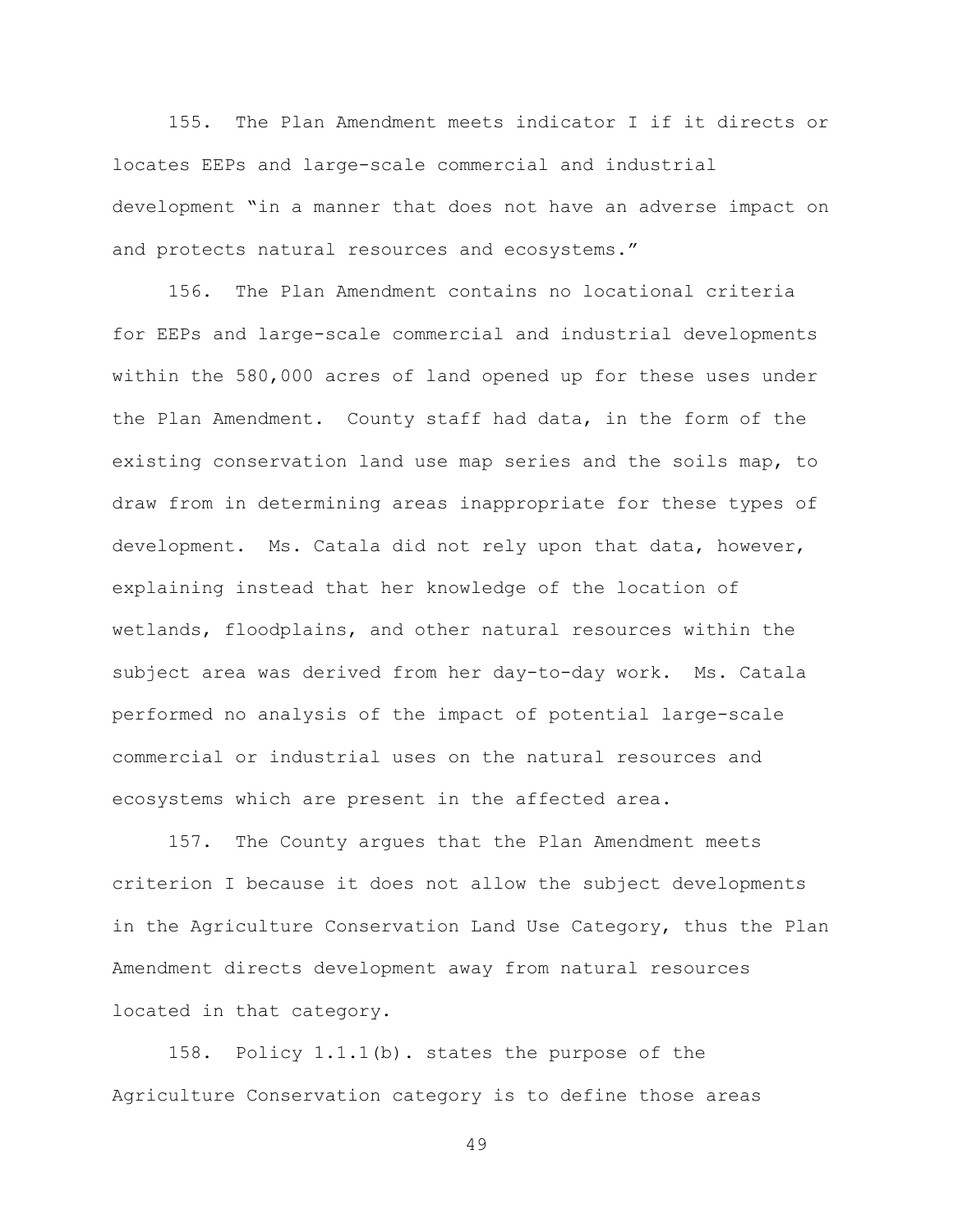within the County which are predominantly jurisdictional wetlands or contain a large portion of wetlands. Land in this category also includes state projects designed to meet the water quality and quantity goals related to the Comprehensive Everglades Restoration Plan. The policy strictly limits both the type and intensity of development which may be located within this category. For example, non-agricultural development is limited to large-lot single-family homes, clustered developments, and rural PUDs, at an intensity no greater than 0.10.

159. The County's argument misses the mark. The issue is not whether the uses allowed under the Plan Amendment are excluded from land in protected categories, but whether the Plan Amendment directs development away from natural resources present in the 580,000 acres affected by the Plan Amendment.

160. The Conservation Element Map Series documents the location of wetland, floodplains, primary and secondary panther habitat, and hydric soils within the County, including the area affected by the Plan Amendment. Because the Plan Amendment allows the subject development to occur anywhere within the 580,000 acres without regard to location of natural resources, it cannot be found to direct or locate development "in a manner that does not have an adverse impact on and protects natural resources and ecosystems."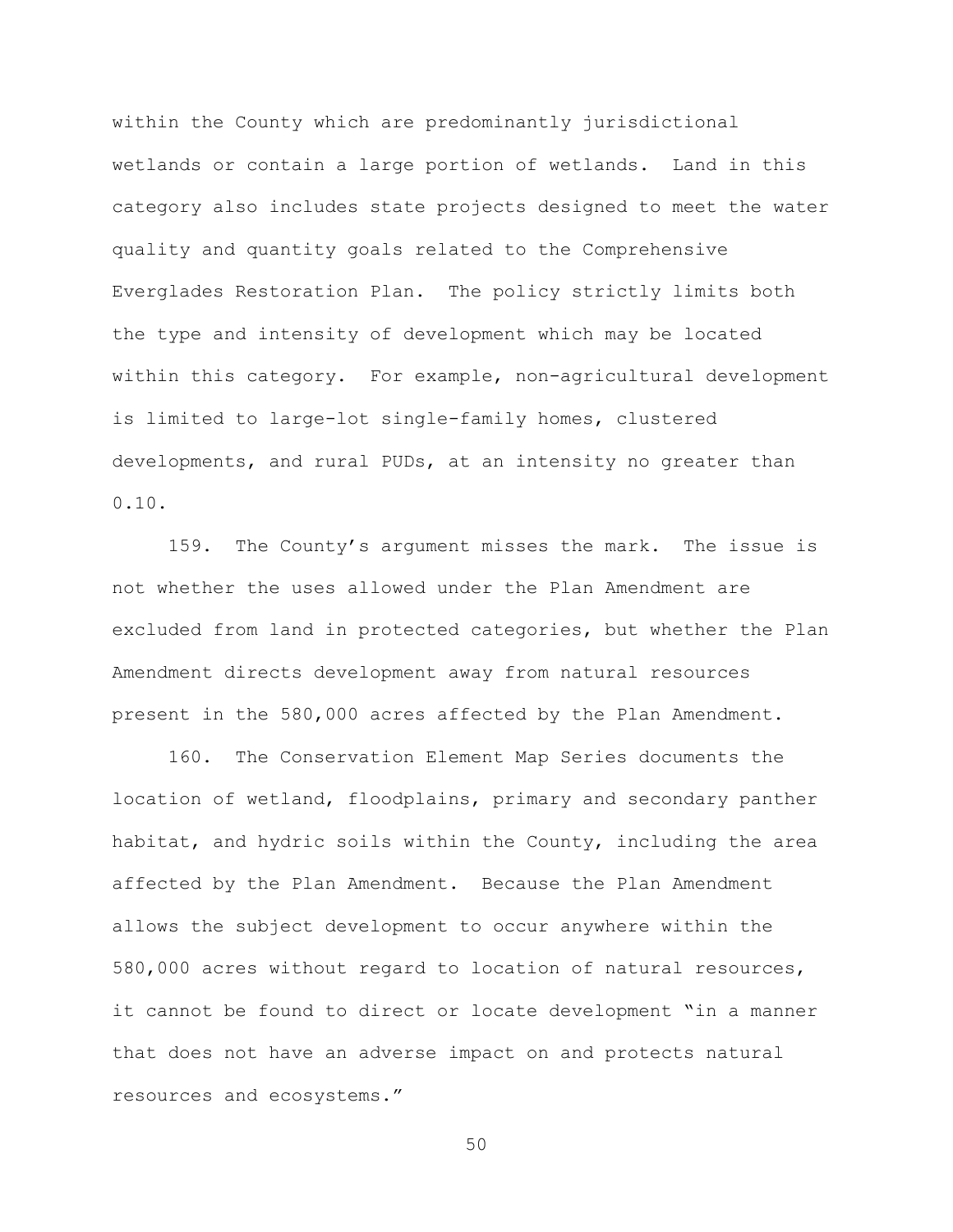161. The Plan Amendment does not meet criterion I.

162. Criterion II applies if the Plan Amendment promotes the efficient and cost-effective provision or extension of public infrastructure and services.

163. The Plan Amendment allows the subject development to locate without regard to the availability of public infrastructure or services. The Plan Amendment acknowledges that the development must be served, but anticipates that a public or private provider may have to extend services to the property, and does not discourage location of said projects in remote areas where said services are neither available nor planned. Further, the Plan Amendment acknowledges that the County may have to "expend funds not already provided for in the County Capital Improvement Program" to serve the development. Extending services to remote areas of the County is neither efficient nor cost-effective, especially in light of the fact that development could occur in multiple far-flung areas under the Plan Amendment.

164. The Plan Amendment does not meet criterion II.

165. Likewise, the Plan Amendment does not meet sprawl criterion IV because it does nothing to promote conservation of water and energy. The Amendment allows on-site utilities, including wells, to service new development. By allowing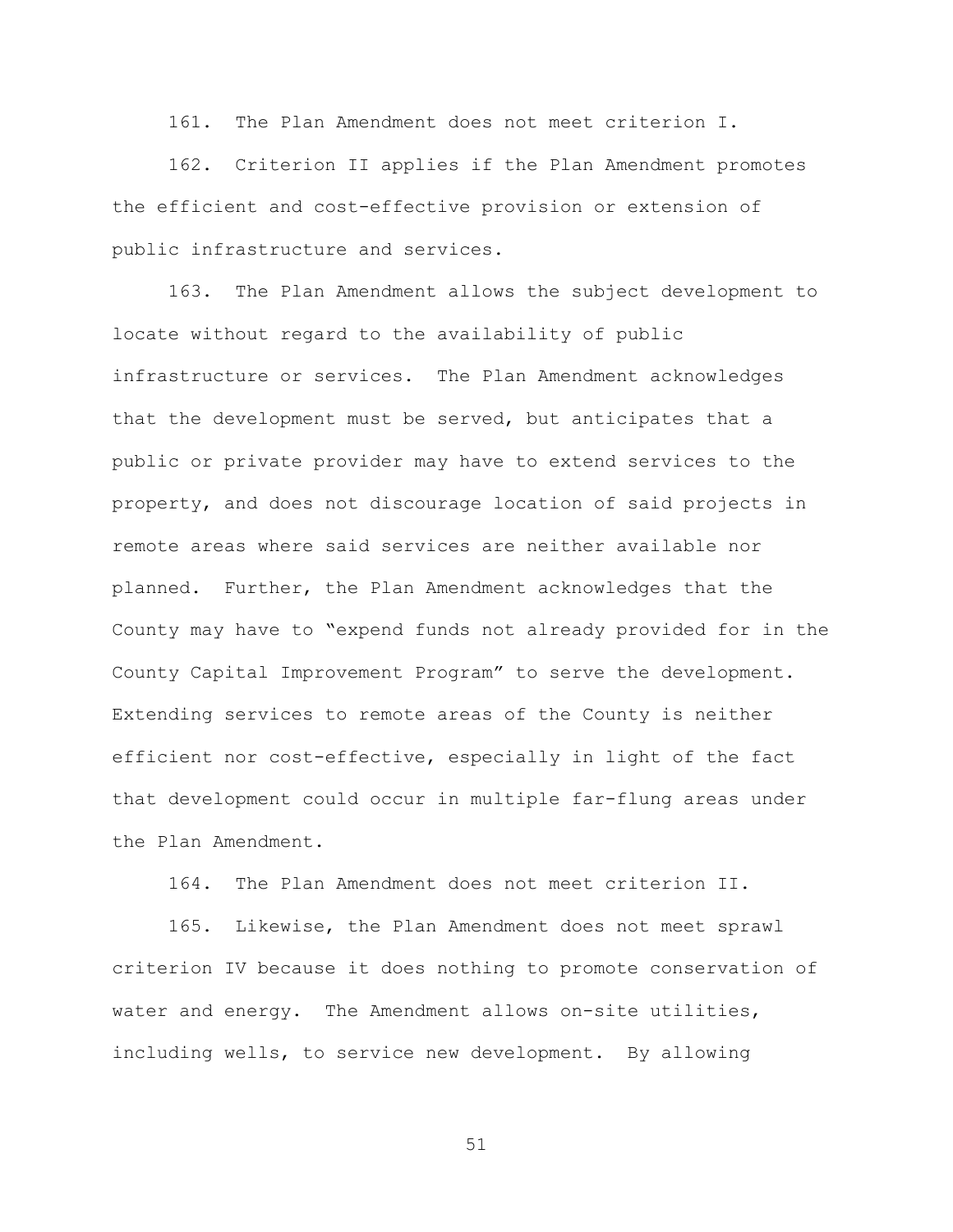development in remote areas of the County, the Plan Amendment does not promote energy conservation.

166. Likewise, the Plan Amendment does not meet criterion V, "[p]reserves agricultural areas and activities, including silviculture, and dormant, unique and prime farmland and soils." The Plan Amendment does not relate to the soils map and direct development away from prime farmland and soils. Further, the Plan Amendment allows conversion of some 580,000 acres of land designated "Agriculture" to non-agricultural uses. Lands in the Agriculture land use category have been designated by the County to "continue in a rural and/or agricultural state through the planning horizon of 2040."

167. The Plan Amendment meets criterion VI if it "preserves open space and natural lands and provides for public open space and recreation needs." The County's expert testified that the Plan Amendment will increase the County's tax base so that more public open space and recreation can be provided. Petitioner's expert testified that the subject developments will intrude into rural open spaces and natural lands and "could change the scenic landscape" of the County.

168. The Plan Amendment does not meet criterion VI.

169. Criterion VII applies if the Plan Amendment creates a balance of land uses based upon demands of the residential population for the non-residential needs of the area. Neither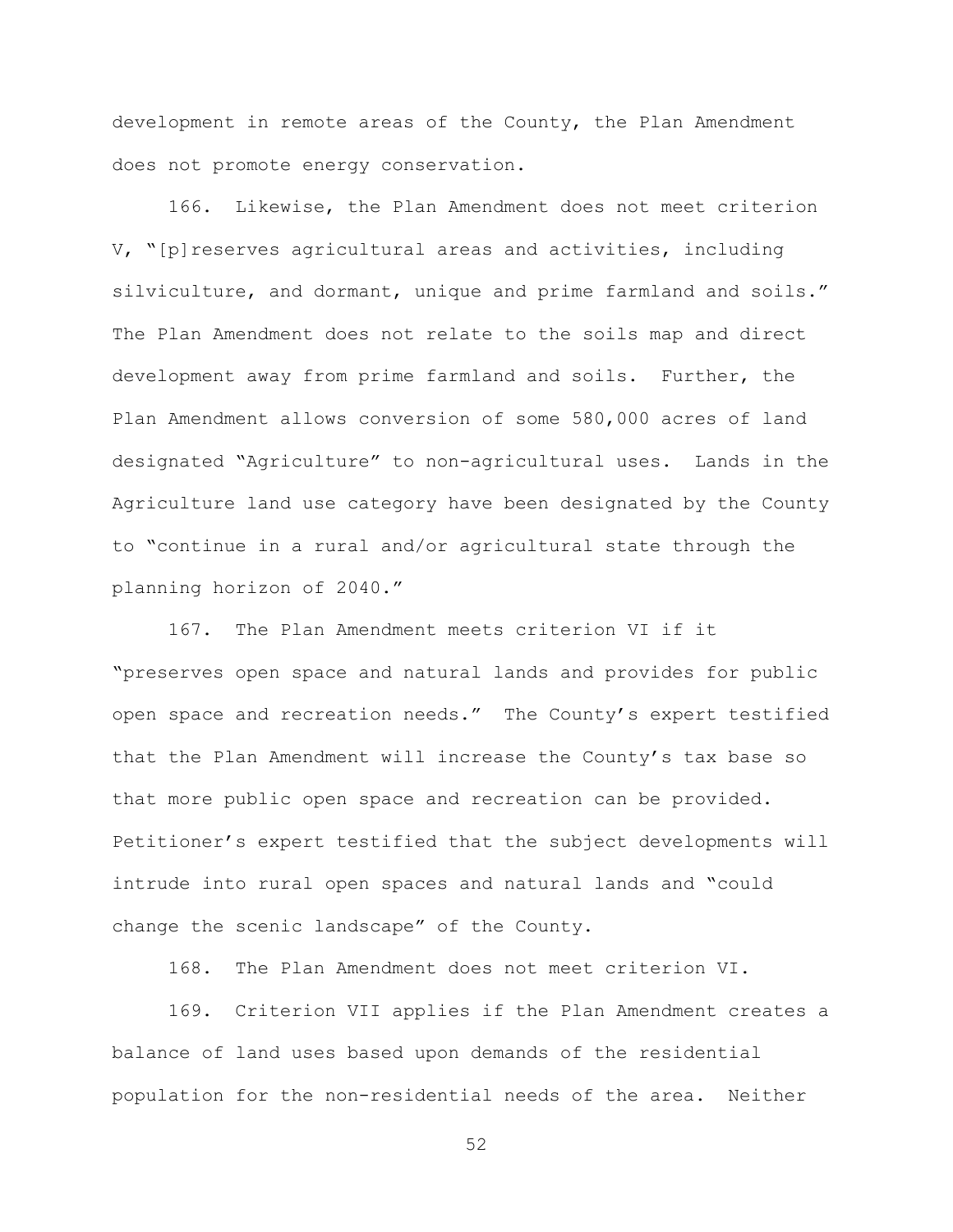party introduced any evidence regarding the amount of commercial or industrial development needed to serve the residential population of the County. Certainly the unemployment statistics indicate a need for employment opportunities. Petitioner did not prove that the Plan Amendment does not meet criterion VII.

170. Criterion III and VIII do not apply to the Plan Amendment.

171. Having determined that the Plan Amendment does not meet four or more of the criterion to be determined not to promote the proliferation of urban sprawl, the analysis then turns to the primary indicators of urban sprawl.

172. Section 163.3177(6)(a)9.a. lays out 13 primary indicators that a plan amendment does not discourage the proliferation of urban sprawl.

173. Again, the evidence conflicted as to whether the Plan Amendment meets any of the indicators. In making the following findings, the undersigned has considered the testimony of both Petitioner's and Respondent's expert witnesses, and found the testimony of Petitioner's expert to be the more credible and persuasive.

174. The Plan Amendment meets several of the primary indicators of the proliferation of urban sprawl.

175. The Plan Amendment allows loosely-identified EEPs and large-scale commercial development to occur in roughly 580,000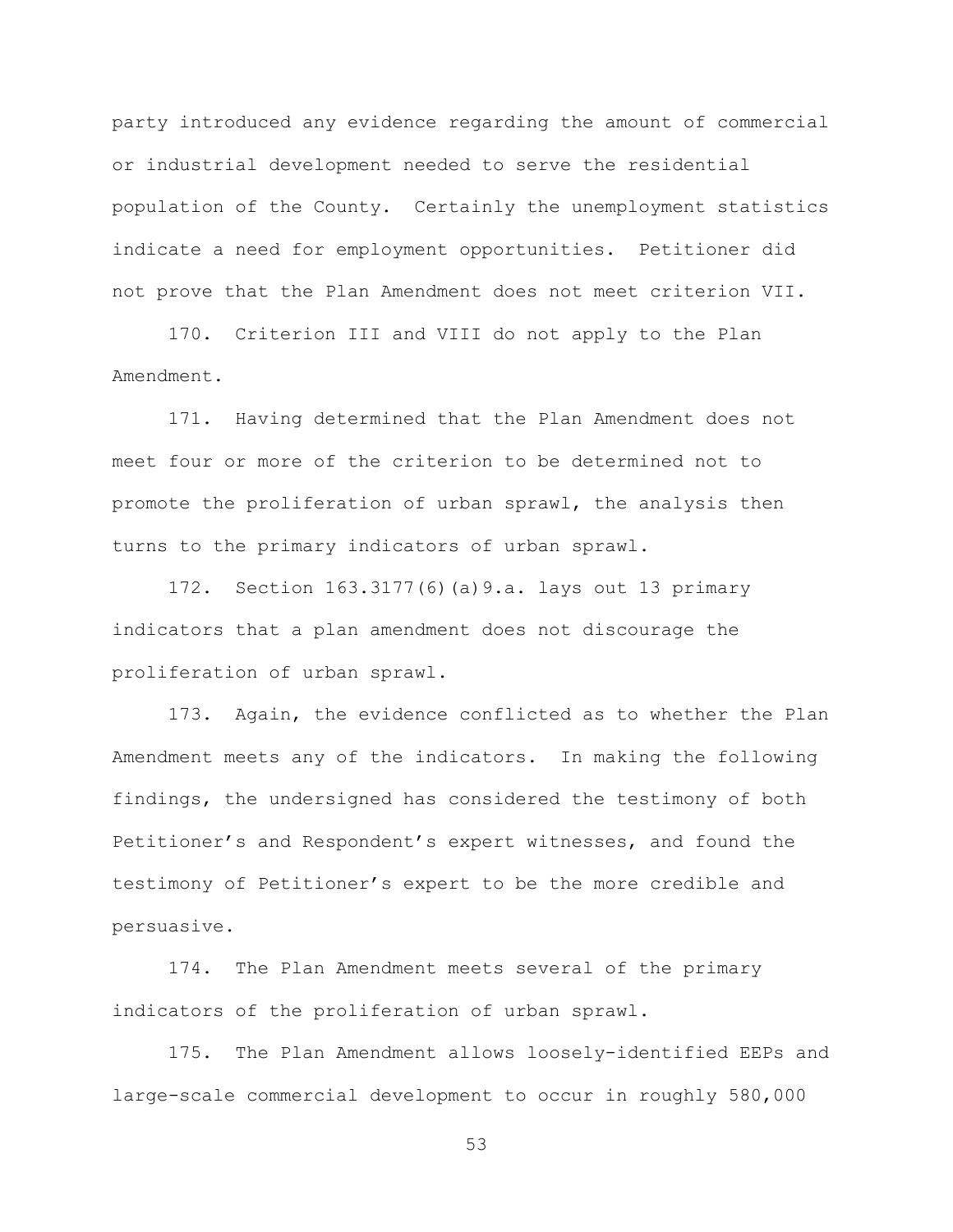largely rural acres currently designated for Agriculture. The Plan Amendment does not limit location of these developments within the Agriculture designation. Thus, the Plan Amendment "[p]romotes, allows, or designates significant amounts of urban development to occur in rural areas at substantial distances from existing urban areas while using undeveloped lands that are available and suitable for development" which is indicator II. Promoting these areas for development is, in fact, the main purpose of the Plan Amendment.

176. Indicator IV is triggered if the Plan Amendment "[f]ails to adequately protect and conserve" a litany of natural resources and natural systems. The Plan Amendment meets this indicator because it does not direct development away from natural resources which may be located within the 580,000 acres in which it promotes development.

177. Under the Plan Amendment, vast areas currently in, or designated for, agricultural uses, are allowed to convert to urban uses without a plan amendment. The Plan Amendment does not direct development away from existing agricultural uses. Thus, the Plan Amendment meets indicator V: "Fails to adequately protect adjacent agricultural areas and activities, including silviculture, active agricultural and silvicultural activities, passive agricultural activities, and dormant, unique, and prime farmlands and soils."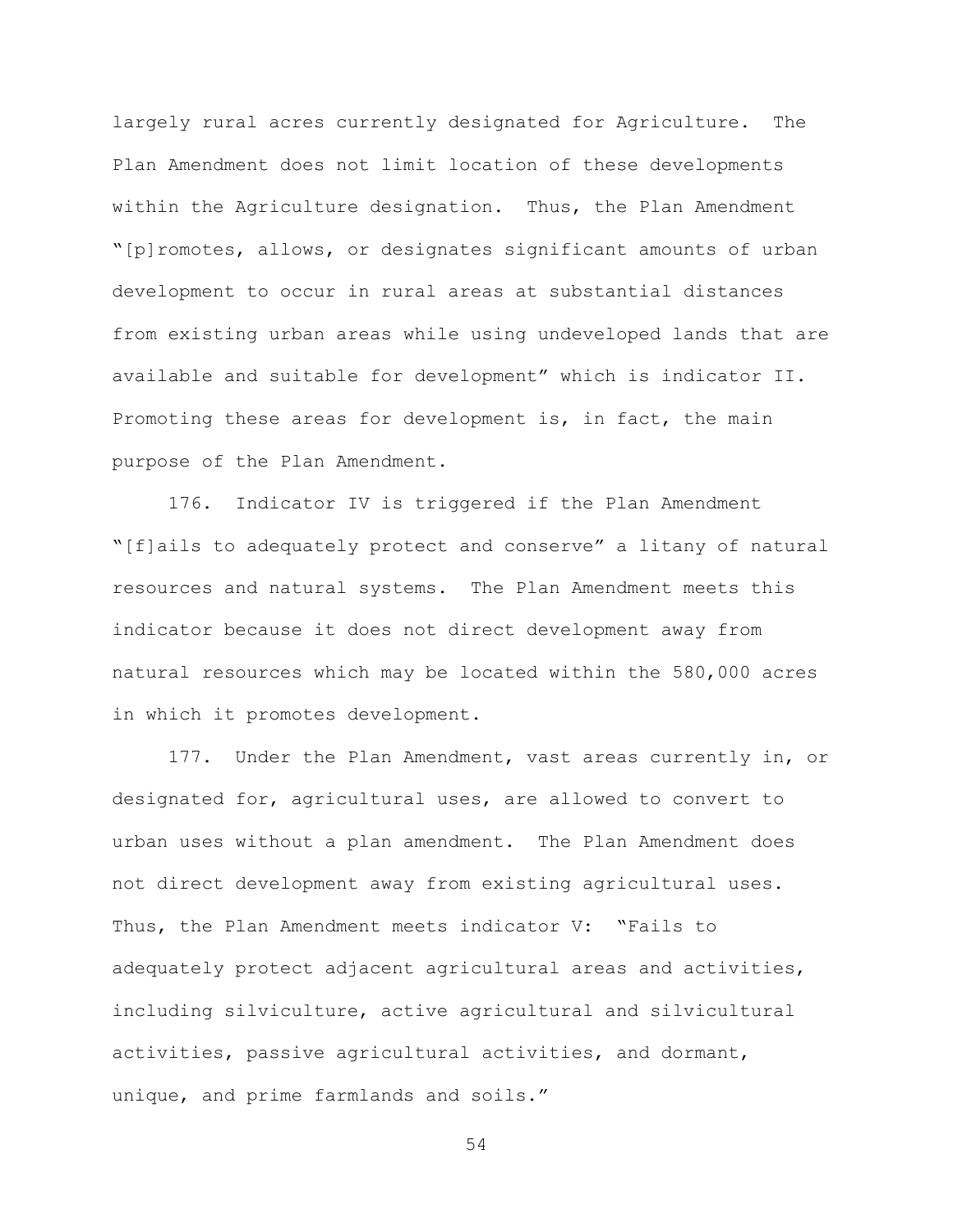178. Similarly, the Plan Amendment "[f]ails to provide a clear separation between rural and urban uses[,]" thus triggering indicator IX.

179. On the issue of public facilities, the Plan Amendment meets both criterion VI and VII. The Plan Amendment fails to maximize the use of existing public facilities because it does not direct development to areas where public facilities, including roads, sewer, and water, are available. Likewise, the Plan Amendment fails to maximize the use of future public facilities, because it allows development to occur in areas where public facilities are not planned. In addition, the Plan Amendment anticipates the extension of facilities to serve potentially far-flung development, but would not require subsequent future development to locate where the new service was available (i.e., infill development). For this same reason, the Plan Amendment discourages infill development, triggering indicator X.

180. Similary, because it allows scattered large-scale development, the Plan Amendment triggers indicator VIII: "Allows for land use patterns or timing which disproportionately increase the cost in time, money, and energy of providing and maintaining" a litany of public facilities and services.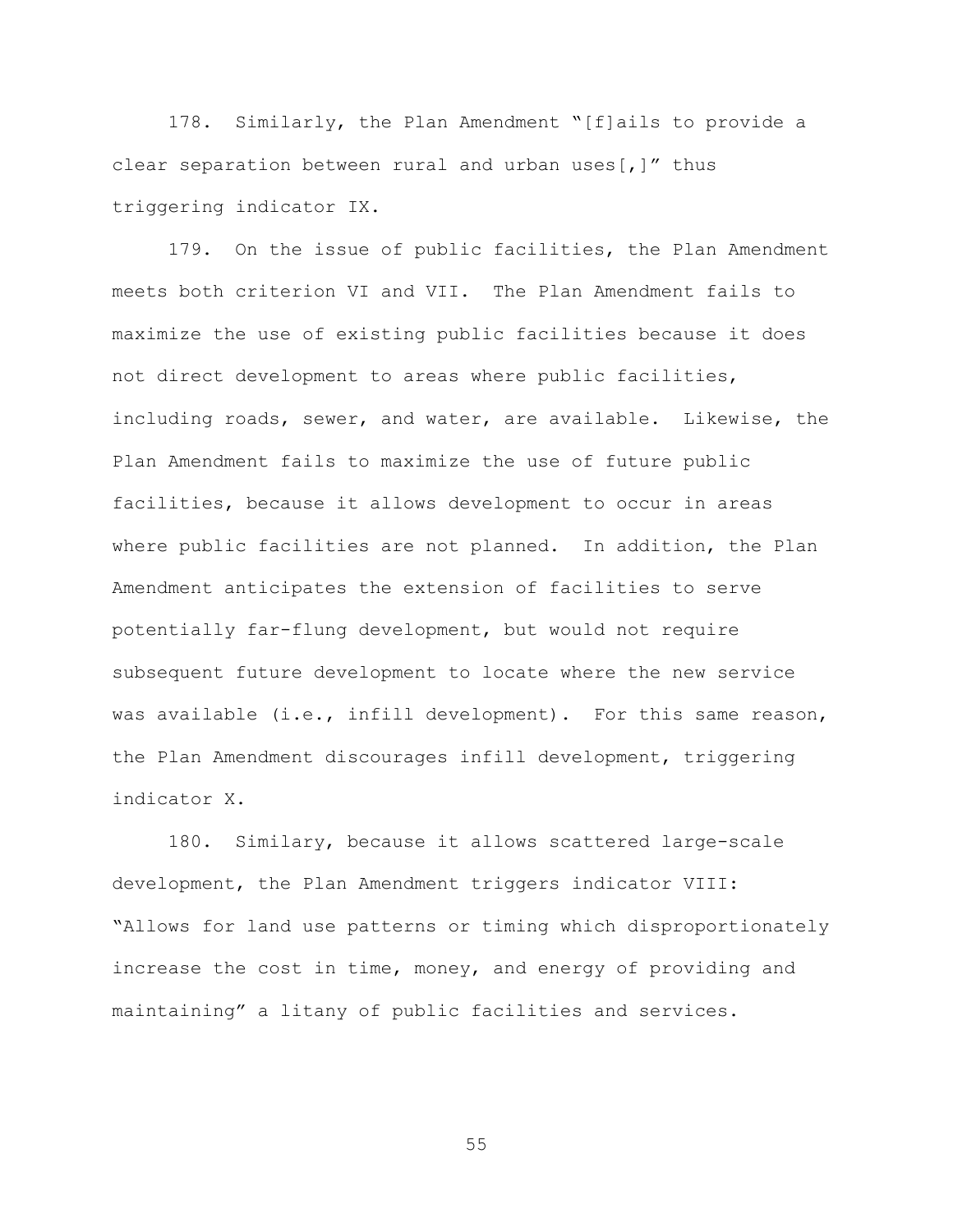181. Petitioner did not prove by a preponderance of the evidence that the Plan Amendment triggers indicators I, III, XI, XII, and XIII.

182. Petitioner proved that the Plan Amendment meets indicators II, IV, V, VI, VII, VIII, IX, and X. On balance, the Plan Amendment does not discourage the proliferation of urban sprawl.

#### CONCLUSIONS OF LAW

183. The Division of Administrative Hearings has jurisdiction over the subject matter and parties hereto pursuant to sections 120.569, 120.57(1), and 163.3184(5), Florida Statutes (2014).

184. To have standing to challenge or support a plan amendment, a person must be an affected person as defined in section 163.3184(1)(a). Petitioner is an affected person within the meaning of the statute.

185. "In compliance" means "consistent with the requirements of §§ 163.3177, 163.3178, 163.3180, 163.3191, 163.3245, and 163.3248, with the appropriate strategic regional policy plan, and with the principles for guiding development in designated areas of critical state concern and with part III of chapter 369, where applicable."  $\$ 163.3184(1)$  (b), Fla. Stat.

186. The "fairly debatable" standard, which provides deference to the local government's disputed decision, applies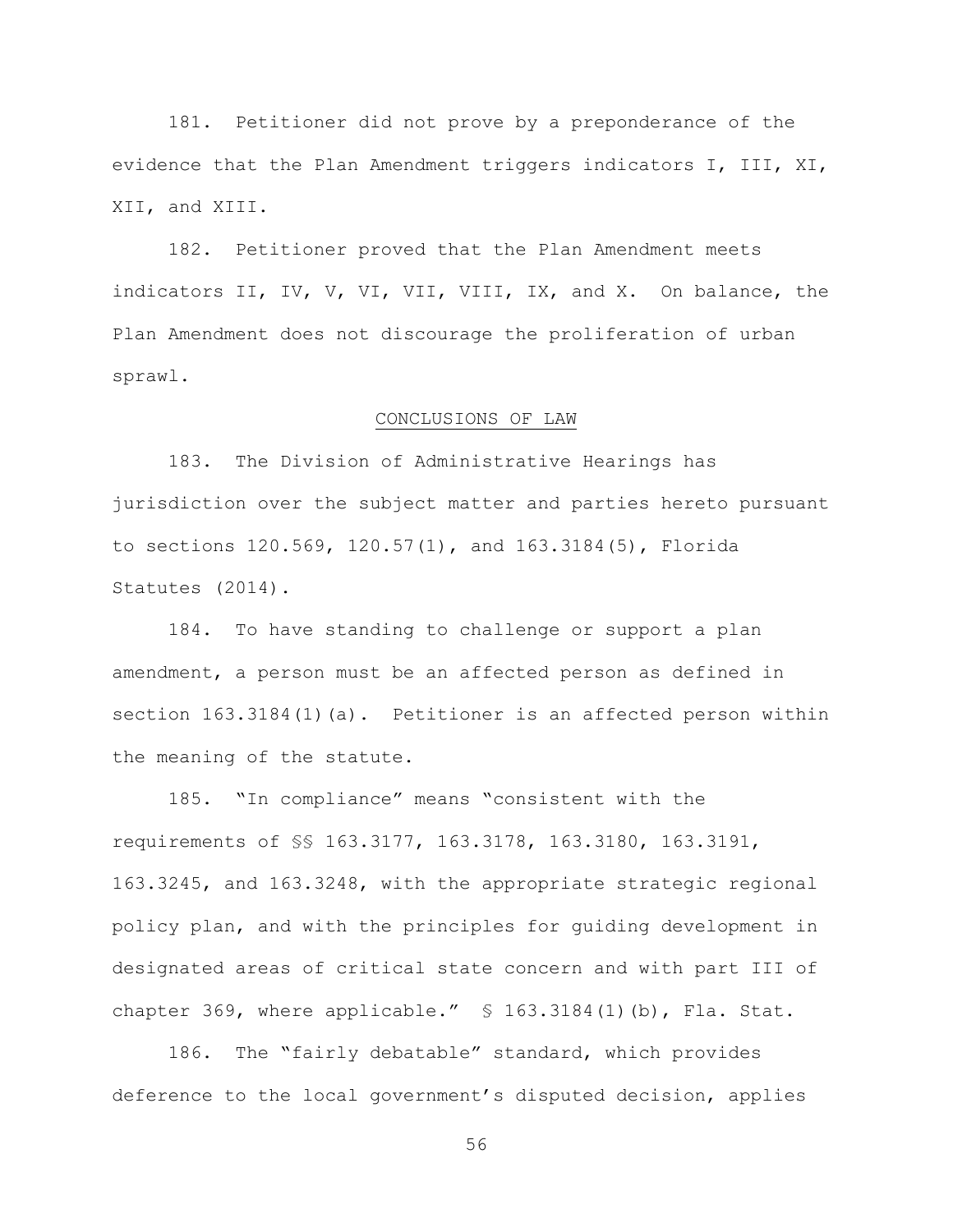to any challenge filed by an affected person. Therefore, Petitioner bears the burden of proving beyond fair debate that the challenged Plan Amendment is not in compliance. This means that "if reasonable persons could differ as to its propriety," a plan amendment must be upheld. Martin Cnty. v. Yusem, 690 So.2d 1288, 1295 (Fla. 1997). Or, where there is "evidence in support of both sides of a comprehensive plan amendment, it is difficult to determine that the County's decision was anything but 'fairly debatable.'" Martin Cnty. v. Section 28 P'ship, Ltd., 772 So. 2d 616, 621 (Fla. 4th DCA 2000).

187. The standard of proof to establish a finding of fact is preponderance of the evidence. See § 120.57(1)(j), Fla. Stat.

## Meaningful and Predictable Standards

188. Based on the foregoing Findings of Fact, Petitioner proved beyond fair debate that the Plan Amendment does not provide meaningful and predictable standards for the use and development of land affected by the Plan Amendment, as required by section 163.3177(1). The Plan Amendment authorizes the development of ill-defined EEPs and large-scale commercial and industrial development anywhere within 580,000 acres of the County. Indeed, the acknowledged purpose of the Plan Amendment is to provide flexibility in siting said projects to encourage economic development.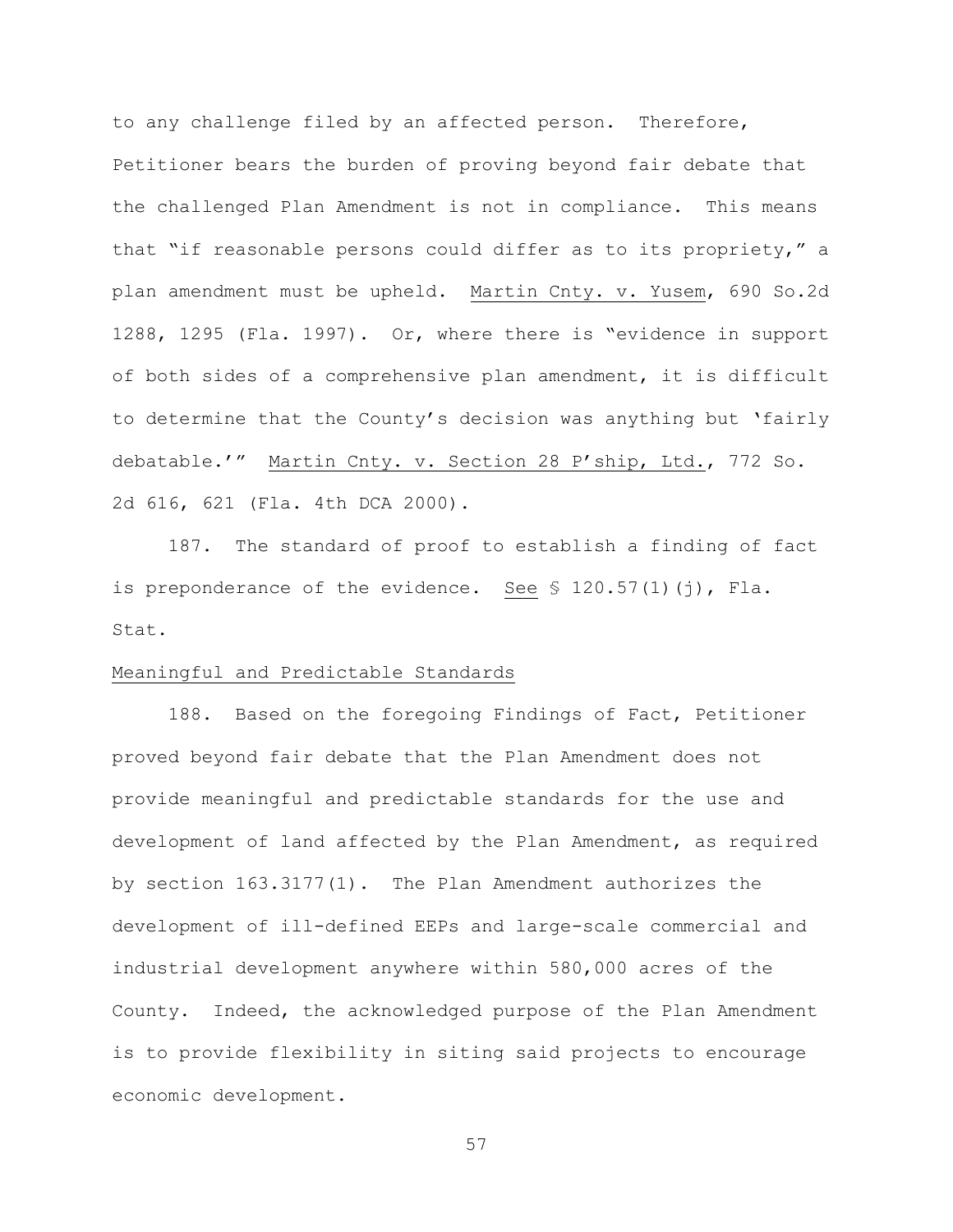189. Petitioner also proved beyond fair debate that the Plan Amendment does not designate the approximate acreage and the general range of intensity of large-scale commercial and industrial uses, as required by 163.3177(6)(a). Allowable intensity of said projects was unclear, at best.

190. Petitioner likewise proved beyond fair debate that the Plan Amendment does not designate the general distribution, location, and extent of the use of land for large-scale commercial and industrial development, as required by 163.3177(6)(a).

191. In support of its argument that the Plan Amendment provides meaningful standards, Respondent sites the undersigned's findings in Kemp v. Miami-Dade, Case No. 13-0009 (Fla. DOAH Aug. 1, 2013; DEO Sept. 24, 2013).

192. In Kemp, Petitioners challenged a County FLUM amendment redesignating a former golf course property for future use as industrial and office. The Amendment was adopted concurrently with binding restrictions on use of the property, which required, among other things, the developer to "direct all lighting away from adjacent residential uses, require sound deadeners for any metal work or welding-related uses, and prohibit outdoor speaker systems." Petitioner challenged the amendment as inconsistent with, among others, a future land use policy which required the County to "consider such factors as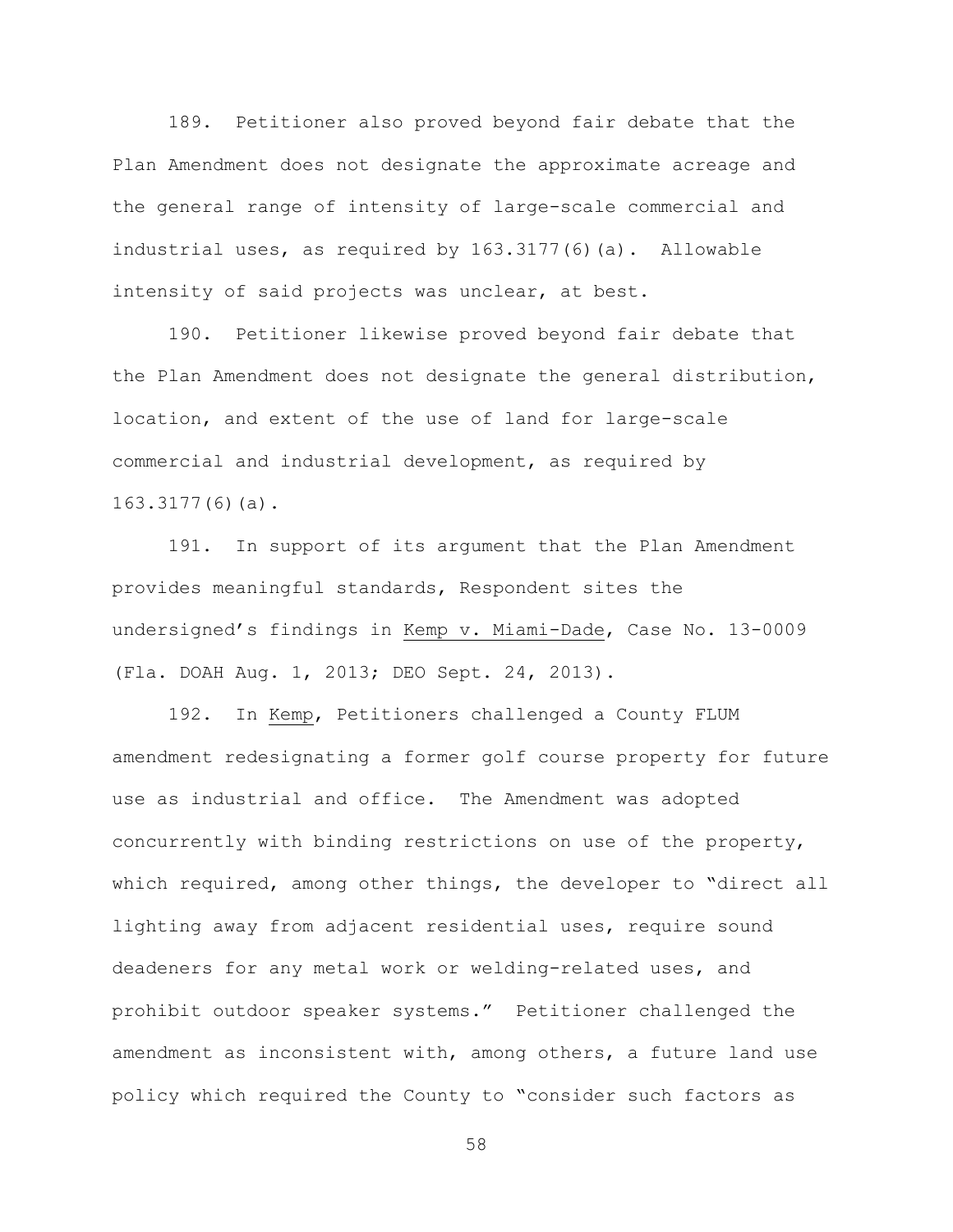noise [and] lighting" in evaluating compatibility among proximate land uses.9/

193. The Petitioners in Kemp argued that the restrictions "requiring lighting to be directed away from adjoining residential areas" and "require sound deadeners for outdoor metal work" were meaningless because they did not contain measurable standards, such as maximum lumens or decibel levels. The undersigned concluded that the Petitioners had not proven that the standards contained therein were either meaningless or unenforceable.

194. By contrast, in the case at hand, Petitioner proved that the standards for siting EEPs and large-scale industrial and commercial development set forth in Policy 2.1.2 are essentially meaningless. Boiled down to the essentials, the only "locational criterion" included in the policy are that developments have access to a road or railway, if applicable, and be served by utilities. These statements are merely development necessities clothed as criterion.

195. Further, the Plan Amendment does not provide any guidelines for the adoption of "siting proposals" to be adopted by County staff and approved by the Board of County Commissioners pursuant to Policy 2.1.2.b. As such, the Plan Amendment does not establish meaningful guidelines for the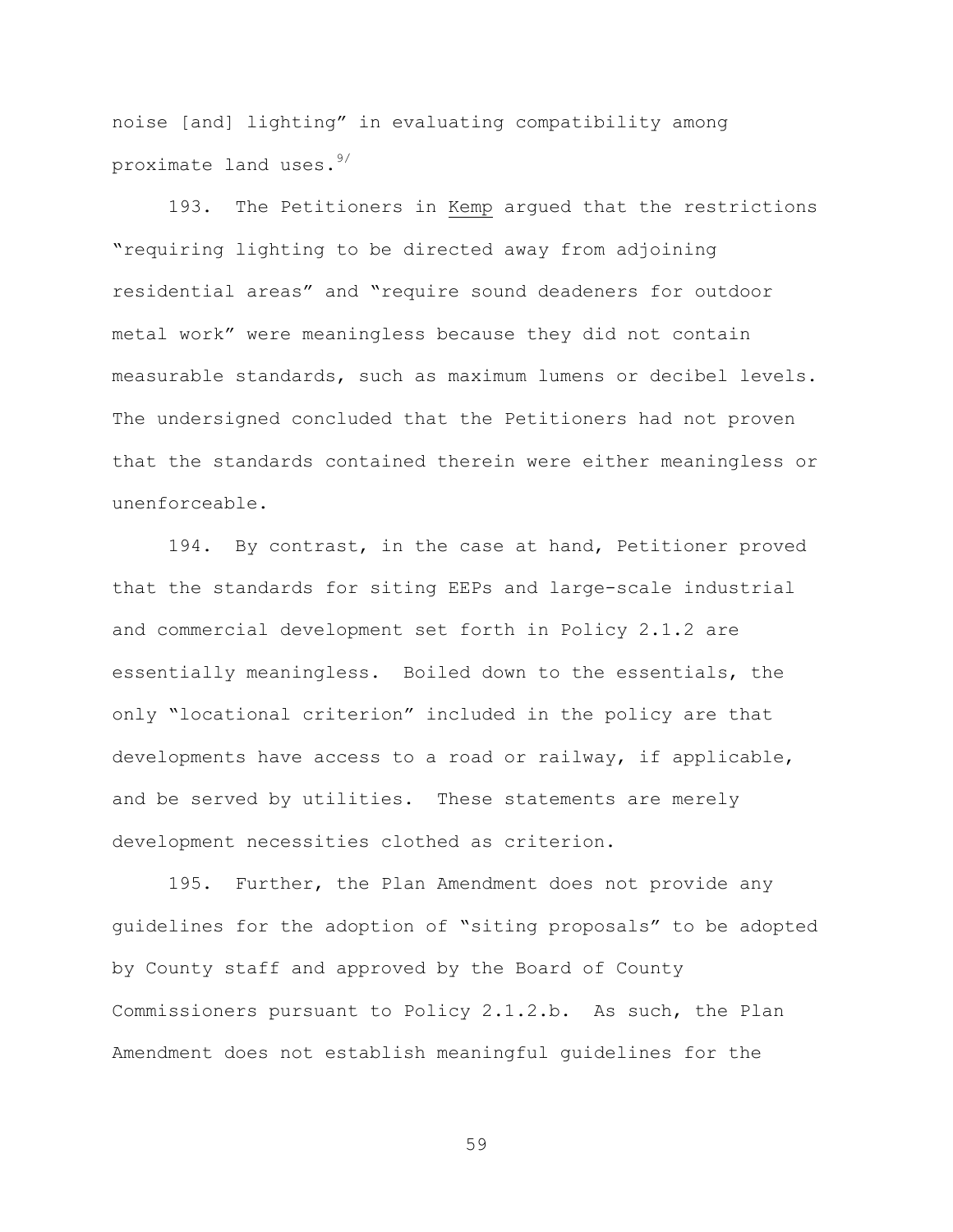content of more detailed land development regulations, as required by section 163.3177(1).

196. In addition, the Plan Amendment violates the requirement in section 163.3177(6)(a) that the FLUE establish the general range of intensity of the uses allowed. The intensity of non-residential development allowed under the Plan Amendment is, at best, unclear, and in some cases left entirely to the discretion of the Board of County Commissioners.

197. Finally, the Plan Amendment does not provide a meaningful definition of "EEP," tying said projects to a list of "target industries" chosen by, and which can be altered by, Enterprise Florida, Florida's Heartland Regional Economic Development Initiative, and Visit Florida. The Plan Amendment does not adopt any particular version of the industry lists published by those entities. As such, the Plan Amendment is self-amending, which is prohibited by section 163.3177(1)(b).

198. Petitioner proved beyond fair debate that the Plan Amendment is inconsistent with sections  $163.3177(1)$  and  $(6)(a)$ . Data and Analysis

199. Section 163.3177(1)(f) requires plan amendments to be "based upon relevant and appropriate data and analysis" by the local government, and includes "surveys, studies, community goals and vision, and other data available at the time of adoption." Data must be taken from professionally-accepted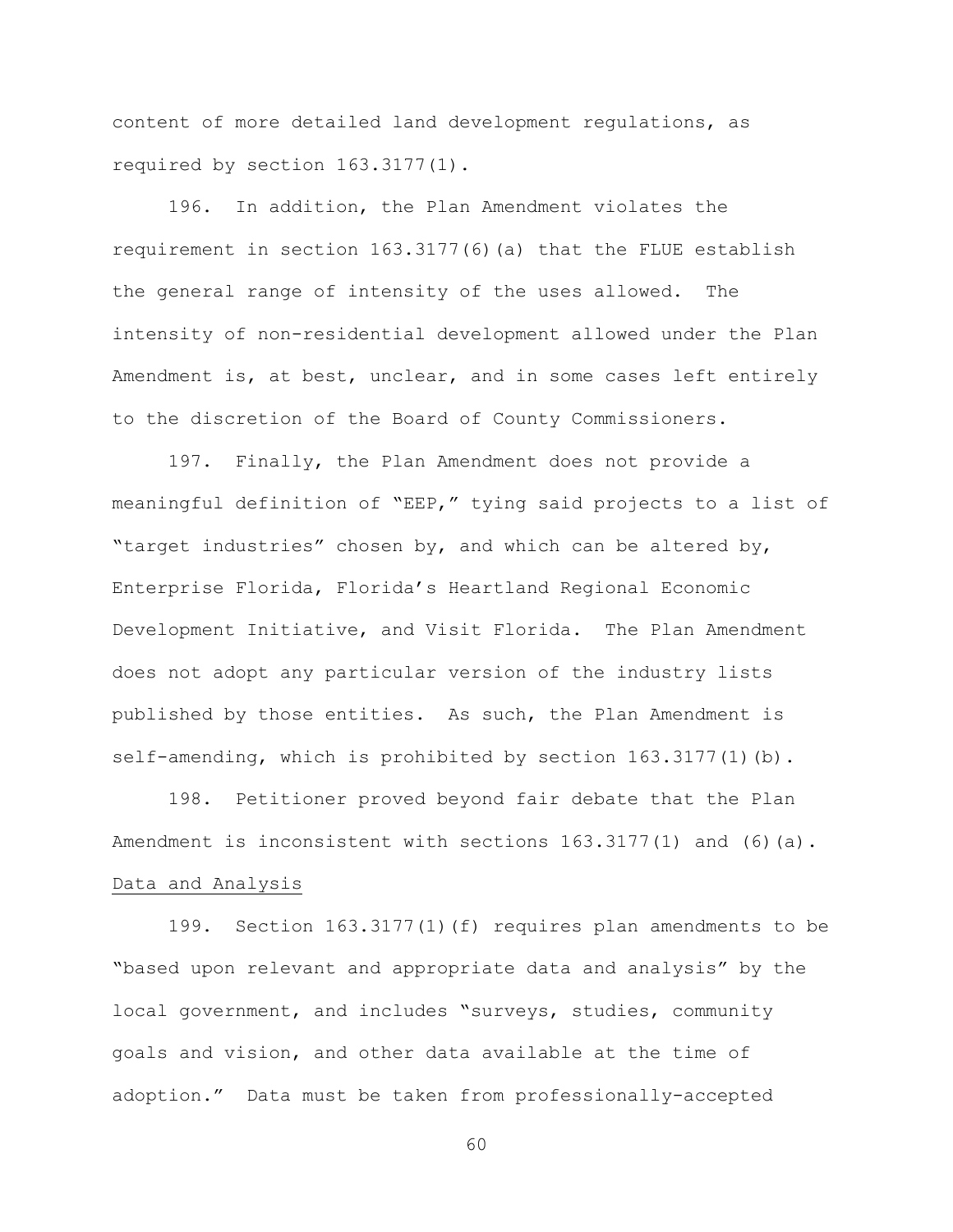sources. § 163.3177(1)f.2., Fla. Stat. A local government is not required to collect original data, but may do so if the methodologies are professionally-accepted. Id.

200. The County characterizes the Plan Amendment as "aspirational" and argues that, as such, it can be based on less data and analysis than might otherwise be required.

201. The complexity and detail of data and analysis should be commensurate with the type of amendment being adopted. See § 163.3177(1)(f), Fla. Stat. ("plan amendments shall be based upon relevant and appropriate data and analysis[.]"); Zemel v. Lee Cnty., Case No. 90-7793GM (Fla. DOAH Dec. 12, 1992), aff'd, 642 So. 2d 1367 (Fla. 1st DCA 1994)("Projections of aquifer thickness and transmissivity are not traffic counts. Setting 'mimimum' standards for these values, as an indication of an area's potential for wellfield development, is not as exact a process as calculating the volume-to-capacity ratios defining different levels of service on road segments.")

202. In Indian Trail Improvement District v. Department of Community Affairs, 946 So. 2d 640 (Fla. 1st DCA 2007), the court approved the Department of Community Affairs' (Department's) policy that "aspirational amendments," those which "merely represent a policy or directional change and depend on future activities and assessments," do not require the degree of data and analysis that other amendments require. In Indian Trail, an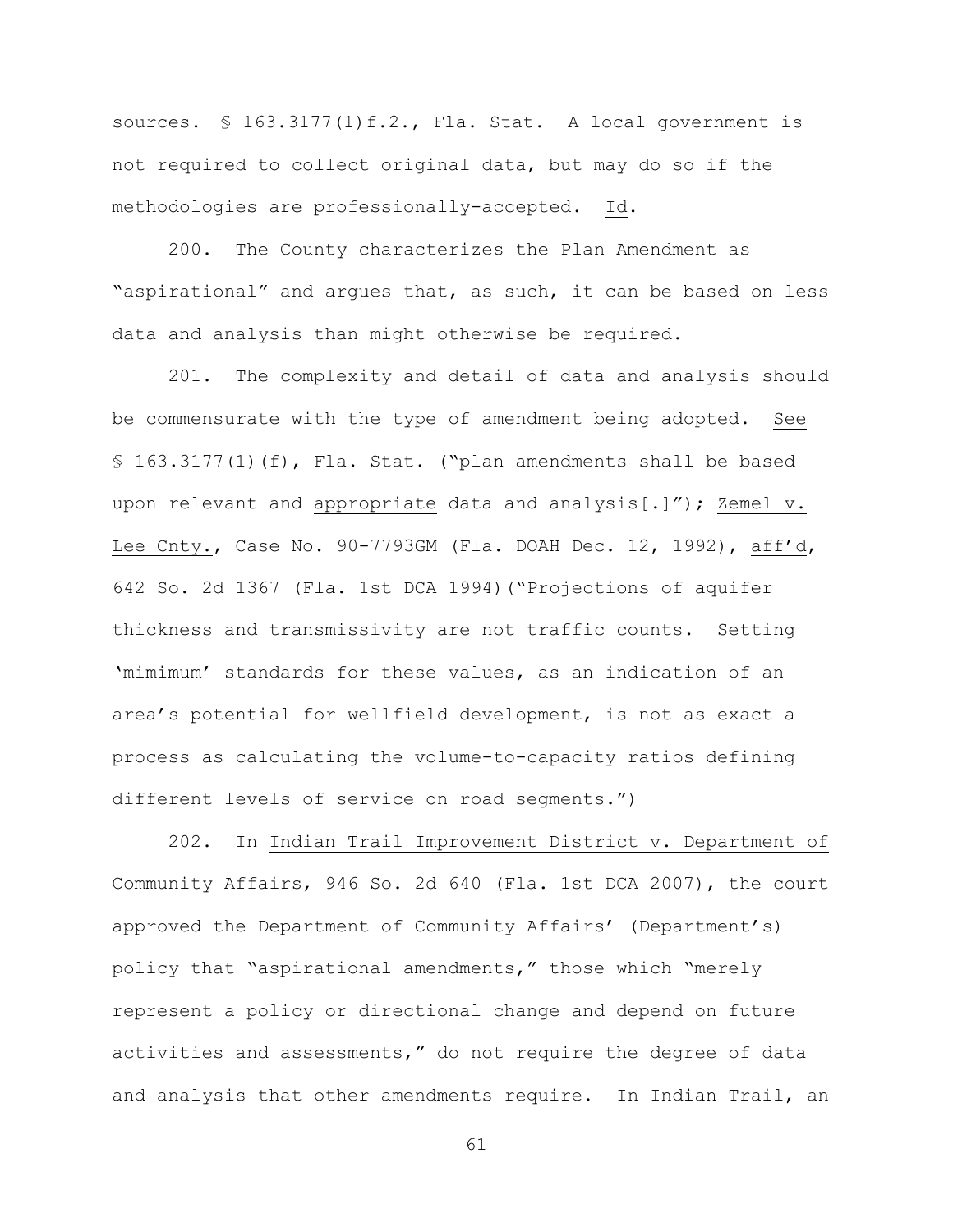independent special district challenged a plan amendment designating the County as the provider of water and wastewater services to the unincorporated rural areas. Id. The Department reasoned that, "if an amendment does not have an immediate impact on the provision of services in the unincorporated area, is policy-based, does not require any capital improvement expenditures at the time the amendment is adopted, and simply represents a directional change in the County's long-term . . . planning, it is similar to an aspirational amendment and can be based on less data and analysis than might otherwise be required." Id.

203. Administrative decisions prior to Indian Trail distinguished certain plan amendments as aspirational in nature, based upon the Department's policy, requiring little or no data and analysis. See Bakker v. Town of Surfside, Case No. 14-1026 (Fla. DOAH June 17, 2014; DEO Aug. 27, 2014)(plan amendments which "simply add a religious use to limited properties within the Low Density Residential land use category" do not implicate the provision of services or capital improvements, nor require the Town to take any immediate action, and are thus aspirational in nature and can be based on less data and analysis); Collier Cnty. v. Dep't of Comm. Aff., Case No. 04-1048 (Fla. DOAH Aug. 24, 2004; DCA Dec. 29, 2004)(plan amendment restricting roadway overpasses and flyovers in the City is "merely a policy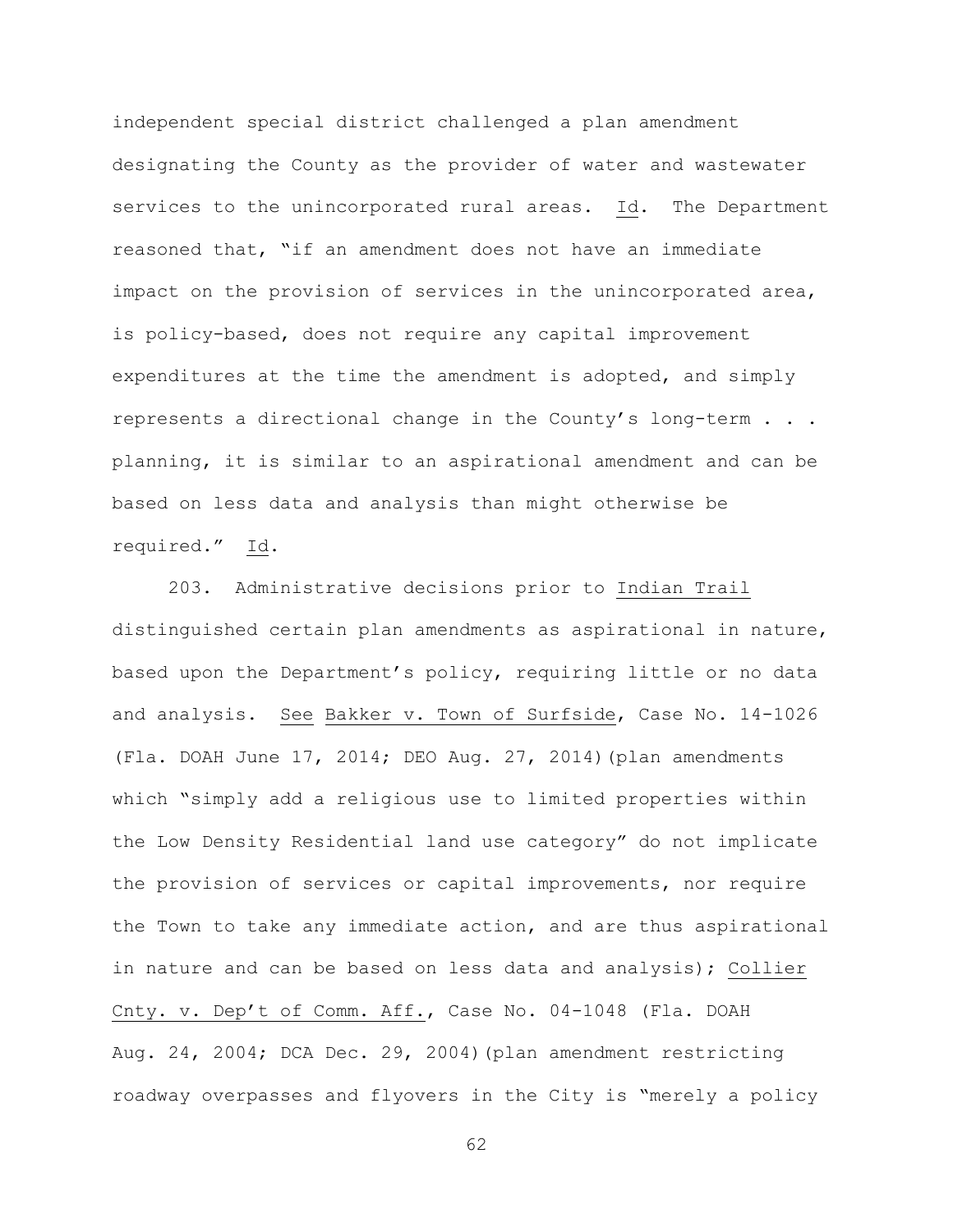choice by a local government which has a limited or cosmetic effect"); and Dibbs v. Hillsborough Cnty., Case No. 12-1850 (Fla. DOAH Apr. 22, 2013; Fla. DEO Dec. 10, 2013); appeal pending (amendment expressing community support for expansion of a highway to relieve traffic could be fairly characterized as aspirational); see also Dunn Creek v. City of Jacksonville, Case No. 07-3539 (Fla. DOAH Dec. 28, 2009; DCA Apr. 1, 2010) (remedial FLUM amendment changing the land use back to its original classification can be based on less data and analysis than other types of amendments).

204. The case at hand is distinguishable from the foregoing precedents. The Plan Amendment does not add a single use to limited properties within a single land use category as in Bakker. $^{10/2}$  On the contrary, the Plan Amendment adds largescale commercial and industrial uses, as well as broadly-defined EEPs, as allowable uses in all but three land use categories in the County encompassing roughly 580,000 acres.

205. The amendment does not simply express a policy choice by the County to discourage flyovers and overpasses, limit the height of structures, or designate itself as a utility service provider. While the goal of diversifying the economy or encouraging more taxable development in the County may be aspirational, the undersigned cannot conclude that the Plan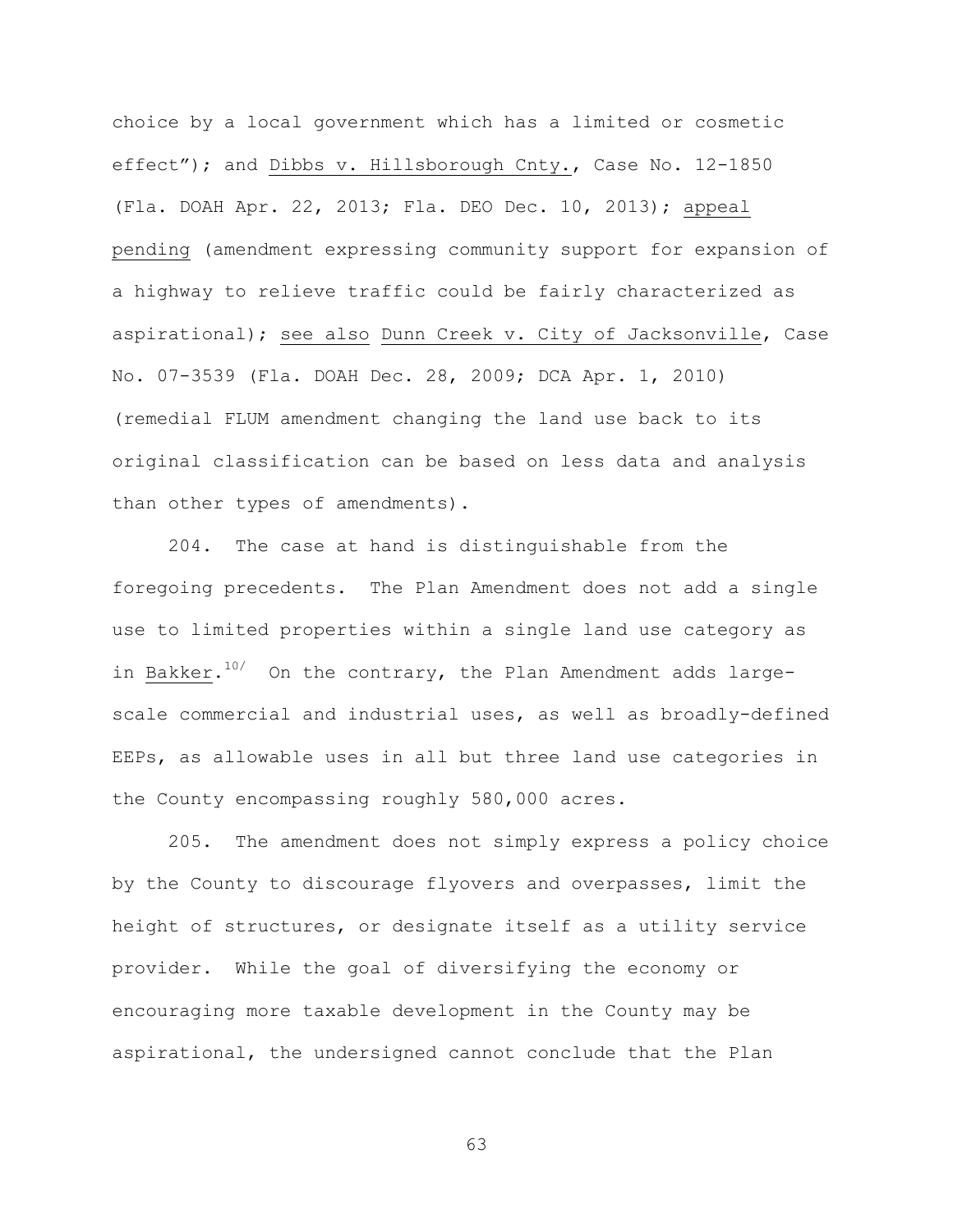Amendment itself is aspirational such that it requires limited data and analysis.

206. The County maintains that the Plan Amendment is based on data, including the community vision statement adopted by the Board of County Commissioners to create "an economic environment where people can prosper," the County's low ranking on key economic indicators, the limited amount of property in the County which is subject to taxation at just value, and the limited amount of land designated for commercial and industrial development in the current comprehensive plan.

207. However, to be based on data "means to react to it in an appropriate way and to the extent necessary indicated by the data available on that particular subject at the time of adoption of the plan amendment." § 163.3177(1)(f), Fla. Stat. Based upon the foregoing findings of fact, the Plan Amendment does not react to the data in an appropriate way or to the extent necessary to encourage economic development. The County presented no evidence that the Plan Amendment would achieve the goal of spurring economic development in the County. On the contrary, the County presented anecdotal evidence that potential businesses have decided against location in the County for reasons such as price, inability to subdivide, or existing onsite vegetation.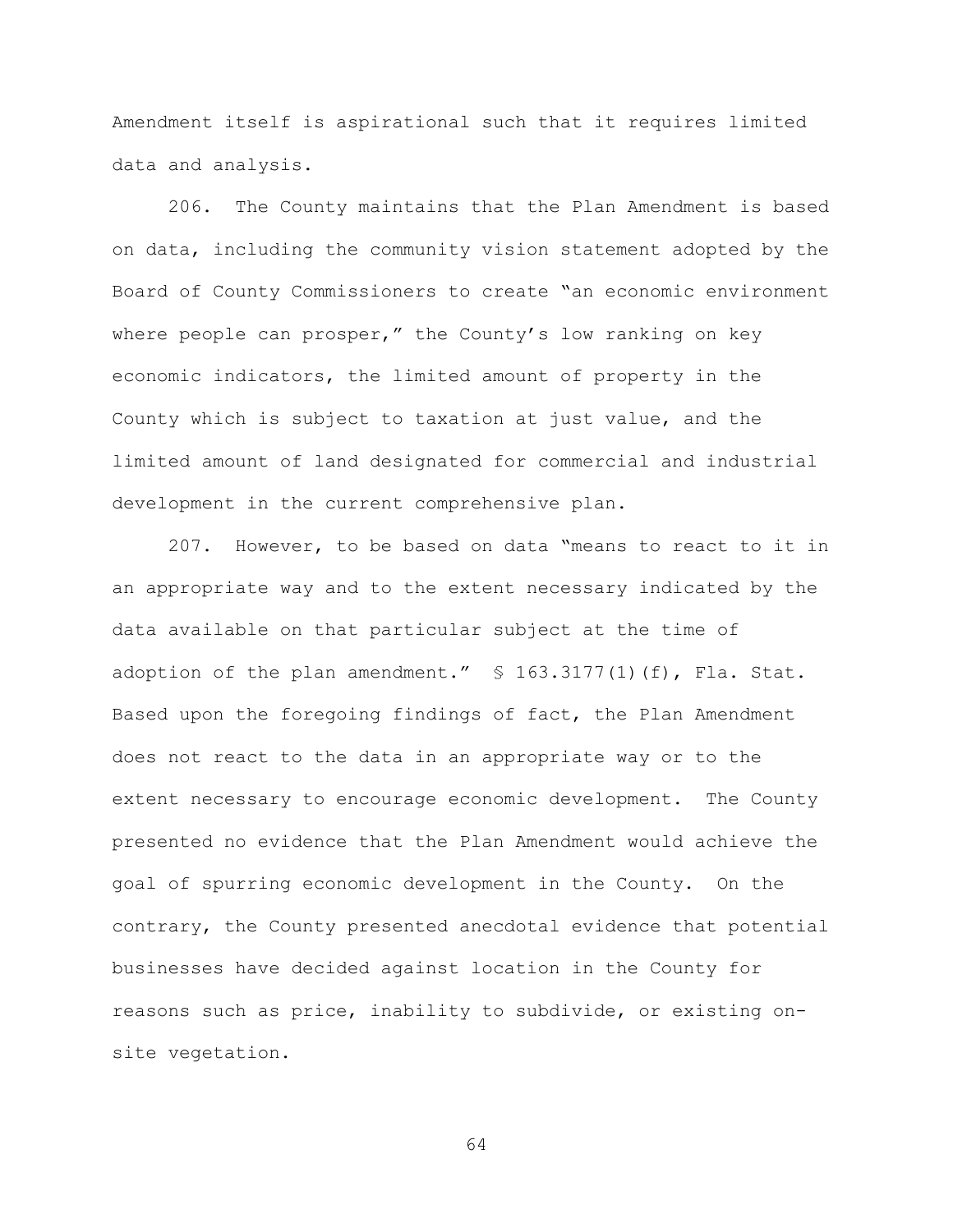208. Petitioners proved beyond fair debate that the Plan Amendment is not based upon relevant and appropriate data and analysis as required by section 163.3177(1)(f).

## Internal Inconsistencies

209. Section 163.3177(2) provides that the elements of the local comprehensive plan "shall be consistent" and that coordination of the several elements of the plan is a "major objective" of the planning process.

210. Petitioner proved that the Plan Amendment creates internal consistencies with FLUE Policies 1.1.1, 1.1.3, 1.1.4, 1.1.5, 1.1.11, 1.1.13, Infrastructure Element Objective 7.A.3 and Policy 7.A.3.1, Concurrency Management Element Policy 9.2.1, as well as the FLUM.

211. Petitioner proved beyond fair debate that the Plan Amendment is inconsistent with section 163.3177(2).

#### Urban Sprawl

212. For the reasons set forth above in the Findings of Fact, Petitioner proved beyond fair debate that the Plan Amendment does not discourage the proliferation of urban sprawl as required by section 163.3177(6)(a)9.

## Conclusion

213. For the reasons stated in the Findings of Fact, the Petitioner has proven beyond fair debate that the Plan Amendment is not in compliance with various provisions of chapter 163.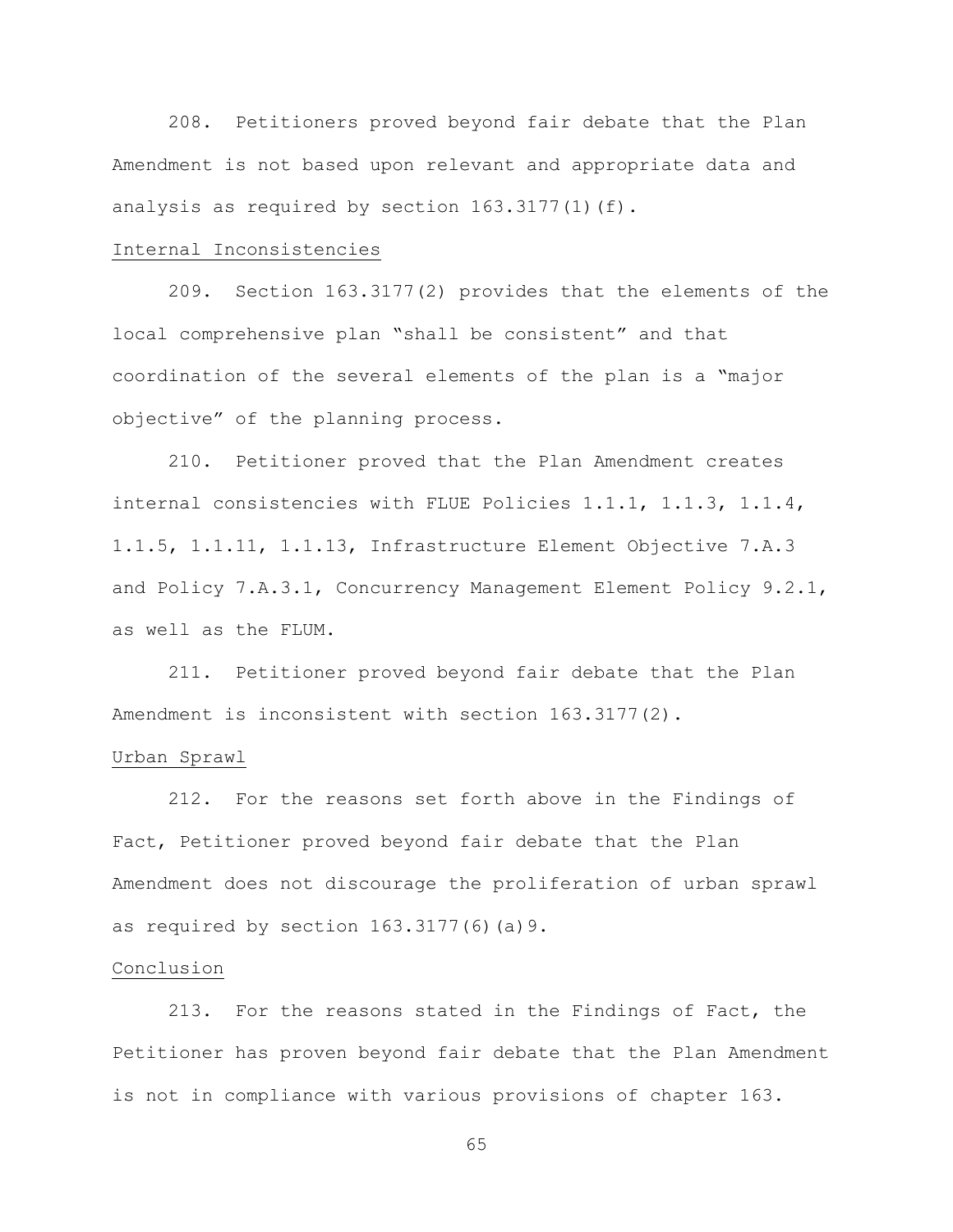#### RECOMMENDATION

Based on the foregoing Findings of Fact and Conclusions of Law, it is

RECOMMENDED that the Administration Commission enter a Final Order determining that the Plan Amendment is not "in compliance."

DONE AND ENTERED this 12th day of February, 2015, in Tallahassee, Leon County, Florida.

Suspone Van Wye

SUZANNE VAN WYK Administrative Law Judge Division of Administrative Hearings The DeSoto Building 1230 Apalachee Parkway Tallahassee, Florida 32399-3060 (850) 488-9675 Fax Filing (850) 921-6847 www.doah.state.fl.us

Filed with the Clerk of the Division of Administrative Hearings this 12th day of February, 2015.

#### ENDNOTES

 $1/$  Except as otherwise provided herein, all references to the Florida Statutes are to the 2013 version.

 $2/$  The percentage of land within a given Future Land Use Element (FLUE) category excludes acreage in the cities of LaBelle and Clewiston, the Big Cypress Indian Reservation, and the Lake Levee.

 $3/$  The County may only lease sites at the publicly-owned airport. Potential businesses cannot recoup the benefit of any improvements which increase the property value.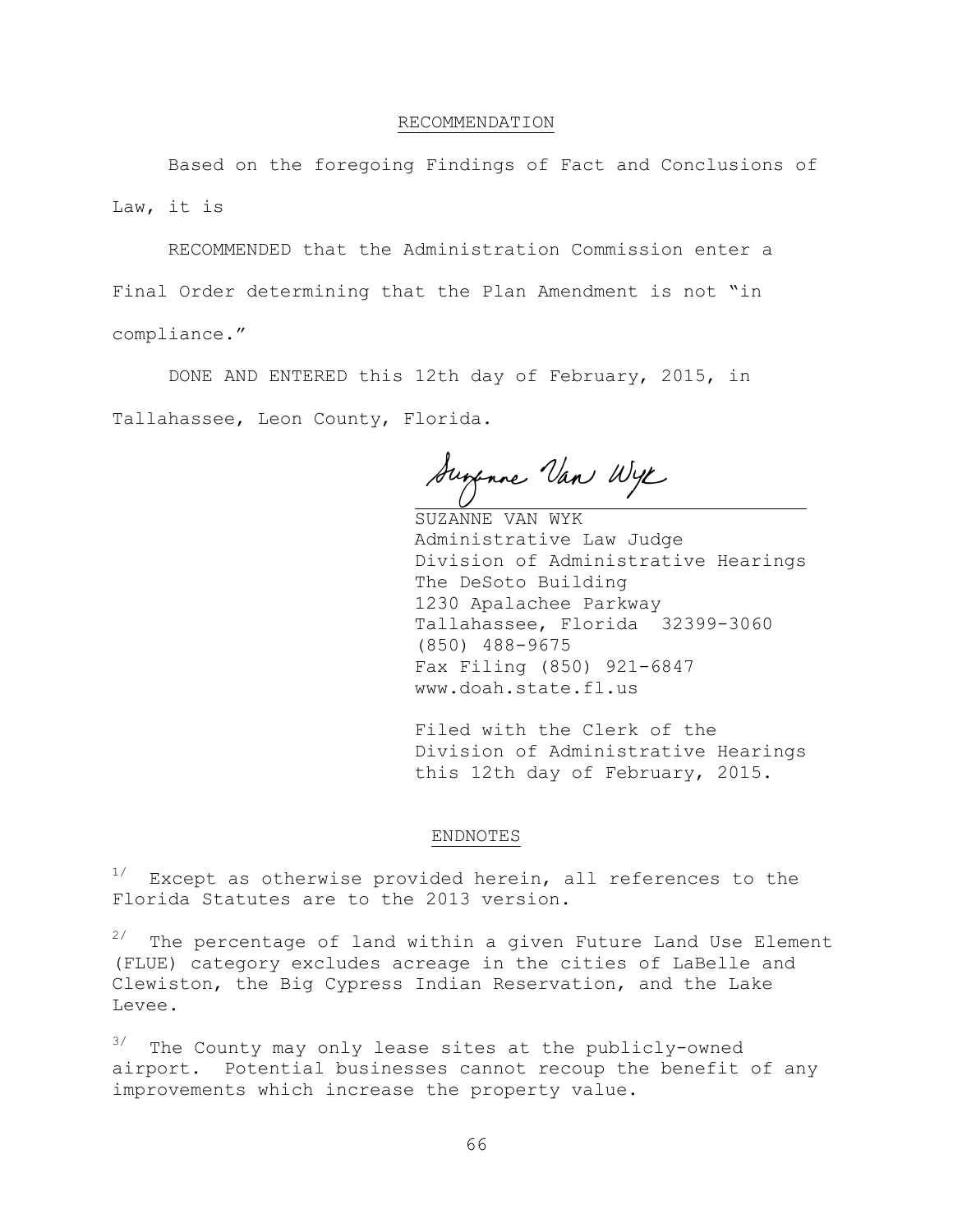$4/$  The total acreage of the unincorporated County outside of the three excluded categories under the Plan Amendment is 589,585.65 acres. The County disputed that all of the acreage was actually available for the uses defined under the Plan Amendment, pointing to the limitations of government-owned properties, properties in public use, and properties within designated conservation easements. However, the County did not quantify the acreage of properties so limited. The 580,000-acre figure was determined by the undersigned based on the preponderance of the evidence.

Words stricken are deletions and words underlined are additions.

 $6/$  EEPs must meet these same requirements with the exception of 2.1.2(g). Policy 2.1.2(g) requires large-scale commercial or industrial developments to be located on a minimum of 80 acres of land. EEPs are allowed on a property of any size.

 $7/$  The County's argument also begs the question "Why did the County adopt the amendment if it does not change the uses already allowed in the Agriculture category?"

8/ Ms. Catala apparently testified in deposition that Petitioner's interpretation was correct. At the final hearing, though, she testified that she "misspoke" in her deposition.

 $9/$  Respondent's reliance on the undersigned's findings in Kemp is misplaced. The issue in that case was whether the County had considered the impacts of noise and lighting on adjoining residential properties as required by its existing comprehensive plan.

 $10/$  It is noteworthy that the decision in Bakker did not turn on the fact that the plan amendment was aspirational in nature. Administrative Law Judge Alexander determined in Bakker that "[w]hether considered an aspirational amendment or not, it is at least fairly debatable that the Town satisfied the [statutory] data and analysis requirements[.]"